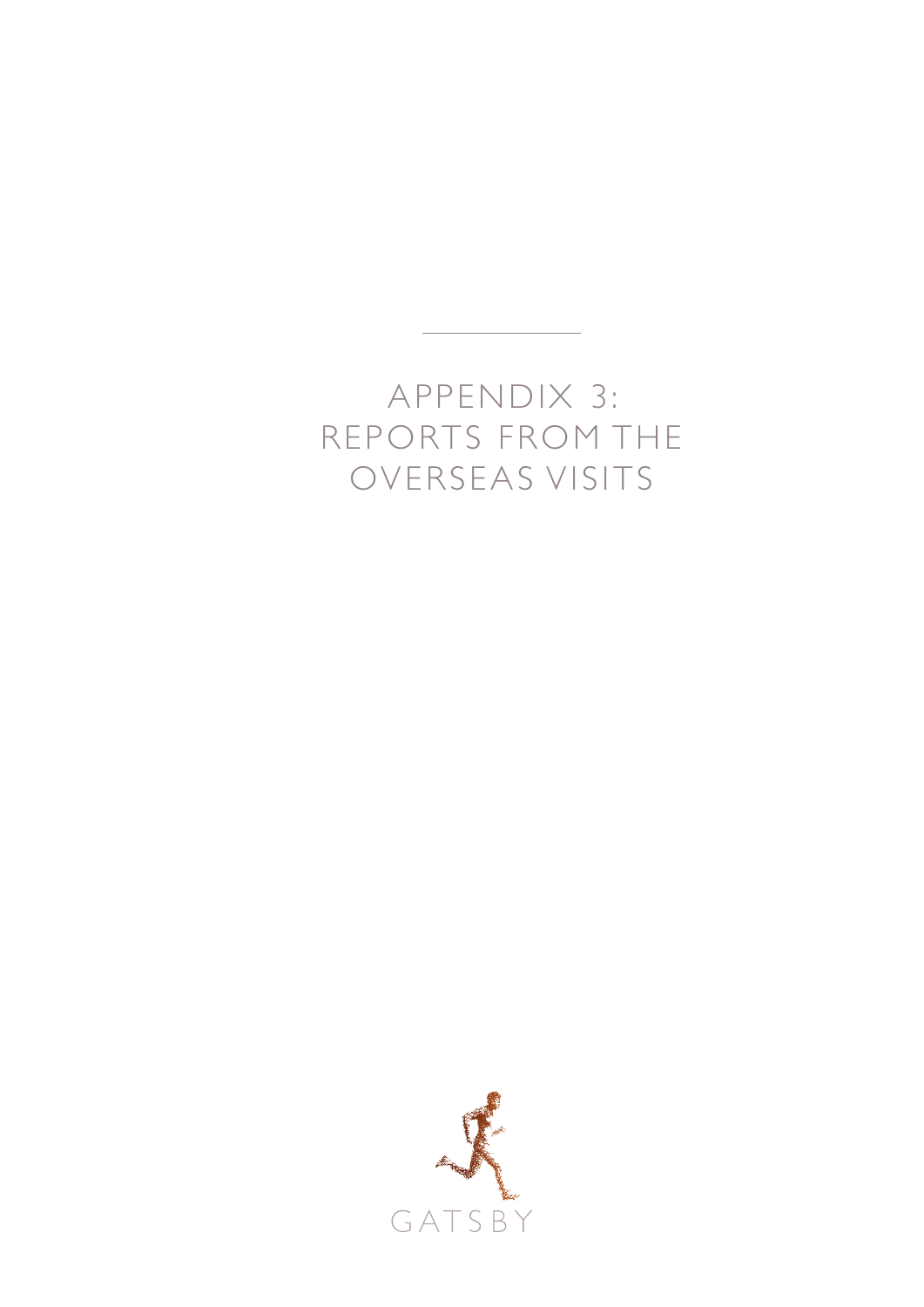| INTRODUCTION                                            | 3              |
|---------------------------------------------------------|----------------|
| COUNTRY REPORT: AUSTRALIA (VICTORIA)                    | $\overline{4}$ |
| Annex I: Sources of Evidence                            | 12             |
| Annex 2: Education in Australia - A Briefing Note       | 4              |
| COUNTRY REPORT: FINLAND                                 | 8              |
| Annex I: Sources of Evidence                            | 29             |
| Annex 2: Education in Finland - A Briefing Note         | 31             |
| COUNTRY REPORT: GERMANY                                 | 39             |
| Annex I: Sources of Evidence                            | 48             |
| Annex 2: Education in Germany - A Briefing Note         | 50             |
| COUNTRY REPORT: MASSACHUSETTS                           | 55             |
| Annex I: Sources of Evidence                            | 66             |
| Annex 2: Education in Massachusetts - A Briefing Note   | 68             |
| COUNTRY REPORT: NETHERLANDS                             | 73             |
| Annex I: Sources of Evidence                            | 82             |
| Annex 2: Education in The Netherlands - A Briefing Note | 84             |
| COUNTRY REPORT: SINGAPORE                               | 89             |
| Annex I: Sources of Evidence                            | 99             |
| Annex 2: Education in Singapore - A Briefing Note       | 0              |
| Annex 3: Overview of Singapore Education System         | 108            |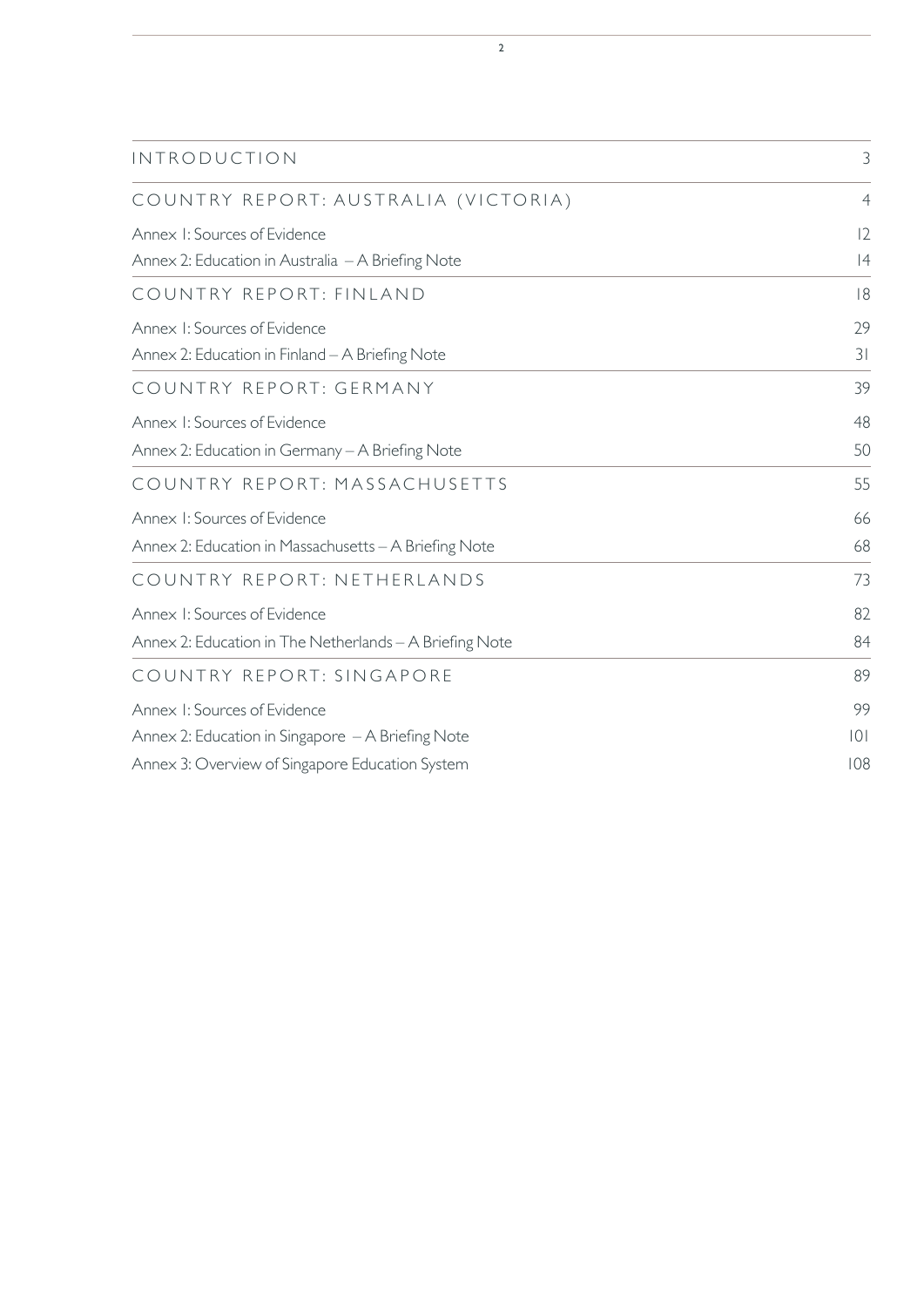# 1. INTRODUCTION

This appendix contains the full reports from each of the six country visits.

We carried out a preliminary survey of II countries, described in Appendix 2. From it, we selected six countries<sup>i</sup> for the overseas visits. We selected countries that we knew from international comparisons such as PISA and TIMSS to be successful in science education, and where our preliminary survey had identified an expert witness who would be well placed to help us organise and inform our visits. These expert witnesses were both knowledgeable about science education in their country, and independent enough to give an objective view. Typically, they were university academics specialising in science education: their names are in the individual country reports.

The six countries we selected to visit are listed below. Detailed reports from each visit follow in this appendix.

Australia (Victoria), chosen for its success in science education and its cultural similarity to the UK. We visited four secondary schools in the greater Melbourne area (one being independent, the others state-funded) and two science centres.

Finland, chosen because of its consistently successful science education and the similarity of its comprehensive system to the comprehensive norm in the UK. We visited three schools in the Helsinki region and met teachers and officials at the Finnish National Board of Education.

Germany, chosen for its success in science education. We visited three academic secondary schools (gymnasia) in the Hamburg and Kiel region and met teachers and science education researchers.

The Netherlands, chosen for its successful science education and its cultural similarity to the UK. We visited three general academic schools (VWO and HAVO<sup>ii</sup>) in Amsterdam and Utrecht and had a workshop with teacher trainers in Amsterdam.

Singapore, chosen for its consistently successful science education and its historic links with the UK education system. We visited three secondary schools across Singapore and met with officials and master teachers at the Academy of Singapore Teachers and with science education academics at the National Institute of Education.

The USA (Massachusetts). Massachusetts is the highest-performing US state in PISA. We visited three high schools in the Boston area and met officials in the Massachusetts Department of Education and the Boston Public School District.

Altogether, we visited a total of 19 schools across six countries. At each school we observed lessons, toured the science facilities and talked with students, science teachers, science department leaders and school leaders.

i In some cases, we selected specific states within a country, such as Massachusetts in the USA, and Victoria in Australia, on the basis of the known international performance of those states.

ii In the Netherlands, VWO schools are pre-University, and HAVO schools are generalacademic.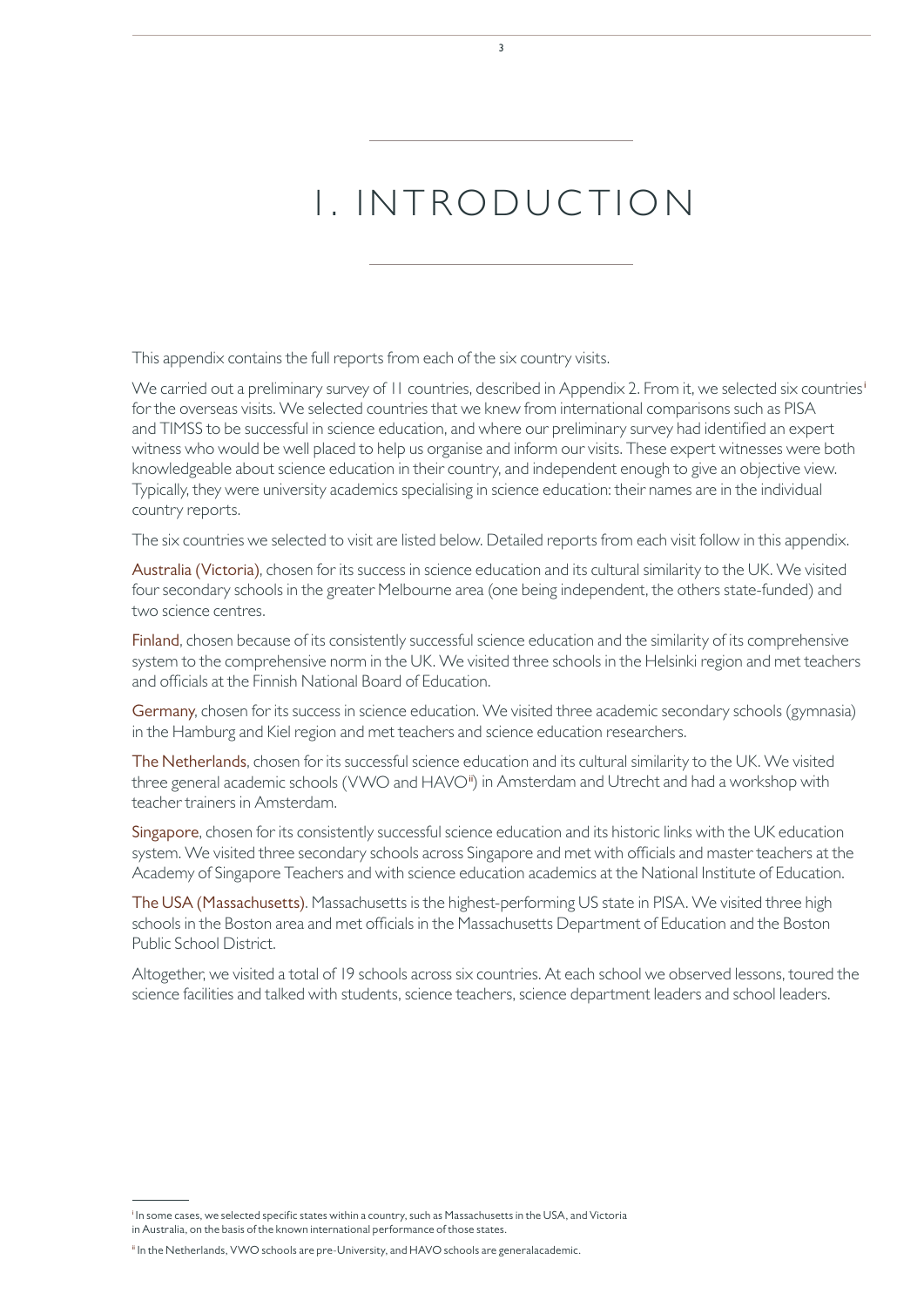# APPENDIX 3: COUNTRY REPORT: AUSTRALIA (VICTORIA)

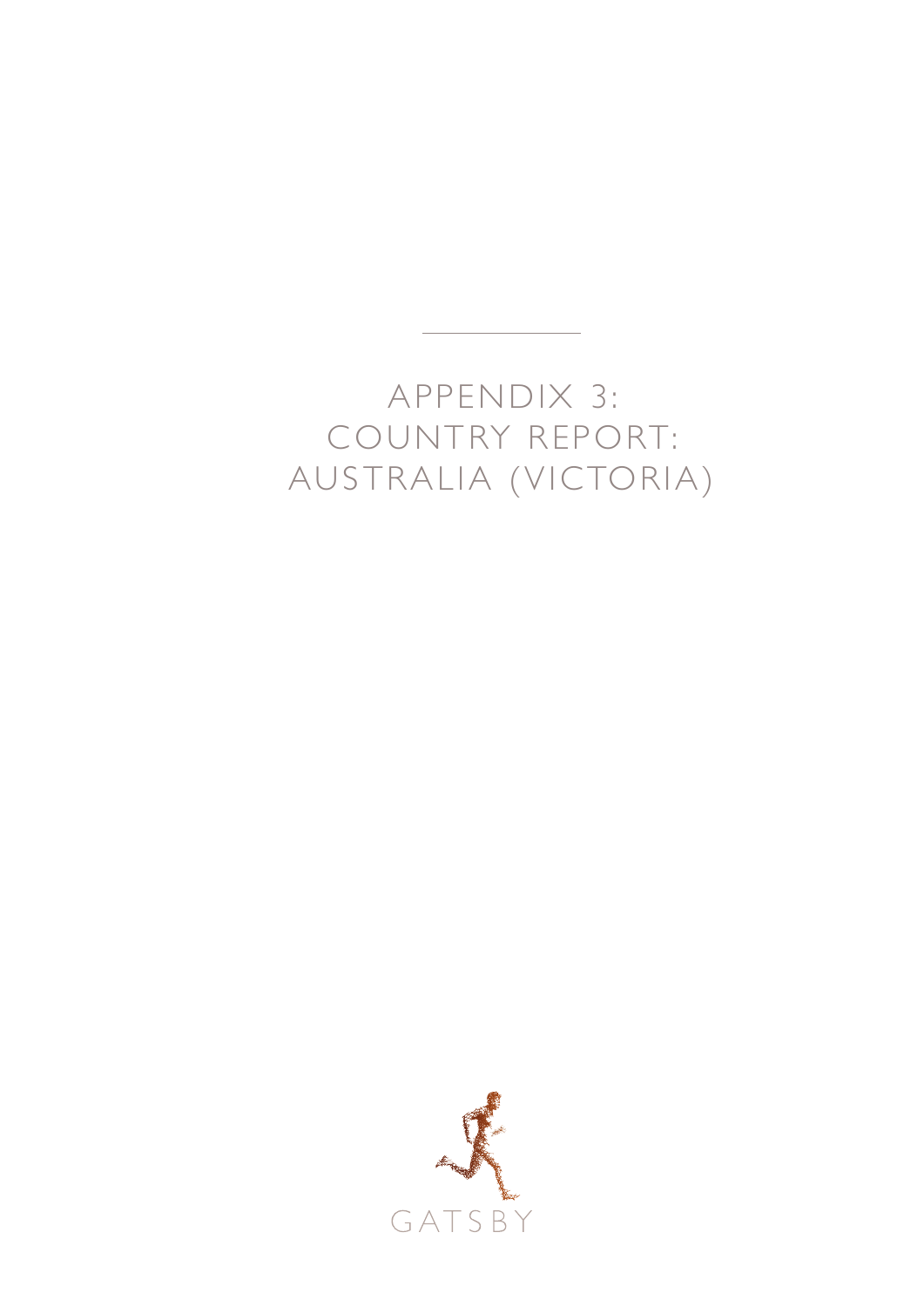## 1 EVIDENCE GATHERING

This report has been written by John Holman and Beth Jones and is based on the following sources. Further details of the sources are in Annex 1.

- A. Desk research.
- B. Visits to schools in Melbourne: Roxburgh College (public school, years 7–12) on 7 March 2016; Penleigh and Essendon Grammar School (PEGS, independent school, K to year 12) on 8 March; Blackburn School (public school, years 7–12) on 8 March; and Melbourne Girls' College (public school, years 7-12).
- C. Visits to two science centres: Quantum Victoria on 7 March and Gene Technology Access Centre (GTAC) 7 March 2016.
- D. A meeting with Professors Russell Tytler of Deakin University and Vaughan Prain of La Trobe University on 9 March 2016.
- E. A visit to Museum Victoria on 8 March 2016.

The visits and meetings in Melbourne were organised by Dr Graeme Oliver of La Trobe University, Melbourne. He also provided individual expert advice throughout the visit.

# 2 OUTLINE OF EDUCATION IN VICTORIA, AUSTRALIA

This is a summary: there is further detail in Annex 2.

Australia is a federal country with eight states or territories, of which Victoria is the second largest, with a population of 5.55 million out of a total of 23.5 million.<sup>1</sup> Like most of Australia, the population is concentrated in coastal cities: in the case of Victoria, by far the largest is Melbourne, population 4.09 million. Outside the cities the population density is very low.

States are largely autonomous in education policy, and until 2010 there was no federal national curriculum. Victoria has its own independent policies for curriculum, assessment, teacher employment and school organisation. There is a relatively high proportion of independent, fee-paying schools in the state, attended by 25% of students. Independent schools have a small federal contribution to running costs: at PEGS this is 26%, but it varies according to need in the area.

The school year usually starts in late January or early February and runs until mid-December, with a short holiday between terms and a long summer holiday in December and January.

Victorian education is successful by Australian standards – it is the highest achieving state after the Capital Territory (which is very small). Australia as a whole does well in international educational comparisons: it was ranked 10th (out of 37) in the 2012 PISA science tests.

The state-funded secondary education system is broadly comprehensive. There is a high degree of parental choice: around 96% of Australian students attend a school that competes for enrolments with at least one other school. Most secondary schools are year 7 (age 12) to year 12 (age 18). Compulsory schooling lasts until age 17 but over 84% of Australian students stay on to year 12. Both general and vocational programmes are offered in upper secondary schools. Students completing an academic pathway are awarded a Victorian Certificate of Education (VCE), and those on a vocational pathway during years 11 and 12 are awarded the Victoria Certificate of Applied Learning (VCAL). Scores in the VCE are used to compile the Australian Tertiary Admission Rank (ATAR), which is used to decide which universities the student can get into. The ATAR algorithm includes a weighting for perceived subject difficulty.

Of the 55,500 students that completed year 12 in Victoria in 2015, 53.2% of them enrolled onto a bachelor's degree. Students normally attend a university near their city, leading to a close relationship between schools and a small number of local universities. Australian universities are highly rated by international standards. As in England, Vocational Education and Training (VET) has a lesser reputation, and there are multiple initiatives to improve VET to meet the demands of the labour market.

<sup>1</sup> www.data.oecd.org/australia.htm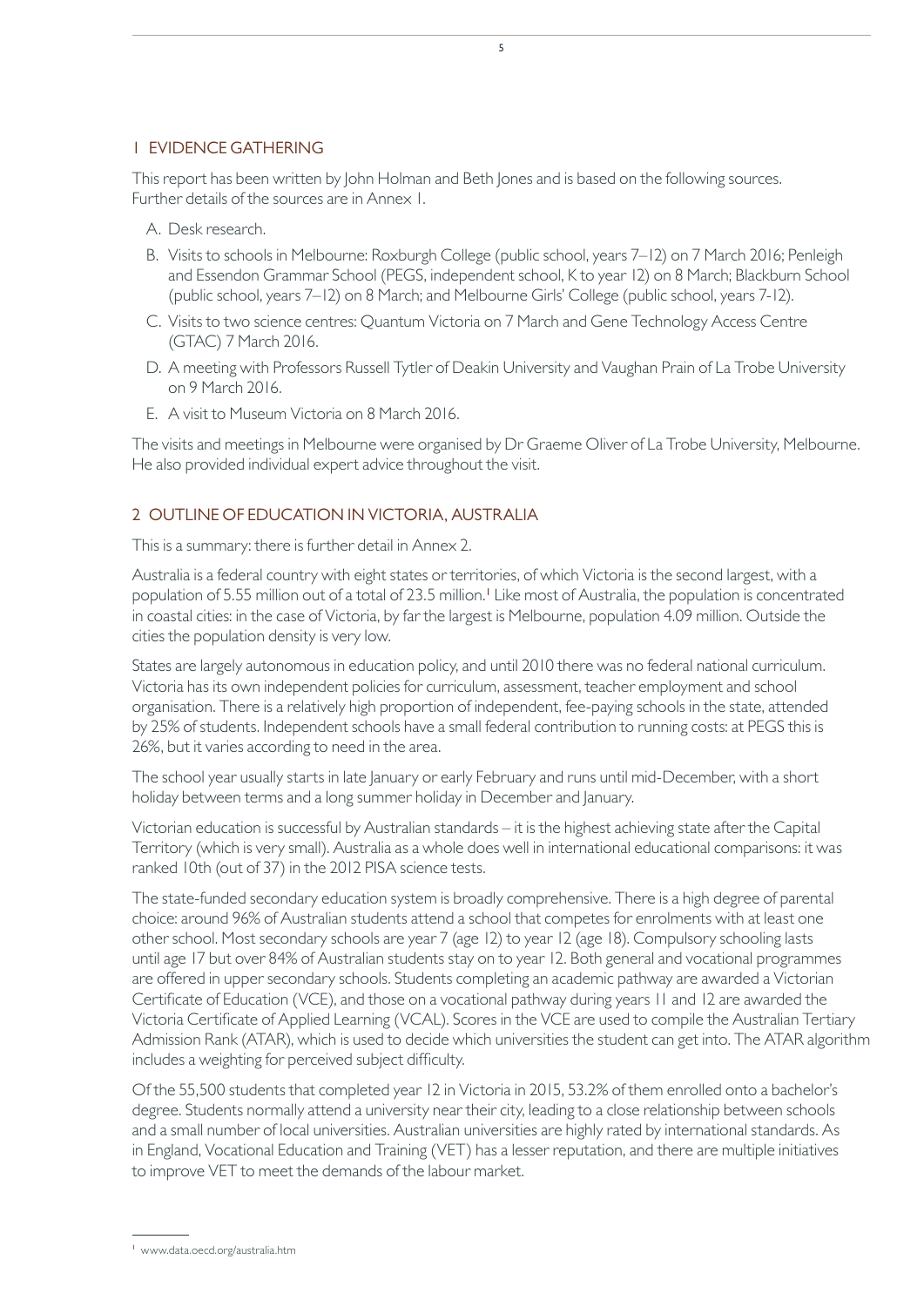# 2.1 ACCOUNTABILITY

Victorian schools operate under an accountability regime that is much lighter-touch than England's. School performance data is available from the Myschool web portal, a comprehensive and easily used system giving comparative data (on test results, attendance, finances etc) for all schools in Australia.

6

There is no inspectorate. School principals are held to account by senior instructional leaders from the Victorian Regulation and Qualifications Authority (VRQA), who draw on the results of the school's self-audit. There are standardised parents' and students' surveys which schools are required to carry out each year, the results of which are published. In some schools, students are also asked to reflect on the pedagogy of teachers.

# 3 SCIENCE EDUCATION IN VICTORIA

# 3.1 SCIENCE IN THE SCHOOL CURRICULUM

## Curriculum

The basic requirements are laid down by AusVELS (Australian Curriculum through the Victorian Essential Learning Standards): this is Victoria's interpretation of the Australian national curriculum, which applies up to year 10. However, curriculum documents allow wide scope for interpretation, and schools in Victoria have much autonomy in the way they interpret them. So there is wide variability among the curricula followed by different schools.

In secondary school, students generally take a common course in science in years 7, 8 and 9, taught as general science. In year 10, there are elective options usually based on the declared science subjects of biology, chemistry, environmental science and physics. In Penleigh and Essendon Grammar School, the newly-introduced year 10 science scheme consists of a series of five integrated thematic modules, of which students must chose a minimum of two. In other schools, the organisation of year 10 science is more traditional.

In years 11 and 12, students choose among the subject units offered by the Victorian Certificate of Education (VCE), which includes 90 study or subject units, 30 of which are vocational. Schools decide which options they will offer. To graduate the VCE, students must satisfactorily complete a minimum of 16 units: of these, 13 can be from VET. Most students graduate with more than the minimum number of units. Teaching in years 11 and 12 follows the VCE syllabus quite closely.

About 60% of students take at least one science subject at VCE. The most popular science subjects are psychology (sic) – taken by 35% of girls and 15% of boys, biology – taken by 30% of girls and 15% of boys, chemistry – taken by 20% of girls and 20% of boys, physics – taken by 20% of boys and 10% of girls. It is not possible to provide figures on students doing multiple science subjects and the combinations of subjects they are taking.. However, there are concerns about low rates of progression to science in VCE: Australia has one of the lowest rates in the OECD of progression to post-compulsory science.<sup>2</sup> Like many other countries, we heard that uptake into physical sciences and maths was significantly gendered.

The Victoria Certificate of Applied Learning (VCAL) is a vocational alternative to VCE in years 11 and 12. It includes practical work-related experience, as well as literacy and numeracy skills. In Roxburgh College, for example, about half of students follow the VCAL route, but in Melbourne Girls' College no students do.

## Assessment

Below year 11, the only external assessments are in numeracy and literacy (maths and English). Students take the National Assessment Program Literacy and Numeracy (NAPLAN) assessments in years 3, 5, 7 and 9.

Beyond these, all school assessments in years 7 to 10 (including those in science) are set and marked by teachers, including regular portfolio assessment tasks and end of year school exams.

The VCE is largely externally assessed and, because of its critical role in determining university entrance, it plays a powerful part in shaping what goes on in years 11 and 12. 60% of a science VCE Stage 2 grade is based on a written exam, 40% is internally assessed. The nature of the internally assessed component varies between science subjects: in physics, for example, it comprises a combination of school-based tests, an essay and an

<sup>2</sup> www.audit.vic.gov.au/publications/20120606-Science-and-Maths/20120606-Science-and-Maths.pdf and www.eprints.qut.edu.au/73153/1/ Continuing\_decline\_of\_science\_proof.pdf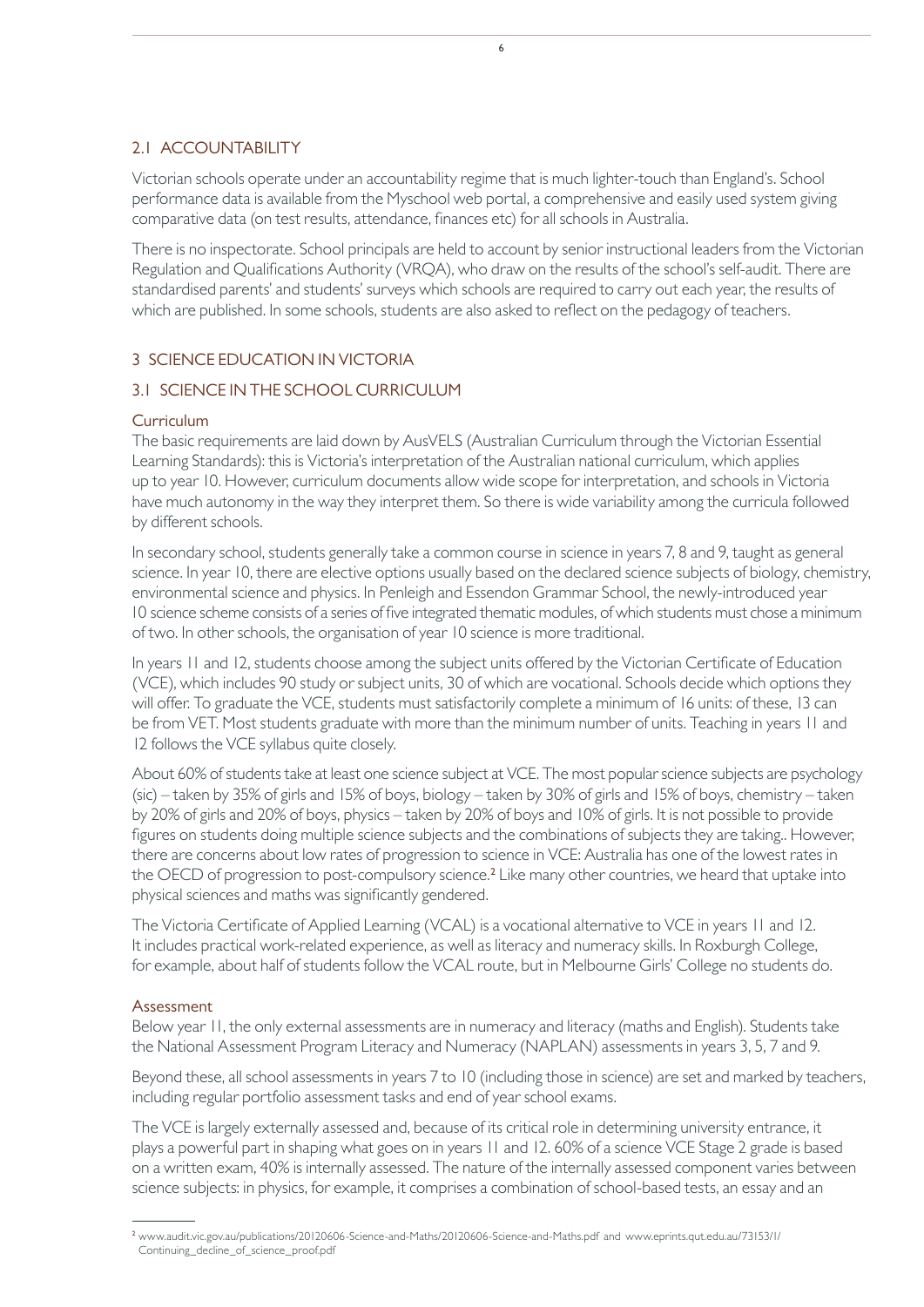extended practical investigation of 8–16 hours. The assessment system is currently in a process of reform, with the new VCE 'study designs' (specifications) being introduced in January 2016. During our visit, students in year 11 were studying the new qualifications and year 12 were the final year to be studying the old system. The weighting of internally and externally assessed components remains the same, but the sciences now all have a larger investigative component. Part of their second year of study will involve undertaking an investigation and presenting it in a poster format. Students will also be required to keep a log book of all their practical work, which can be used as an assessment tool by teachers if they choose to. Assessment of the first year of study (units 1+ 2) relies solely on a school's judgement and does not get reported to the VCAA. It is the second year (units 3+4) that determines the students' final score. Teachers are given advice within the VCE study design about ways in which they can assess students through the course. They are free to choose their approach but must vary it throughout the course. Assessment approaches include annotated log books, media analysis and reports on investigations.

The introduction of an extended investigation across all three sciences, and its more prominent position in the VCE, was in response to pressure from universities for a greater proportion of extended investigations.

Schools have considerable autonomy in deciding how to carry out these internal assessments for the VCE, provided they are within the required criteria. At Stage 2 teachers' internal assessment marks are moderated statistically against the mark in the examination.

## Science teachers

Secondary teachers are licensed to teach a particular subject specialism at VCE level and are not supposed to teach outside it. Principals, however, have considerable discretion in making teaching appointments, and there is no formal monitoring of the adherence to the specialism requirement. The licence to teach is issued by the state in which the teacher works (in this case, The Victorian Institute of Teaching). Most secondary teachers have a degree-level qualification together with a Masters level postgraduate teaching certificate, which nominally takes two years of study but can be achieved in a single year by treating teaching practice as part of the first year of teaching. (No longer so.) A teacher's practical skills are not focused on within their training route; they are expected to develop them 'on the job'.

According to the OECD, teachers in Australia have a higher than average proportion of contact time, and consequently less time available for lesson preparation and professional development. We were told that there are few incentives to take part in continuing professional development (CPD), though there is an expectation, audited by the Victorian Institute of Teaching, that teachers do 100 hours of CPD over a 5-year period in order to remain registered. Most of the CPD we heard about was generic rather than subject specific, though the Science Teachers' Association of Victoria (STAV) runs a programme of science-specific CPD. STAV also has a technician arm; LabTech. We were told that there is not a lot of CPD specifically related to practical science: 'We mainly rely on our colleagues'.

Schools also support their teachers to learn from one another. In several schools we visited, schools had initiated learning communities, in which key areas were focused upon within small teams of teachers from different disciplines.

## 3.3 SCIENCE BEYOND THE CURRICULUM

The network of science centres was established in Victoria in 2012, following an initiative by Victorian Government to provide opportunities for students to experience cutting edge scientific research and developments. We visited two centres in Melbourne: Quantum Victoria, specialising in the physical sciences, and the Gene Technology Access Centre (GTAC). There are six centres spread across Victoria, each specialising in a different aspect of science or technology. The centres have performance criteria requiring them to engage with all schools in Victoria, with particular emphasis on inaccessible rural schools and on socioeconomic deprivation. They have an interesting model for reaching remote rural schools, involving a combination of ICT, video links and outreach visits. There is an interesting model for managing practical work through video link. GTAC run a particularly interesting programme, which trains and pays PhD students to run practical sessions with students. Session are supervised by a member of staff who is trained as a teacher, and paid in line with school teachers.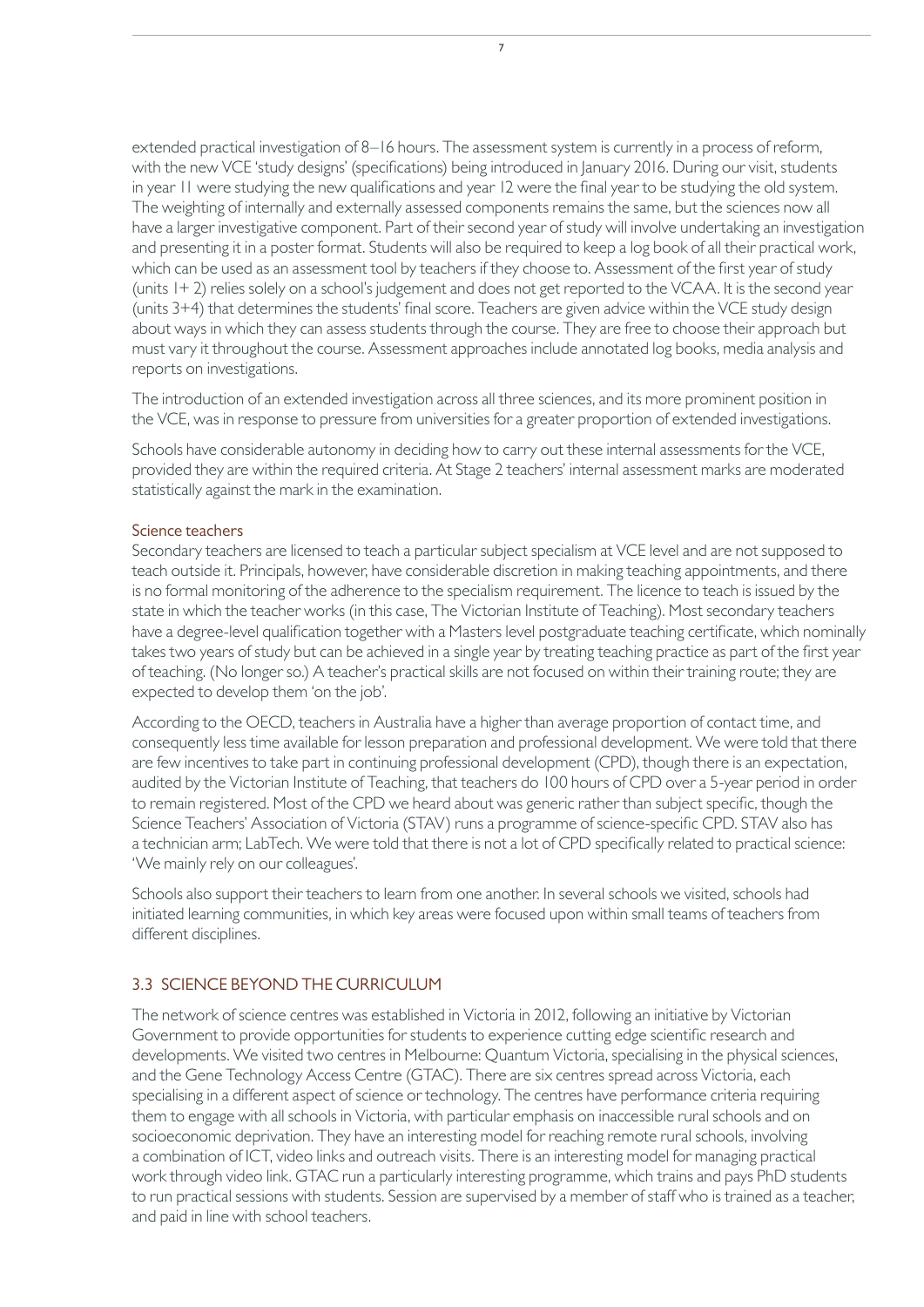The science centres are very well equipped with laboratories and equipment, and there is a strong emphasis on practical activity. At GTAC, we were told there is a lot of interest in using the centre's facilities for VCE assessed investigations. The centres also provide CPD for the teachers accompanying their classes.

Museums Victoria is a federation of interlocking museums including the Melbourne Museum and Science Works, both of which have extensive science collections. The museums have 17 million specimens, three-quarters of which are science-related. They are seen to be an integral part of the Victorian education system. The Museums use the science centres for outreach as well as having extensive on-site programmes. 59% of schools in Victoria come to the museums: there are nearly 300,000 student visits a year. Many of the on-site activities involve practical science.

One of their most successful exhibitions to engage teenage students is their 'Top Design' event.<sup>3</sup> This exhibition displays the best project work produced by VCE design students as part of the VCE 'Season of Excellence'. Final products are displayed alongside portfolios of work and a season of talks runs alongside the show. They are currently exploring whether it would be possible to use a similar model to showcase excellence within the new VCE science investigations.

There are opportunities for schools to visit university laboratories to see and use modern equipment such as spectrometers. Given that most Victorian schools are in the greater Melbourne area, such opportunities are within reach of the majority of schools, but teachers felt they did not make the most of them.

## 4 RELEVANT FINDINGS

The schools we visited were well-ordered and purposeful, with enthusiastic, motivated teachers. Students were co-operative and well behaved. Teachers appear to be genuinely motivated by the value of teaching rather than in response to any accountability system.

# 4.1 TYPES OF PRACTICAL SCIENCE

The types of practical science we saw were similar to England: a mixture of short experiments designed to confirm theory, and longer more investigatory experiments. In years 11 and 12, a significant amount of time is spent on practical assessments.

Science teaching and practical work are approached with appreciation for the range of cultures and experiences of the students. In PEGS we saw a lesson in which Aboriginal Dreamtime stories were used to introduce astronomy.

# 4.2 HOW FREQUENTLY?

As always, it is difficult to gauge how frequently practical work is done. The average seems to be about once a week at all levels – similar to, but perhaps a little less frequent than, England. Lessons were often approximately 70 minutes in length.

# 4.3 ATTITUDES TO PRACTICAL SCIENCE

Practical science is unquestioned as a core part of science teaching. Teachers told us that practical work:

- − is motivating and enjoyed by students
- − consolidates learning
- − gives students skills that will be valuable later, for example at university
- − helps give a sense of being a 'real scientist'.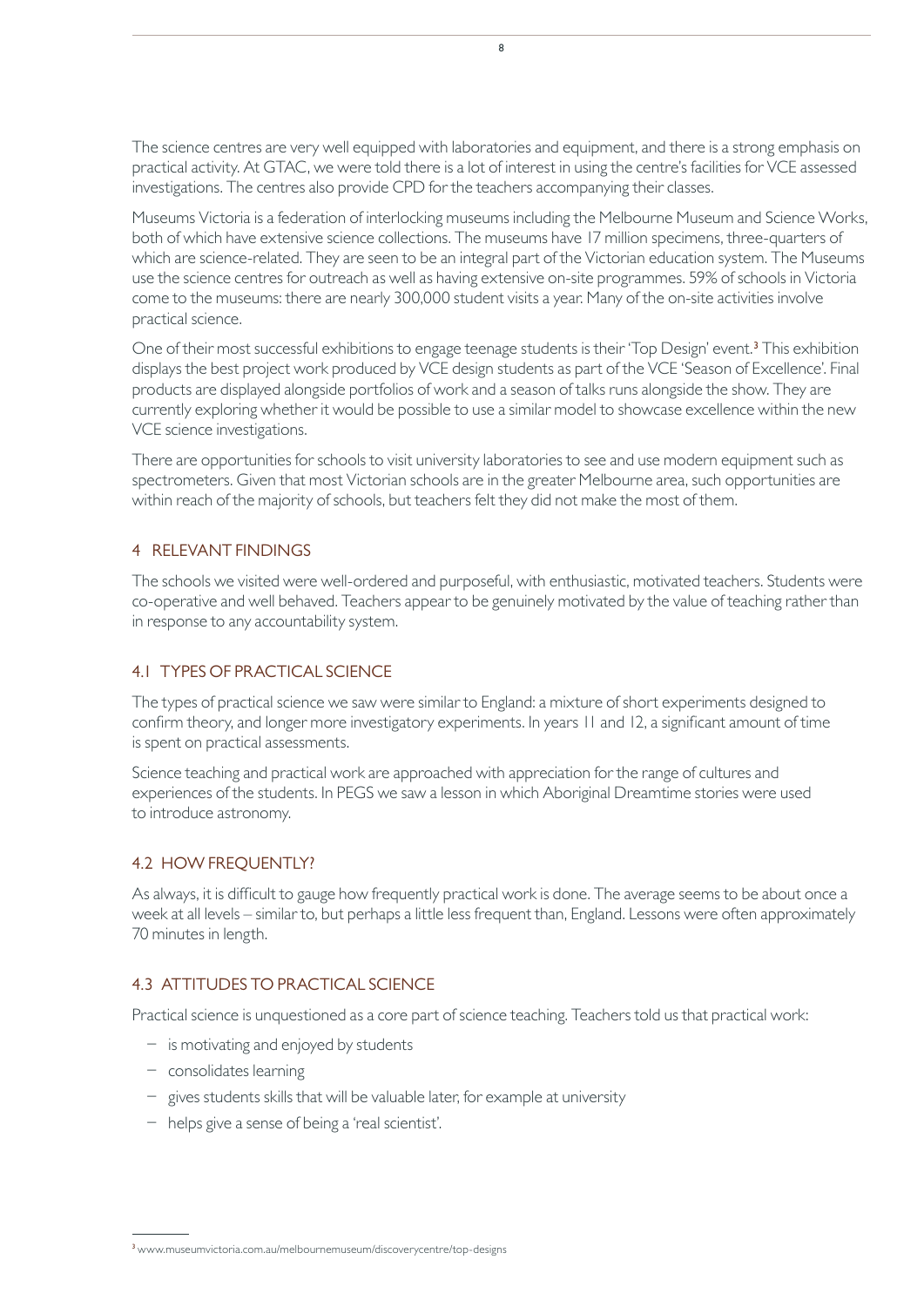Teachers felt that authentic hands-on experiences are essential to stimulate curiosity. Unexpected outcomes are an important part of that authenticity. The cognitive dissonance between what is expected and what actually happens helps to strengthen conceptual change. The importance of the unexpected was reinforced by several of the students we spoke to: one told us how they had distilled cola to get pure water: "But the interesting thing was the gunk that was left behind". Another told us about mixing lead nitrate and potassium iodide solutions: "I knew it would turn yellow, but I didn't expect the weird streaks".

9

In the strongly multilingual Roxburgh College, we were told that for students with poor English, practical work is a valuable way to reinforce learning through concrete experiences. Teachers felt that their own practical skills enabled them to model correct techniques and enhanced their professional status. Their autonomy also allowed them to explore different approaches to practical work: one teacher explained how they made use of the school's teaching kitchens during chemistry lessons.

The influence of assessment pressure is not felt until the end of the VCE. We heard that some students may ask: "Why are we doing this experiment when we could be practising exam questions?", but that this is mainly confined to year 12 if it happens at all.

Teachers emphasised the importance of discussing practical work results, preferably in the same lesson in which the experiment is carried out.

# 4.4 FACILITIES AND FUNDING

The laboratories we saw were mostly well designed, with flexible facilities that allow both theory and practical work. Typically, labs have fixed benches projecting outwards from the wall, provided with services, and moveable furniture in the middle. Similarly to England, class sizes are up to 25, and students work in groups of two or three. The number of labs for a given size of school was similar to England. Most of the labs were modern and well maintained. In the independent PEGS, we were told that high quality labs are an important way to attract parents.

Typically, we were told that funding for equipment was adequate and that funding never presented a barrier to practical science. In schools such as Roxburgh and Blackburn, with rapidly growing numbers of students, laboratories can be stretched. Funding is based on predicted numbers of students over a 5-year period, so rapidly changing communities can sometimes be underserved. The process of buying equipment was also similar to the UK: technicians would often be tasked with looking through catalogues of equipment to find the best deals. We were told that is was deemed too bureaucratic to set up a centralised system.

Text books were used regularly by teachers, with students often having their own set of science text books. PEGS had moved towards e-text books, which allowed content to be updated and for teachers to pick and choose where they wanted to direct students.

At Roxburgh and Melbourne Girls College, we heard plans to create STE(A)M spaces within the schools that would allow more open ended, student led projects. This would be a space to explore 3D printing, coding or invention.

Schools' provision for ICT seems similar to schools in England, and most students have their own iPads or portable computers. However, although we saw one excellent lesson involving gas sensors, we did not see or hear about extensive use of ICT in lessons. We were told: "We do not use it as much as we should". Limiting factors appear to be time, availability of working equipment (especially data loggers) and teachers' know-how.

# 4.5 TECHNICAL SUPPORT

All the schools we visited employed technicians to support practical science, with well-stocked prep rooms. However, the number of technicians in a given size of school was significantly lower than in England. In Roxburgh (1347 students) there were 1.3 full-time-equivalent (fte) technicians, supporting an estimated 10–15 practical classes per day; in Blackburn School (1100 students) there were 1.4 fte; at Melbourne Girls' College (1300 students) 1.0 fte; at the independently funded PEGS (2400 students) there were 3 fte. We did however hear that there was a relatively high turnover of technicians, as many were skilled graduates but the salary would never rise above that of a beginner teacher.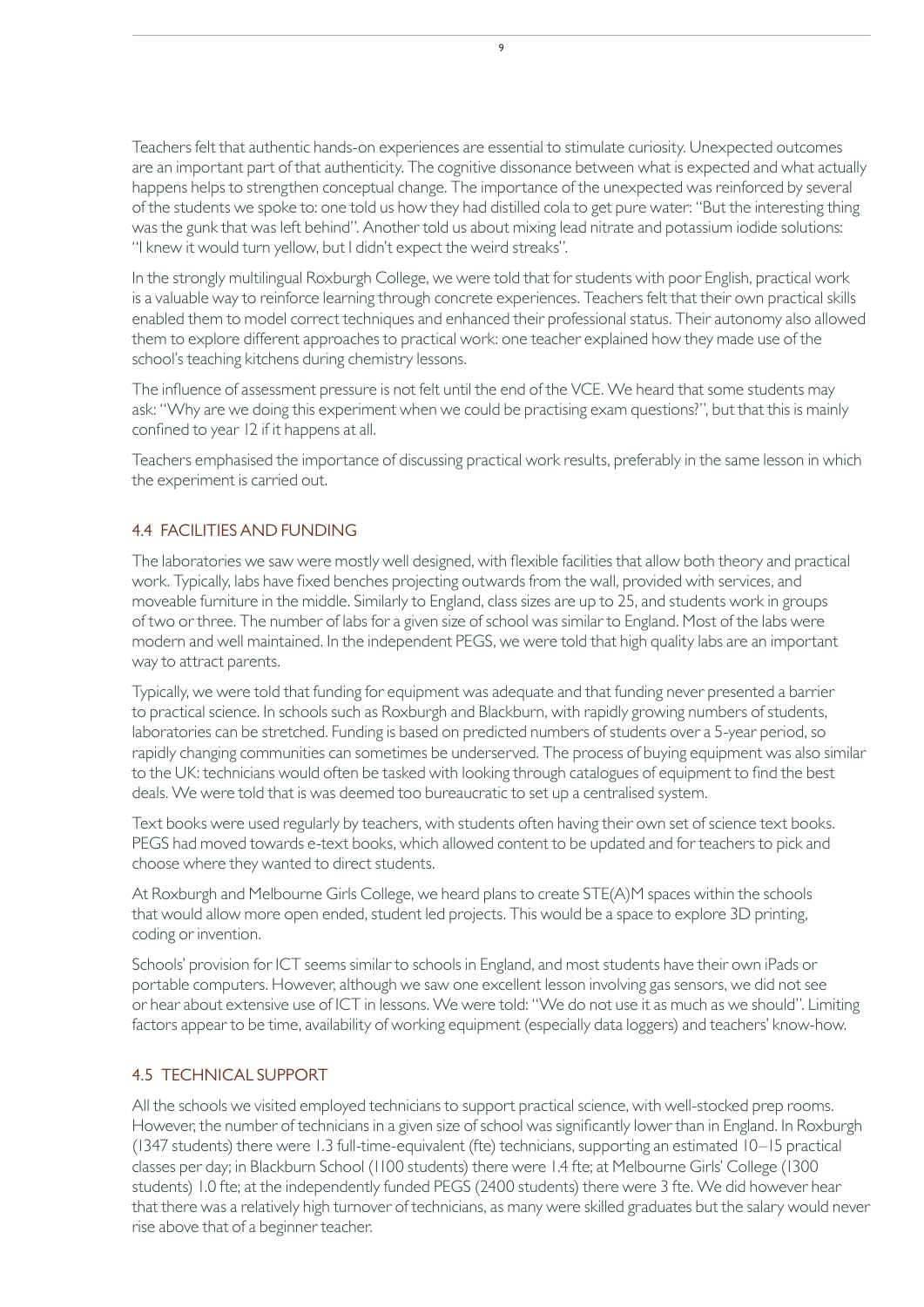In the schools we visited, a significantly smaller number of technicians appeared to be supporting a similar, or only slightly lower, level of practical activity to England's. What might be the explanation for this? It could be that Australian technicians are more productive: those we met were certainly well qualified and highly motivated. Another explanation could be that teachers do a more limited range of practical work, enabling technicians to work more efficiently. We also heard from teachers in Roxburgh that they share out the preparation of practicals to save time. Several teachers will carry out the same practical in a week, and one teacher will take the responsibility for ordering and checking the equipment. One technician told us: "To get everything done, you need to have your teachers in line".

# 4.6 PROJECT WORK

We saw few examples of extended science projects. Assessment for the VCE allows scope for students to carry out investigations, but we got the impression that these are often formulaic and designed to optimise performance in assessment. Nevertheless, the science centres offer rich opportunities for investigative practical work.

## 4.7 ASSESSMENT OF PRACTICAL SCIENCE

## See section 3.1.

In general, assessment does not bear down as heavily on Australian schools as in England, partly because of the lighter accountability framework. This is partly because there is no high-stakes assessment at 16: the only high-stakes assessment is the VCE at the end of secondary schooling. Consequently, for most secondary school classes, teachers are free to use practical work to support learning in whatever way they see fit.

## 5 EMERGING LESSONS FOR ENGLAND

- 1. In many ways, Australia in general and Victoria in particular is a useful comparator for England, being culturally and economically similar, with a secondary school system that is broadly comprehensive and a significant independent sector.
- 2. One aspect of Australian education that is strikingly different is the much lighter touch accountability system, with no inspectorate and less emphasis on exam results in school accountability. Despite this, Australia out-performs England in international comparisons. The significance of parent and student feedback is also striking.
- 3. The only high-stakes assessment in Victorian secondary schools is the VCE at the end of secondary schooling. There is no assessment before this, beyond the testing of literacy and numeracy in years 3, 5, 7 and 9. This means that the distorting effects of GCSE assessments at age 16 are absent and science teachers have a relatively free run until at least the beginning of VCE in year 11. In England, there could be a case for downgrading GCSE to assessments in maths and English only, thus freeing most subjects from the burden of assessment, which in science bears particularly on practical work. With the end of compulsory education moving to age 18, this could be a logical step for England. However, care needs to be taken: such a move might downgrade the priority given to science (as was the case when assessment of science was removed in primary schools).
- 4. We have had confirmation of our existing ideas about the purposes and value of practical work, and some new insights. In particular: "Teachers felt that authentic hands-on experiences are essential to stimulate curiosity. Unexpected outcomes are an important part of that authenticity. The cognitive dissonance between what is expected and what actually happens helps to strengthen conceptual change. The importance of the unexpected was reinforced by several of the students we spoke to".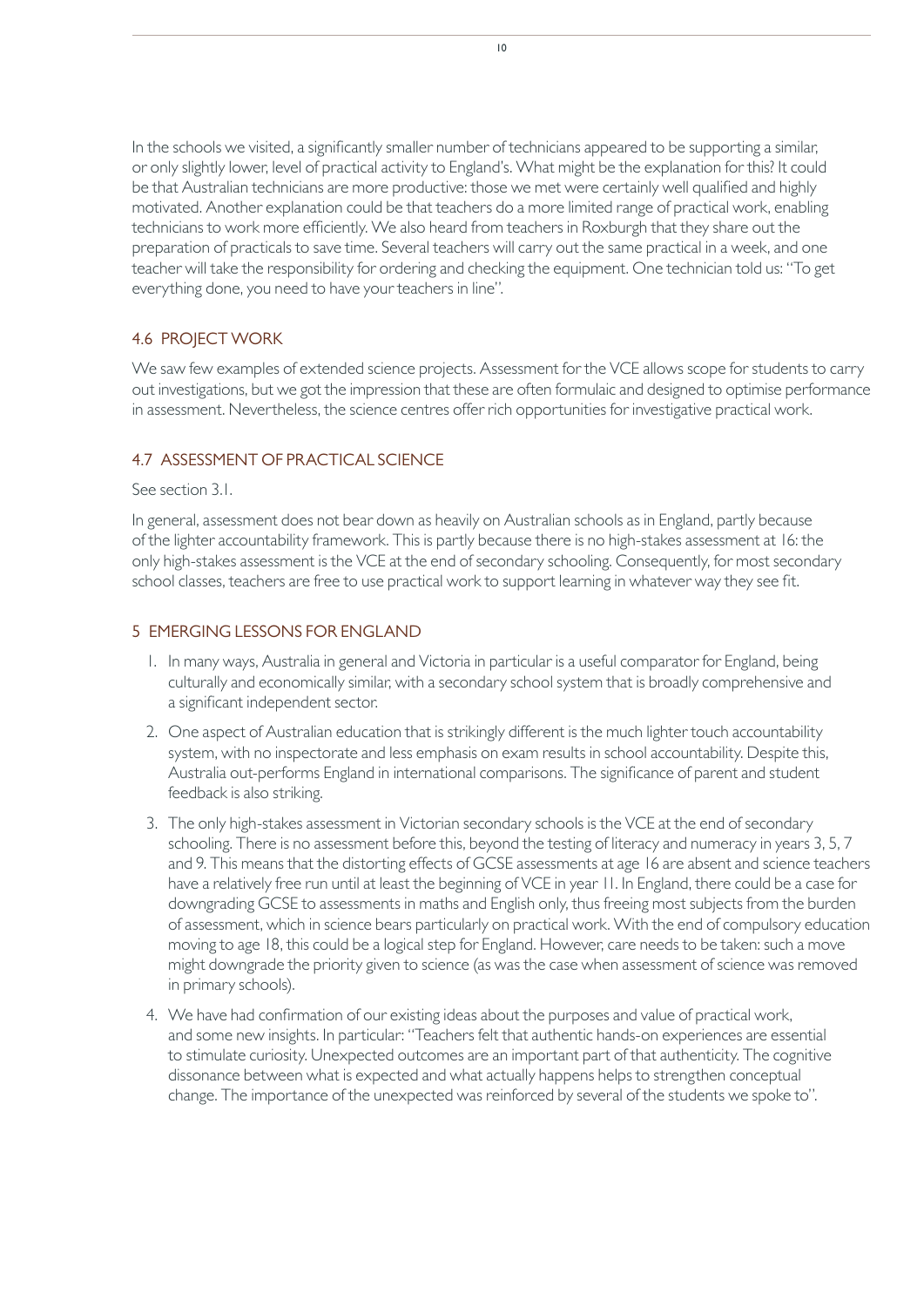- 5. The rich menu of out-of-school practical science within reach of most schools in Victoria science centres, museums and universities – and the apparent readiness to use these opportunities, enriches practical science. The science centre model may be worth examining, including:
	- A. their use of PhD students to teach visiting school students; and
	- B. their outreach work with rural schools.
- 6. The VCE 'Season of Excellence' showcases the best work of students at VCE in public exhibition spaces. This not only creates a purpose for students to do well beyond an exam result and ATAR score, but also provides students with the opportunity to see 'what good looks like'. The Melbourne Museum is considering a similar approach to the new science investigation unit in VCEs. This could be a way of showcasing top science students in the UK, for example in the CREST or Extended Project programmes.
- 7. A large proportion of assessment within VCEs is trusted to the teacher. Guidance on appropriate approaches is provided in the 'study design' documents but teachers are given freedom to choose the most appropriate approach for their students. The suggested approaches to assessment are also varied and include video, annotated log books, media responses, presentations and practical investigation reports.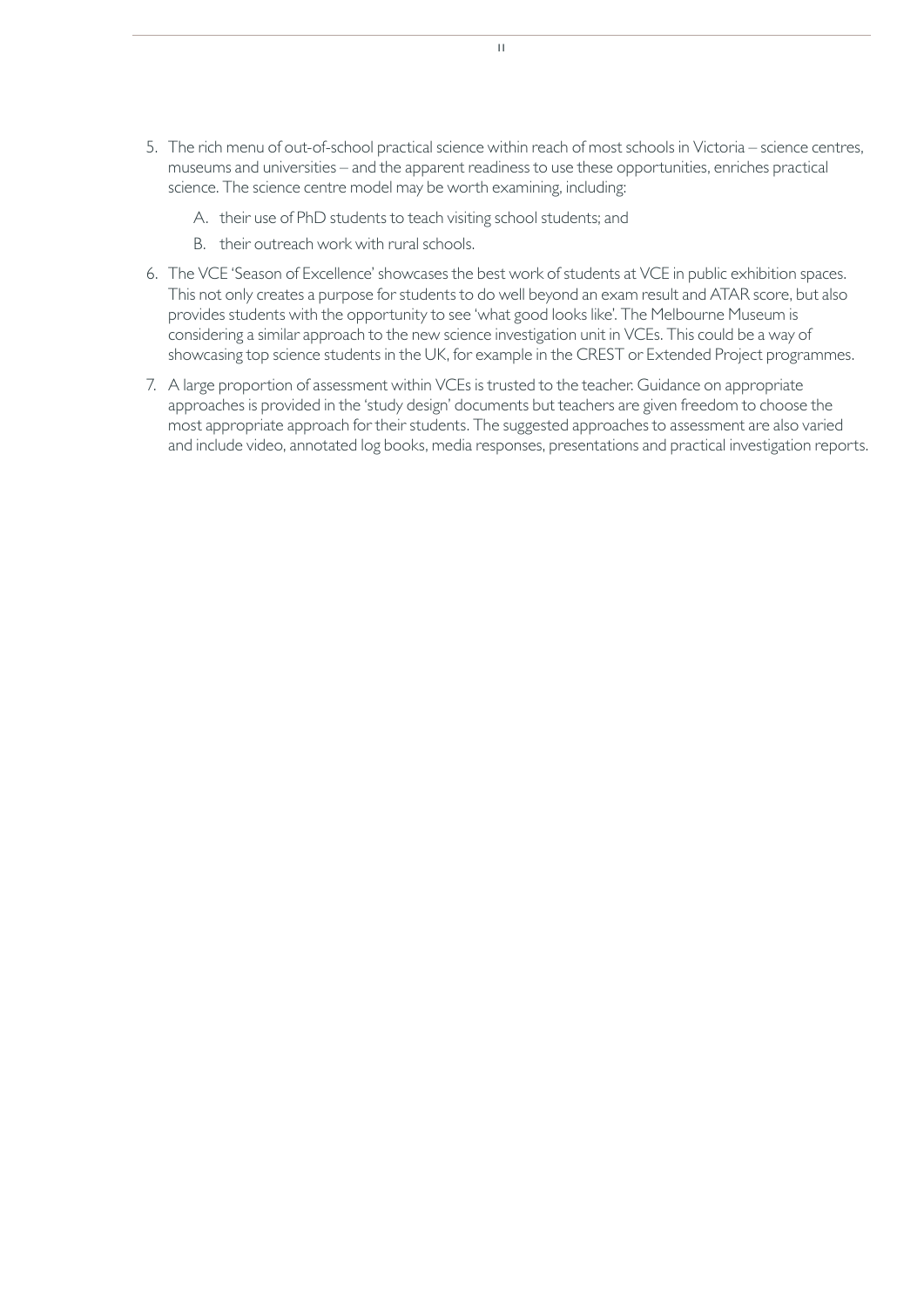# ANNEX I: SOURCES OF EVIDENCE

#### A. DESK RESEARCH.

#### Main sources (accessed March 2016)

OECD Data website, Australian statistics, www.data.oecd.org/australia.htm

Science and mathematics participation rates and initiatives, Victoria Auditor-General's report, June 2012 www.audit.vic.gov.au/ publications/20120606-Science-and-Maths/20120606-Science-and-Maths.pdf

The continuing decline of science and mathematics enrolments in Australian high schools, Kennedy, J., Lyons, T., Quinn, F. Teaching Science. Volume 60, Number 2, June 2014. www.eprints.qut.edu.au/73153/1/Continuing\_decline\_of\_science\_proof.pdf

Education policy Australia, OECD, June 2013 www.oecd.org/education/EDUCATION%20POLICY%20OUTLOOK%20 AUSTRALIA\_EN.pdf

www.ausvels.vcaa.vic.edu.au

www.education.gov.au/school-education

www.lmip.gov.au/default.aspx?LMIP/LFR\_SAFOUR/VIC\_LFR\_LM\_UnemploymentRateTimeSeries

www.moodle.asta.edu.au

www.abs.gov.au/ausstats/abs@.nsf/mf/3101.0

www.abs.gov.au/AUSSTATS/abs@.nsf/mf/3218.0

www.acecqa.gov.au/ministerial-standing-council-on-school-education-and-early-childhood

www.education.vic.gov.au/about/department/Pages/factsandfigures.aspx

www.education.vic.gov.au/about/programs/learningdev/vicstem/Pages/centres.aspx

www.education.vic.gov.au/school/principals/curriculum/Pages/ib.aspx

www.stav.org.au

www.study.vic.gov.au/deecd/learn/study-in-victoria/en/school-system.cfm

www.vcaa.vic.edu.au/Documents/vce/extendedinvestigation/ExtendedInvestigationSD-2014.pdf

www.vcaa.vic.edu.au/Pages/vce/index.aspx?Redirect=1

## B. HALF DAY VISITS TO FOUR SECONDARY SCHOOLS ON 7 MARCH, 8 MARCH AND 9 MARCH 2016.

#### Roxburgh College, 60–70 Donald Cameron Drive, Melbourne.

Publicly funded school; years 7–12, approximately 1,400 students. The school has exceptionally high ethnic diversity with many recent migrants. There are 36 mother tongue languages: 50% of students are Arabic, especially Iraqi. Two-thirds of students are male. The school has a substantial Applied Learning programme as well as the general academic VCE programme.

We met six teachers, including the Head of Science, at a roundtable discussion. We met one technician.

School contact: Principal Fernando Ianni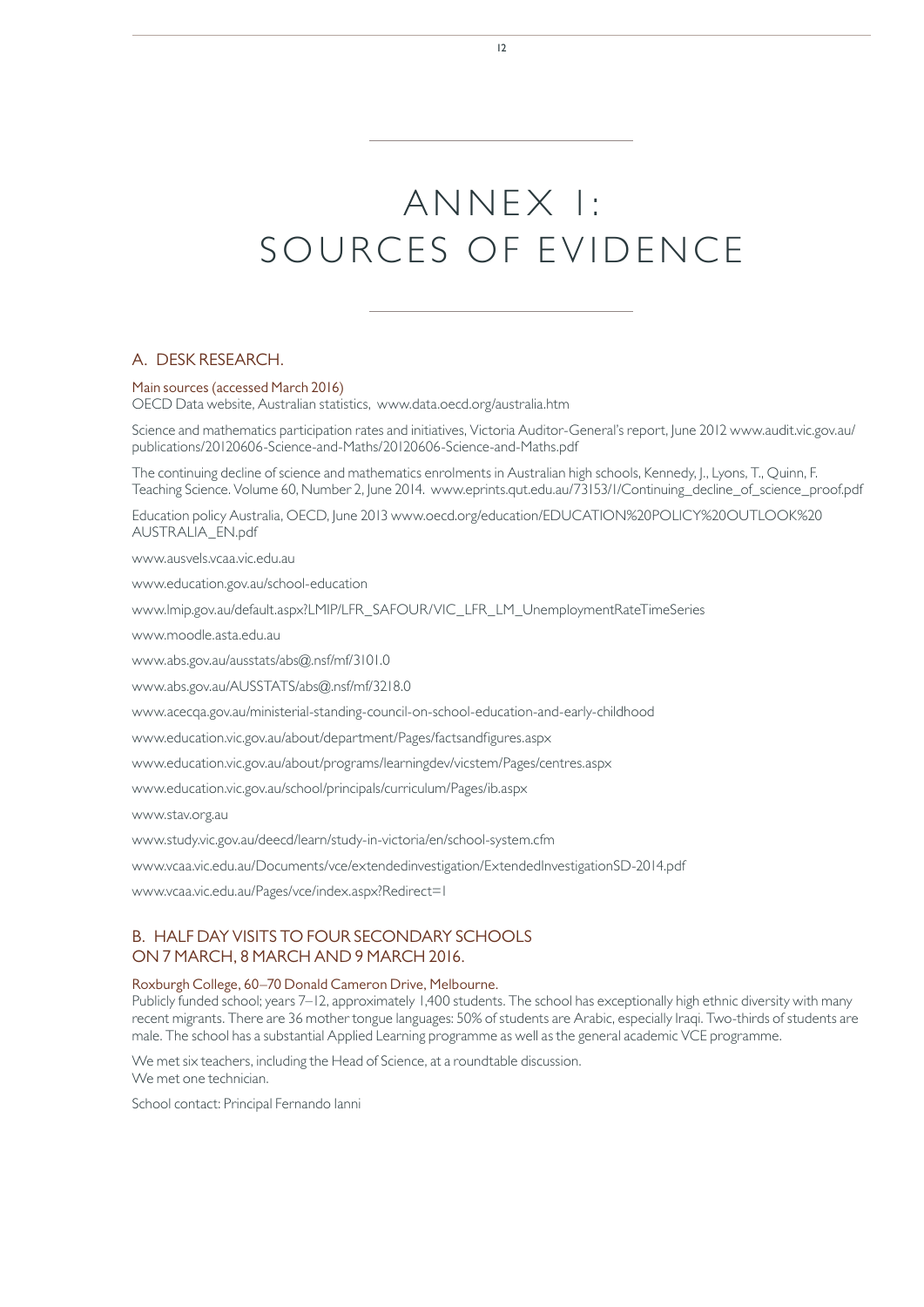#### Penleigh and Essendon Grammar School, Rachelle Road, East Keilor.

Independent fee paying school drawing on a culturally diverse part of Melbourne. K–12, organised into:

- − K–6 girls' school.
- − K–6 boys' school.
- − 7–10 girls' school.
- − 7–10 boys' school.
- − 11–12 co-educational school.

Approximately 500 students in each, total 2,400.

#### School contact: Principal Tony Larkin

We met with the year 10 co-ordinator (who accompanied us throughout the visit), two roundtables of teachers, including the Principal, Vice-Principal and Head of Senior School; observed and spoke to students in three year 10, one year 11 and one year 12 science classes (biology, physics, and year 10 integrated topics). We toured all the secondary schools and met one technician.

#### Blackburn High School, 60 Springfield Road, Blackburn.

Publicly funded neighbourhood school; year 7–12. About 1,100 students.

School contact: Principal Joanna Alexander

We met with a roundtable of teachers, including Assistant Principal, Science Area Leader and Science Director of Learning. We met a roundtable of students from years 8, 9 and 11 and observed a biology lesson.

#### Melbourne Girls' College, Yarra Boulevard, Richmond.

Publicly funded school with a very high reputation in an affluent neighbourhood; years 7–12. About 1,300 students.

School contact: Principal Karen Money

We were shown round the school by two students, and met with a roundtable of 15 staff, including the Science Leader, who has a joint appointment at the school and the University of Melbourne. We met three students. We had a meeting with the Principal and toured the school, visiting year 7 chemistry and year 11 biology and chemistry classes.

## C. A MEETING WITH PATRICK GREENE, DIRECTOR, MUSEUMS VICTORIA AND LINDA SPROAL, HEAD OF EDUCATION, ON 8 MARCH.

## D. A MEETING WITH PROFESSORS RUSSELL TYTLER AND VAUGHAN PRAIN OF DEAKIN UNIVERSITY ON 9 MARCH, TO DISCUSS THE RECONCEPTUALISING MATHS AND SCIENCE TEACHER EDUCATION (REMSTEP) PROGRAMMES.

## E. VISITS TO TWO SCIENCE CENTRES. THESE GOVERNMENT-FUNDED CENTRES ARE DESIGNED TO SHOW STUDENTS CUTTING-EDGE SCIENCE RESEARCH AND APPLICATIONS. TEACHERS FROM ACROSS VICTORIA BRING THEIR CLASSES TO THE CENTRES.

- − Quantum Victoria on 7 March. Centre for physical sciences. Director Soula Bennett.
- − Gene Technology Access Centre (GTAC) on 9 March. Director Jacinta Duncan.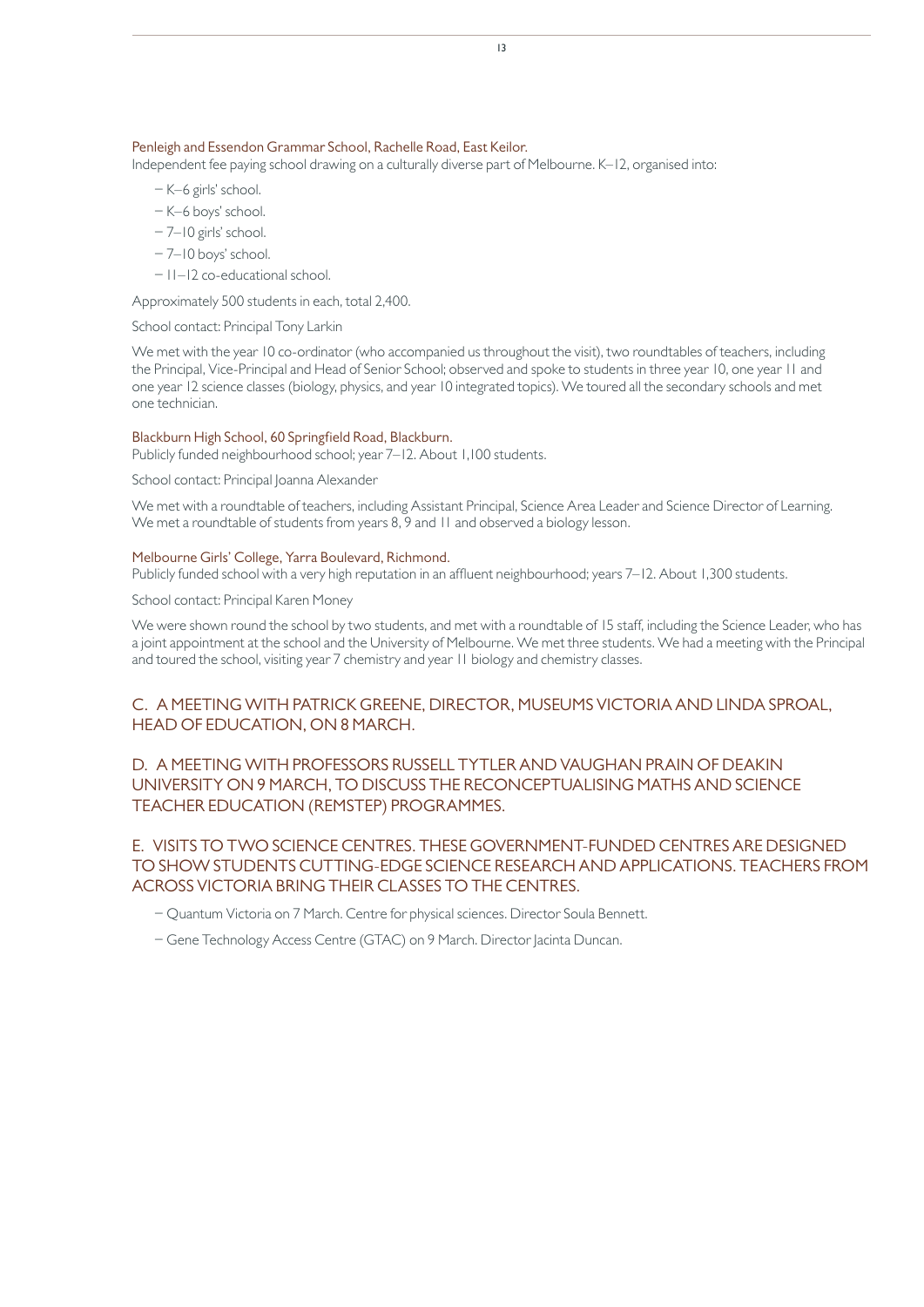# ANNFX 2: EDUCATION IN AUSTRALIA – A BRIEFING NOTE

#### OVERVIEW <sup>4</sup>

Australia has a population of 23.5 million, and Victoria a population of 5.96 million (in 2015).<sup>5</sup> The majority of the population of Victoria is settled in or around Melbourne, which has a population of 4.5 million.<sup>6</sup>

Approximately 6% of the population is unemployed (1% lower than the OECD average),<sup>7</sup> with 13% of 20-24's are unemployed. Australia sits firmly in the middle of OECD inequality rankings (0.33 – where 0 is complete equality). The spend per pupil is \$8,790 per student. The UK spends \$10,055 per student (averaged across primary through to non-tertiary education).

### **EDUCATION<sup>8</sup>**

Australia has fewer underperforming students than the OECD average but, within Australia, rural and indigenous populations have lower academic performance and less access to tertiary education than their national average: students in rural schools perform 56 score points lower than students in Australian cities or large city schools.

However, the Australian education system does have a strong focus on ensuring equity, particularly with respect to Aboriginal and Torres Strait Islander populations. This can be seen through the design of curriculums.

There are two national education goals (defined in the 2008 Melbourne Declaration):

- Australian schooling promotes equity and excellence.
- All young Australians become successful learners, confident and creative individuals, and active and informed citizens.

Compared to other OECD countries, Australia's teachers have a high teaching time and students spend a lot of time under instruction.

There is a high degree of school choice in the Australian system, with many institutions competing for enrolments. It has been suggested that this level of school choice may be driving segregation of students into different schools based on their socio-economic background.

## SYSTEM STRUCTURE<sup>9</sup>

States and Territories have a lot of autonomy over schools and Vocational Education and Training in Australia. The education system is steered nationally through a series of agreements focused on funding and education priorities. A national evaluation and assessment framework exists but there is significant local interpretation, with each territory and state having its own school improvement framework. The Council of Australian Governments (COAG) and the Education Council coordinate national educational policy.<sup>10</sup>

Children start school with a Foundation year (called a Preparatory year) age 5, and must start primary school age 6. Students then have 12 years of primary and secondary schooling. In the final two years of secondary school (upper secondary, years 11 and 12) students can study for the Senior Secondary Certificate of Education, which is required for entry to most universities and vocational training options.<sup>11</sup> Upper secondary education (Yrl1+12) is not compulsory in Australia. In 2013, 84% of 25–34 year olds attained upper secondary level education – above the OECD average of 82%.

<sup>4</sup> www.data.oecd.org/australia.htm

<sup>5</sup> www.abs.gov.au/ausstats/abs@.nsf/mf/3101.0 (accessed 15.07.16)

<sup>6</sup> www.abs.gov.au/AUSSTATS/abs@.nsf/mf/3218.0 (accessed 15.07.16)

<sup>7</sup> www.lmip.gov.au/default.aspx?LMIP/LFR\_SAFOUR/VIC\_LFR\_LM\_UnemploymentRateTimeSeries

<sup>8</sup> www.oecd.org/education/EDUCATION%20POLICY%20OUTLOOK%20AUSTRALIA\_EN.pdf

<sup>9</sup> www.oecd.org/education/EDUCATION%20POLICY%20OUTLOOK%20AUSTRALIA\_EN.pdf

<sup>10</sup>www.acecqa.gov.au/ministerial-standing-council-on-school-education-and-early-childhood

<sup>11</sup> www.education.gov.au/school-education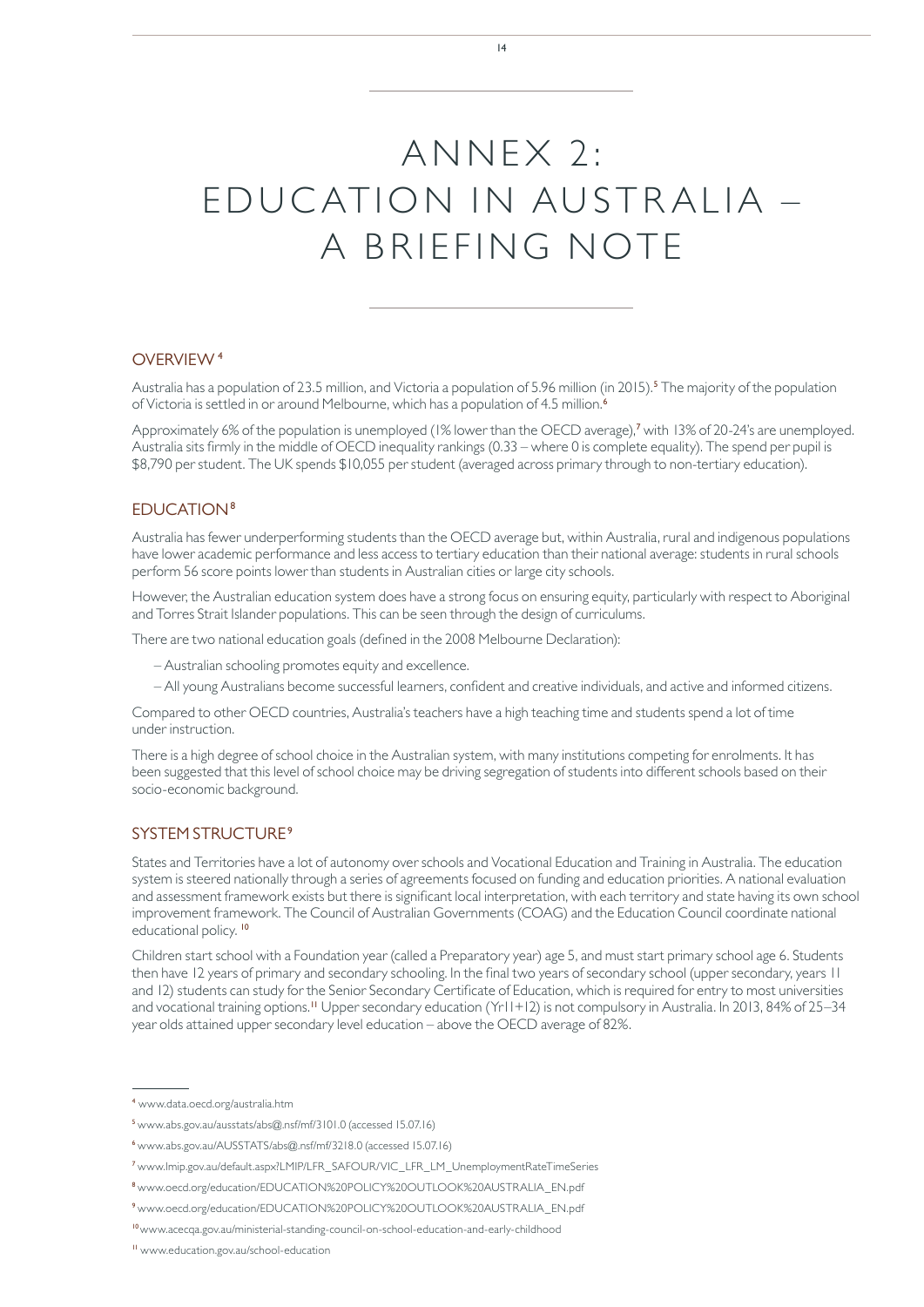Both general and vocational programmes are offered in upper secondary schools. In schools, upper secondary students can study units towards recognised Vocational Education and Training (VET) qualifications while completing their senior certificate. Vocational Education and Training (VET) in Australia is also provided at the tertiary education levels, and employers are well engaged in the system. VET facilitates entry into the labour market through; work study programmes, Technical and Further Education institutes, and private Registered Training Organisations.

Australia has the sixth highest graduation rate among OECD countries in academic programmes and the eighth highest graduation rate in vocationally oriented programmes. However, Australia is continuing to work on programmes to improve their tertiary education, particularly VET. The COAG has set VET targets to be achieved by 2020 including reaching a position where over three quarters of working age Australians have a Certificate III level qualification or higher.

The Australian Government has also set two national targets for higher education:

- Attainment: by 2025, 40% of all 25–34 year olds will have a qualification at bachelor level or higher.
- Participation: by 2020, 20% of higher education enrolments at undergraduate level will be people from low socio-economic status.

## VICTORIA EDUCATION SYSTEM 12 13

There are over 2,200 schools in Victoria including 207 independent schools. There are four selective entry secondary schools aimed at high achievers (yr 9–12). Students apply to attend.

There are 915,159 pupils with 393,590 in secondary school. There are 41,117 teachers with 15,136 in secondary schools (Victoria State Government figures, 2015). The average class size is 21 students (the average across Australia is 24).

Education in Victoria is compulsory for children aged from 6–17 years. Students attend primary school from age 5–12 years, with the schools split into a prep class and six other year groups (years 1–6). Secondary school students are aged between 12 and 18 years old, and on rare occasions, can be up to the age of 20. Classes are divided into years 7–12.

There are four terms in the Victorian school year. School usually starts in late January or early February and runs until mid-December. There's a short holiday between terms and a long summer holiday in December and January.

Almost 25 per cent of students at Victorian schools are from language backgrounds other than English.

The school curriculum in Victoria depends on the student year level:

- Prep to year 10: AusVELS The Australian Curriculum through the Victorian Essential Learning Standards.
- Upper secondary (years 11 and 12) determined by the Victorian Certificate of Education (VCE).

AusVELS<sup>14</sup> define the pre-year 10 curriculum. The eleven-level structure reflects the design of the Australian national curriculum while retaining Victorian priorities and approaches to teaching and learning.

AusVELS incorporates the Australian Curriculum learning areas for English, mathematics, history and science only, other curriculum areas are aligned with a curriculum framework originally developed solely for Victoria – the Victorian Essential Learning Standards (VELS).

There are six science strands as part if AusVELS:

- Patterns, order and organisation.
- Form and function.
- Stability and change.
- Scale and measurement.
- Matter and energy.
- Systems.

All schools also offer extra-curricular programs with many options and experiences.

#### ASSESSMENT

During primary and secondary school (not including upper secondary) school student assessment is a combination of the National Assessment Program Literacy and Numeracy (NAPLAN) and teacher based assessments. NAPLAN is a national assessment for students in years 3, 5, 7 and 9, that is undertaken every year in early May. It focuses solely on numeracy and literacy.

In upper secondary (years 11 and 12) students follow the two-year VCE study programme.

<sup>12</sup> www.study.vic.gov.au/deecd/learn/study-in-victoria/en/school-system.cfm

<sup>13</sup> www.education.vic.gov.au/about/department/Pages/factsandfigures.aspx

<sup>14</sup> www.ausvels.vcaa.vic.edu.au/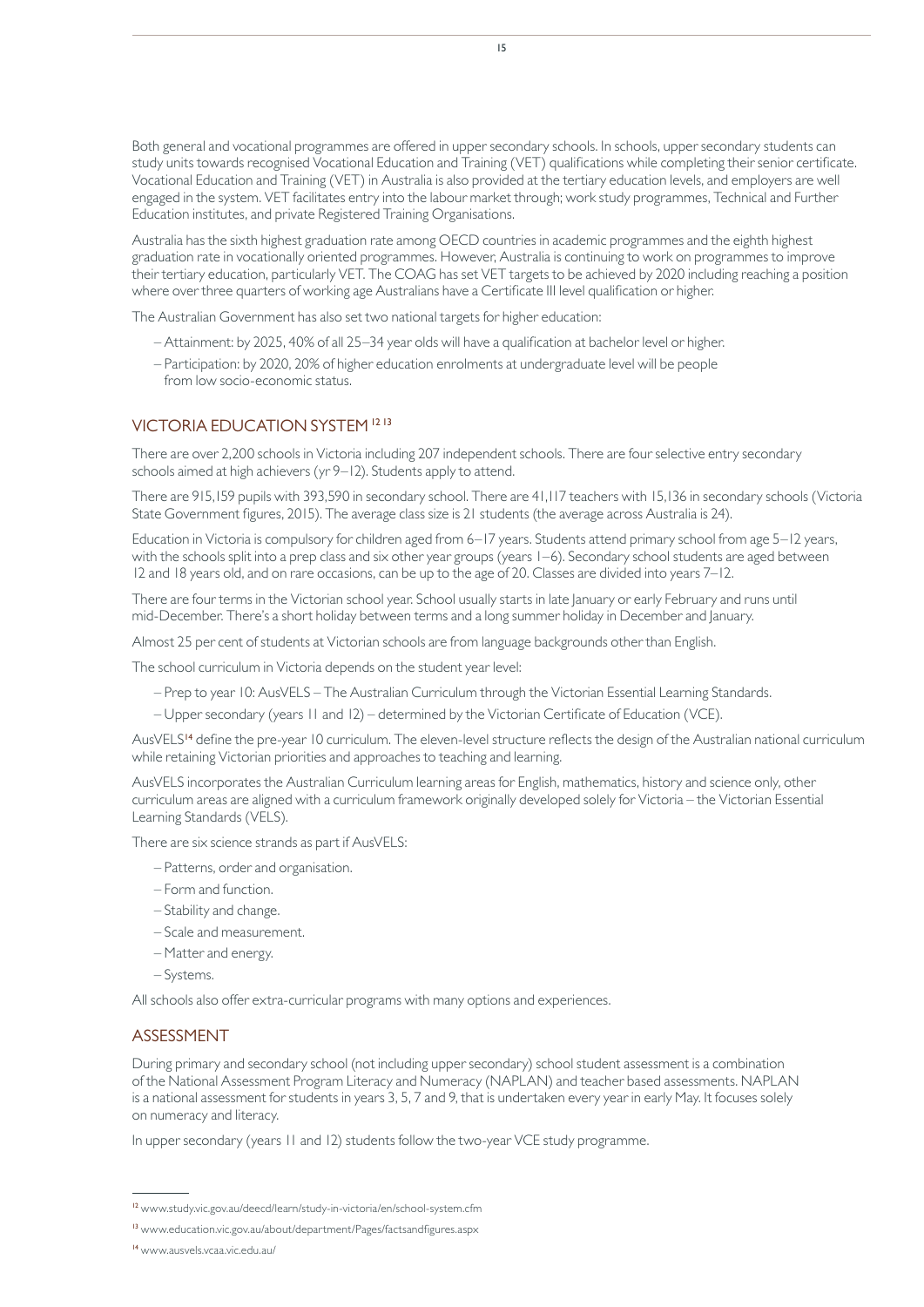As part of the VCE students can choose from more than 90 different subjects (30 of these are vocational options). A school decides what options they offer. More advanced university level units are also offered to students to take in their final year (year 12).

Each VCE study programme is broken into four units (numbered 1,2,3 or 4). Students can study some units from unit 1,2,3 or 4 in both their first and second year of their VCE.<sup>15</sup> Subject 'study designs' (specifications) are usually split into Units 1+2 (commonly studied in VCE year 1) and Units 3+4 (commonly studied in the second year of VCE).

To graduate the VCE students must satisfactorily complete a minimum of 16 units, three of which must be from the English group (with at least one unit from Unit 3 and 4 level), and with at least three Units 3 and 4 sequences in studies other than English. Of these 16 units, 13 can be from VET (vocational courses). Most students graduate with between 20 and 24 units.

The VCE (Baccalaureate), introduced in 2014, recognises students who choose to study both a higher level mathematics and a language in their VCE programme of study.<sup>16</sup> It was also an incentive mechanism to drive more students to study for this combination of subjects.

One study option within the VCE programme is the 'extended investigation'. Assessment is via teacher assessment (although the task is externally determined).<sup>17</sup>

> "The VCE Extended Investigation enables students to develop, refine and extend knowledge and skills in independent research and carry out an investigation that focuses on a rigorous research question. The investigation may be an extension of an area of curriculum already undertaken by the student or it may be completely independent of any other study in the student's VCE programme. Through this study, students develop their capacity to explore, justify and defend their research findings in both oral and written forms to a general, or non-specialist audience"

Victoria Assessment and Curriculum Authority (VCA), Extended Investigation Study Design documentation

The Australian Tertiary Admission Rank (ATAR) is the scoring system used by tertiary education institutions (eg universities) to select students applying to their institutions. The ATAR score is used solely from this purpose and is derived from the VCE scores. It enables universities to compare students who have studied different subjects. Some subjects deemed more challenging will be given a higher weighting in the ATAR score. VTAC manage the process, passing on student ATAR scores and applications to selection authorities at tertiary institutions. The majority of universities use the ATAR score as part of their decision making. Some courses select up to 80% of students solely using ATAR.

## ALTERNATIVE PROGRAMMES

#### VCAL (Victoria certificate of applied learning)

This is an alternative programme to the VCE studies in years 11 and 12. The programme includes practical work-related experience as well as literacy and numeracy skills.

#### VET (Vocational Education and Training)

This is a vocational programme of study followed in years 11 and 12. The programme includes workplace learning.

## **TEACHERS**

Teaching is a graduate profession. The ratio of teachers' salaries to the earnings of tertiary educated workers is above the 2011 OECD average. Teachers have a heavy teaching workload, with more teaching time than in other OECD countries (873 hours per academic year in primary school compared to the OECD average of 790 hours). OECD data highlights the significant autonomy given to teachers in Australia compared to other jurisdictions.

During a teacher training degree, teachers have hands-on experience in schools through a supervised practicum placement programme, also known as 'teaching rounds'.

The Australian Institute for Teaching and School Leadership was created in 2010 to raise the quality of teaching and school leadership. The Institute sets standards and developed an accountability system for schools. Outputs from the accountability system are held on an Australia wide website called MySchool<sup>18</sup> – aimed at parents and the wider community.

<sup>15</sup> www.vcaa.vic.edu.au/Pages/vce/index.aspx?Redirect=1

<sup>16</sup> www.education.vic.gov.au/school/principals/curriculum/Pages/ib.aspx

<sup>17</sup> www.vcaa.vic.edu.au/Documents/vce/extendedinvestigation/ExtendedInvestigationSD-2014.pdf

<sup>18</sup> www.oecd.org/education/EDUCATION%20POLICY%20OUTLOOK%20AUSTRALIA\_EN.pdf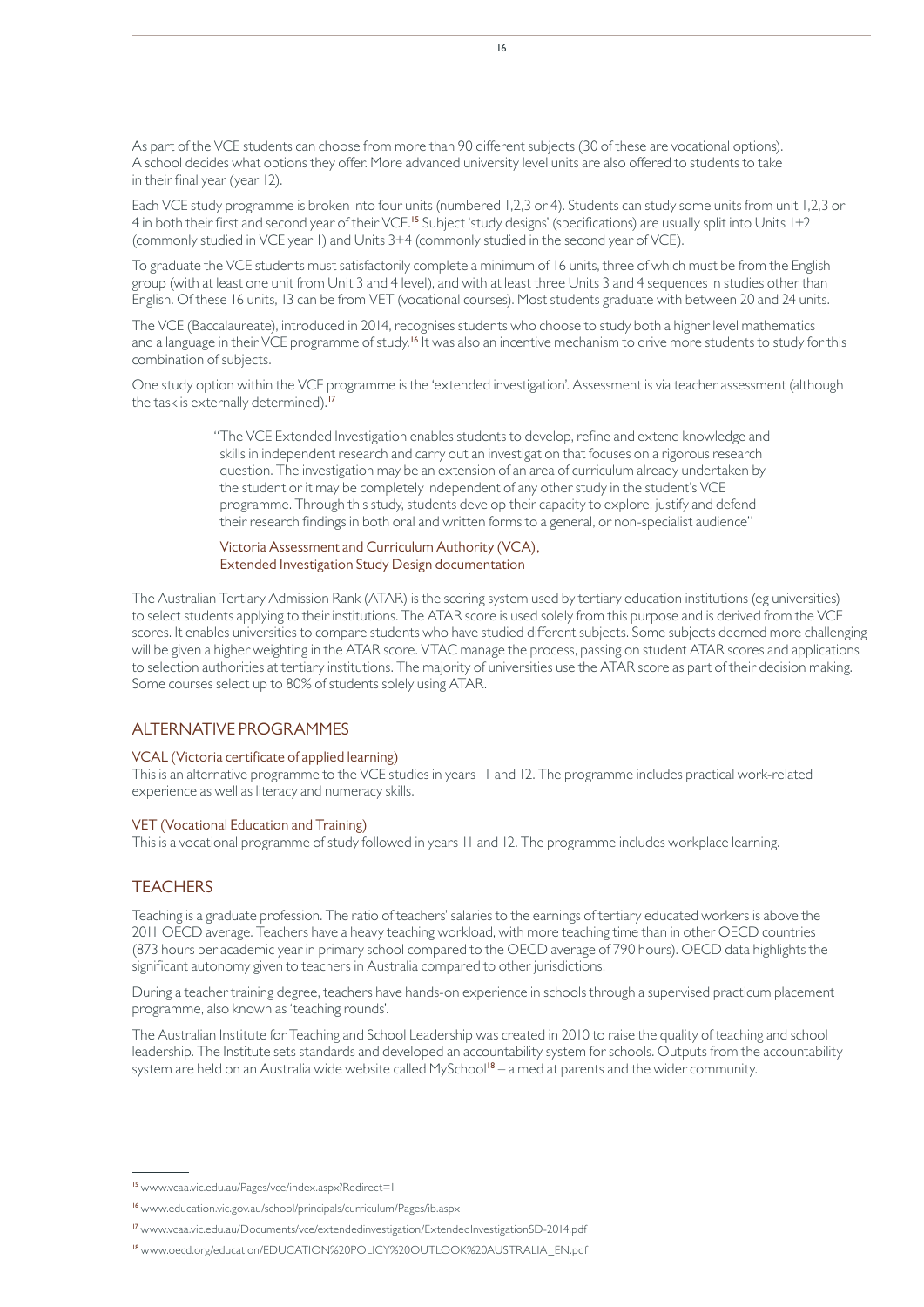#### SCIENCE EDUCATION

Australia is ranked 10th (out of 37) in the 2012 PISA science tests.

#### AusVels science (Prep – year 10)

Within the Science AusVELS, there are six overarching themes that support the coherence and developmental sequence of science knowledge within and across levels. There are three key ideas: Science Understanding, Science Inquiry Skills, and the Nature of Science.

#### VCE science (years 11 and 12)

Several science subjects are offered as VCEs. These include: biology, chemistry, physics, computing, health and human development, and outdoor and environmental studies. There are two options students can follow within biology, chemistry and physics.

The assessment of VCE science varies depending on the units being followed. Units 1 and 2 (usually studied in year 11) are internally assessed or as stated in official documents "a matter for school decision". Assessment of Units 3 and 4 (usually studied in year 12) are supervised by the VCAA, however for biology the student's achievement is also determined by school-assessed coursework.

"Percentage contributions to the study score in VCE biology are as follows:

- Unit 3 School-assessed Coursework: 16 per cent;
- Unit 4 School-assessed Coursework: 24 per cent;
- End-of-year examination: 60 per cent."

*VCAA Study Design document, Unit 3 and 4 biology*

#### OTHER INITIATIVES OF INTEREST

Australian Teacher Education Association (ATEA)<sup>19</sup>

The Australian Teacher Education Association (ATEA) is the major professional association for teacher educators in Australia.

"The mission of the Australian Teacher Education Association is to promote:

- The pre-service and continuing education of teachers in all forms and contexts;
- The teacher education as central in the educational enterprise of the nation;
- Research on teacher education as a core endeavour."

#### Science Education Technicians Association (part of ASTA, Australian Science Teachers Association)<sup>20</sup>

This group aims to connect School Science Laboratory Staff across Australia, enabling them to have a voice on national issues and to share ideas across state boundaries.

#### Science Teachers Association Victoria (STAV)<sup>21</sup>

Professional association for science teachers in Victoria. Predominantly volunteer led.

## Science and Mathematics Specialist Centres, Victoria<sup>22</sup>

A system of six science and mathematics spread across Victoria, each with a different emphasis. The purpose of these centres is to give schools access to cutting edge research, equipment and experiences it is not possible to have in the classroom. The government supports school visits to the centres, with priority given to those schools in rural areas or with disadvantaged student bodies. The six centres are:

- BioLab sport and human performance.
- Earth Ed earth sciences and cutting edge technology.
- Ecolinc environmental teaching.
- GTAC (gene technology access centre) life sciences (cell and microbiology).
- Quantum Victoria physics and maths through cutting edge technology.
- VSSEC (Victorian Space Science Education Centre) exploring space.

<sup>19</sup> www.atea.edu.au

<sup>20</sup> www.moodle.asta.edu.au/

<sup>21</sup> www.stav.org.au/

<sup>22</sup> www.education.vic.gov.au/about/programs/learningdev/vicstem/Pages/centres.aspx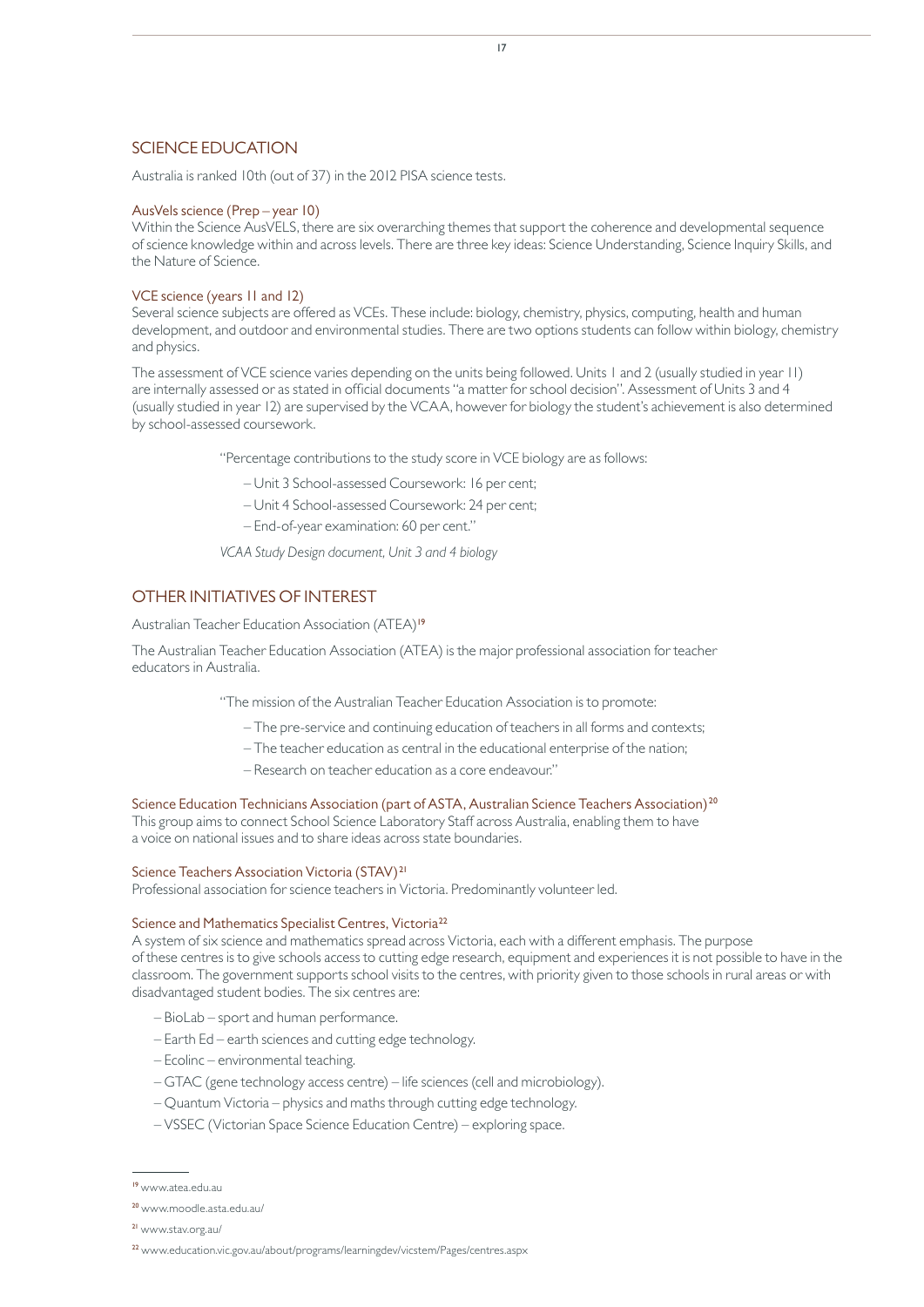# APPENDIX 3: COUNTRY REPORT: FINLAND

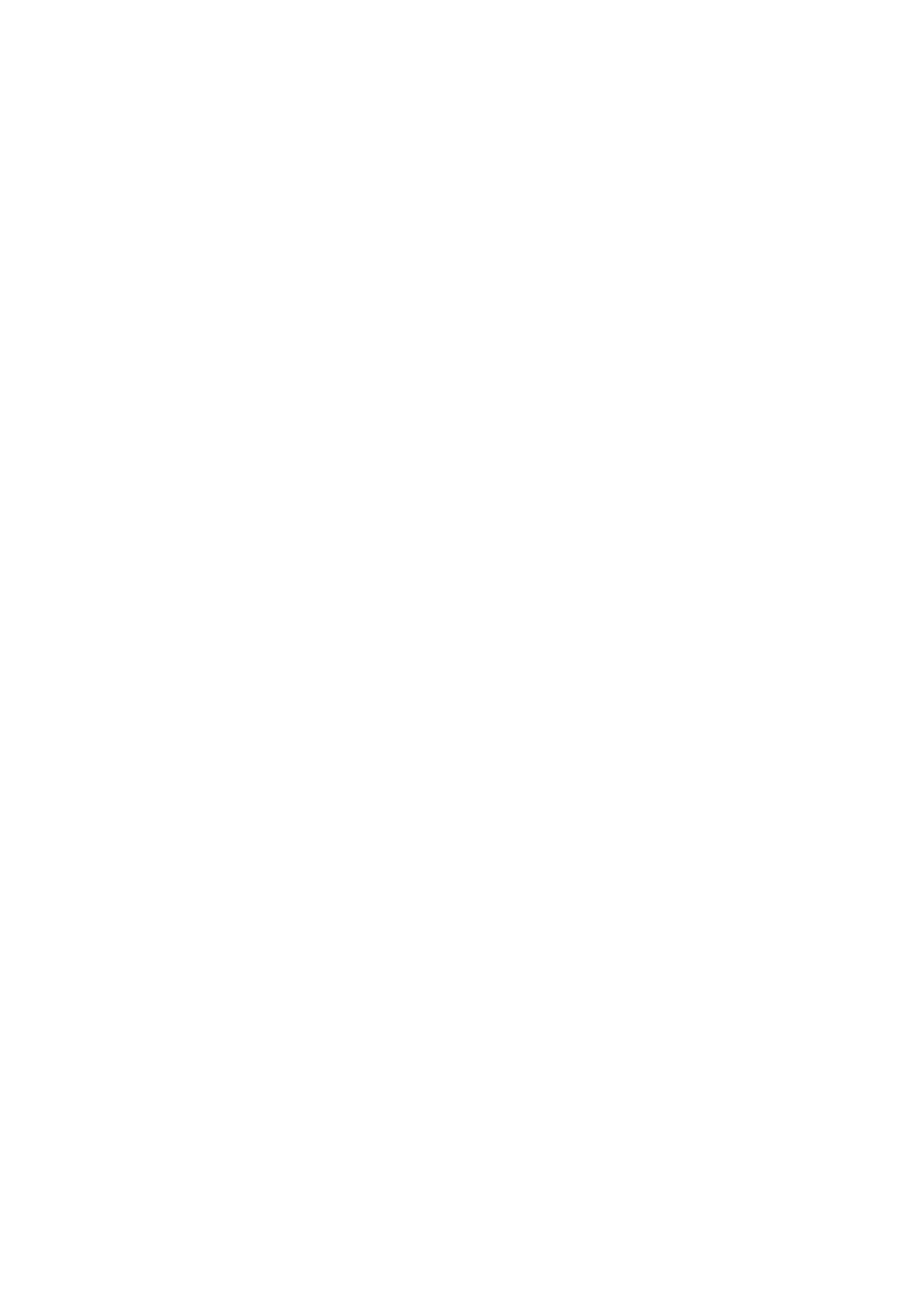## 1 EVIDENCE GATHERING

This report has been written by Ginny Page and John Holman and is based on the following sources. Further details of the sources are in Annex 1.

- A. Desk research.
- B. Visits to three secondary schools, Viikki Teacher Training School on 20 April 2016, Helsinki Normal Lyceum on 21 April 2016 and Nöykkiö school on 22 April 2016.
- C. A dinner discussion with teachers Pekka Peura and Eeva-Lisa Nieminen on 21 April 2016.
- D. A meeting with Counsellors Anneli Rautiainen and Leo Pahkin at the Finnish Board of Education on 21 April 2016.
- E. A meeting with Professor Maija Aksela, Director of the LUMA (STEM) Centre of Finland and the LUMA (STEM) Centre at the University of Helsinki, and Director of the Unit of Chemistry Teacher Education, on 21 April 2016.

The visits were organised by Professor Jari Lavonen of the Department of Teacher Education at the University of Helsinki, and accompanied by Professor Lavonen, Janna Inkinen and Dr Arja Kaasinen. Professor Lavonen also provided individual expert advice.

# 2 OUTLINE OF EDUCATION IN FINLAND

This is a summary: there is further detail in Annex 2.

Finland is one of the most sparsely populated countries in the European Union, and compared to the UK, its population of 5.5 million is relatively homogeneous. Finland is recognised as a major international leader in education, consistently ranked in the top tier of countries in the Programme for International Student Assessment (PISA) and the Trends in International Mathematics and Science Study (TIMSS). Attainment rates in upper secondary and tertiary education are higher than the OECD average, with one of the highest enrolment rates in upper secondary vocational education and training (VET) in OECD countries.

The fundamental administrative divisions of the country are the 313 (as of 2016) municipalities. These are relatively small authorities with a major role in governing what goes on in schools. Schools are owned by the local municipality and funded by central government and are small by English standards: in 2015, 17% of comprehensive schools had under 50 pupils and 9% had over 500 pupils. Parents may choose their child's school, but they generally go for the one that is closest, confident that it is good. Education is free at all levels up to and including university, and special needs education is provided within mainstream schools – there are no separate special schools and few private schools.

The education system in Finland comprises:

- − Pre-primary (6 year olds).
- − Basic compulsory education (primary and lower secondary) (7–16 year olds) in a comprehensive school.
- − General academic education in upper secondary schools (about 50% of the population) for those or vocational education in vocational schools (16–19 year olds) (about 50% of the population).

Class sizes in comprehensive schools are relatively small, c.20 pupils, and there is no streaming or setting. Upper-secondary and vocational education for 16–19 year olds is flexibly organised and timetabled through the municipality to allow students to combine general with vocational learning.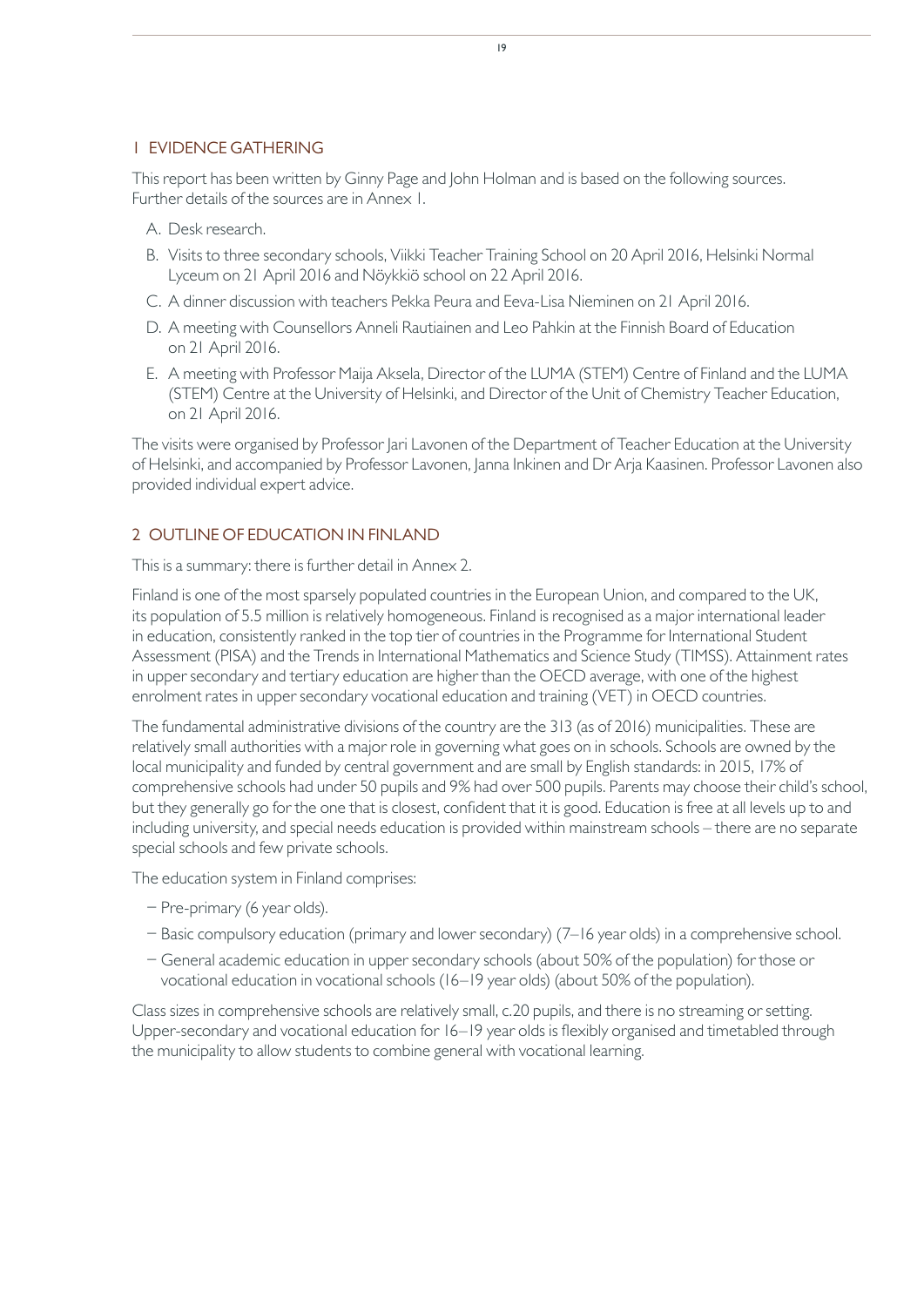The Finnish National Board of Education (NBE) is an agency of the Ministry of Education and Culture. The NBE prepares the content of the national core curricula and required teaching time, but municipalities are expected to work with their schools to devise local versions of the national curriculum. The national curriculum is reviewed every 10 years in a very consensual exercise involving parents, academics and employers. The core curricula for basic and general upper secondary education have recently been renewed and new local curricula based on this core curriculum are being prepared ready for first teaching later in 2016.

Teachers in Finland are highly trained. In lower and upper secondary education all teachers are required to hold a Master's degree in their subject, which most take alongside pedagogical training. The high level of training is seen as necessary as teachers in Finland are very autonomous professionally, and must be able to teach classes of very mixed ability in a way that supports success for all students equally. Teachers are also expected to participate in three days of state-funded in-service training every year, and many do more voluntarily.

# 2.1 ACCOUNTABILITY AND ASSESSMENT

There is a powerful 'culture of trust' of the teaching profession in Finland. Educational authorities and nationallevel educational policymakers are confident in teachers and their knowledge of how to provide the best possible education for young people. As a result, there have been no national or local school inspectors since the late 1980s, nor are there systematic evaluations of teachers.

There are no national exams for pupils in basic education in Finland. Instead, teachers are responsible for assessment in their respective subjects and courses, on the basis of the objectives included in the curriculum. The only national examination, the matriculation examination, is held at the end of general upper secondary education and is taken in four subjects in examinations of up to six hours each. Teacher assessment does not count towards the matriculation grade, although teachers do mark the matriculation exam, prior to a second marking by the matriculation board. Poor results in one exam can be compensated for by good marks in another.

The selection of students for upper secondary school is based on their grade point average for the theoretical subjects studied in basic education. Entrance and aptitude tests may also be used, and students may be awarded points for hobbies and other relevant activities. Commonly, admission to higher education is based on the results in the matriculation examination and university entrance tests.

Teachers are trusted to deliver reliable assessments, and schools are trusted to maintain the expected standards. There are no league tables and there is no system of external inspection – though there are regular evaluation visits by school supervisors from the municipality. School performance data is not published by government, although various media sources do collate and publish such data.

The education system is monitored through a process of regular, national sampling where around 10% of schools administer tests to their year 6 and 9 students in Finnish and literature or mathematics. The results are made available to the school and to the municipality for development purposes, and are also correlated with teacher grades to check that internal assessments are effective.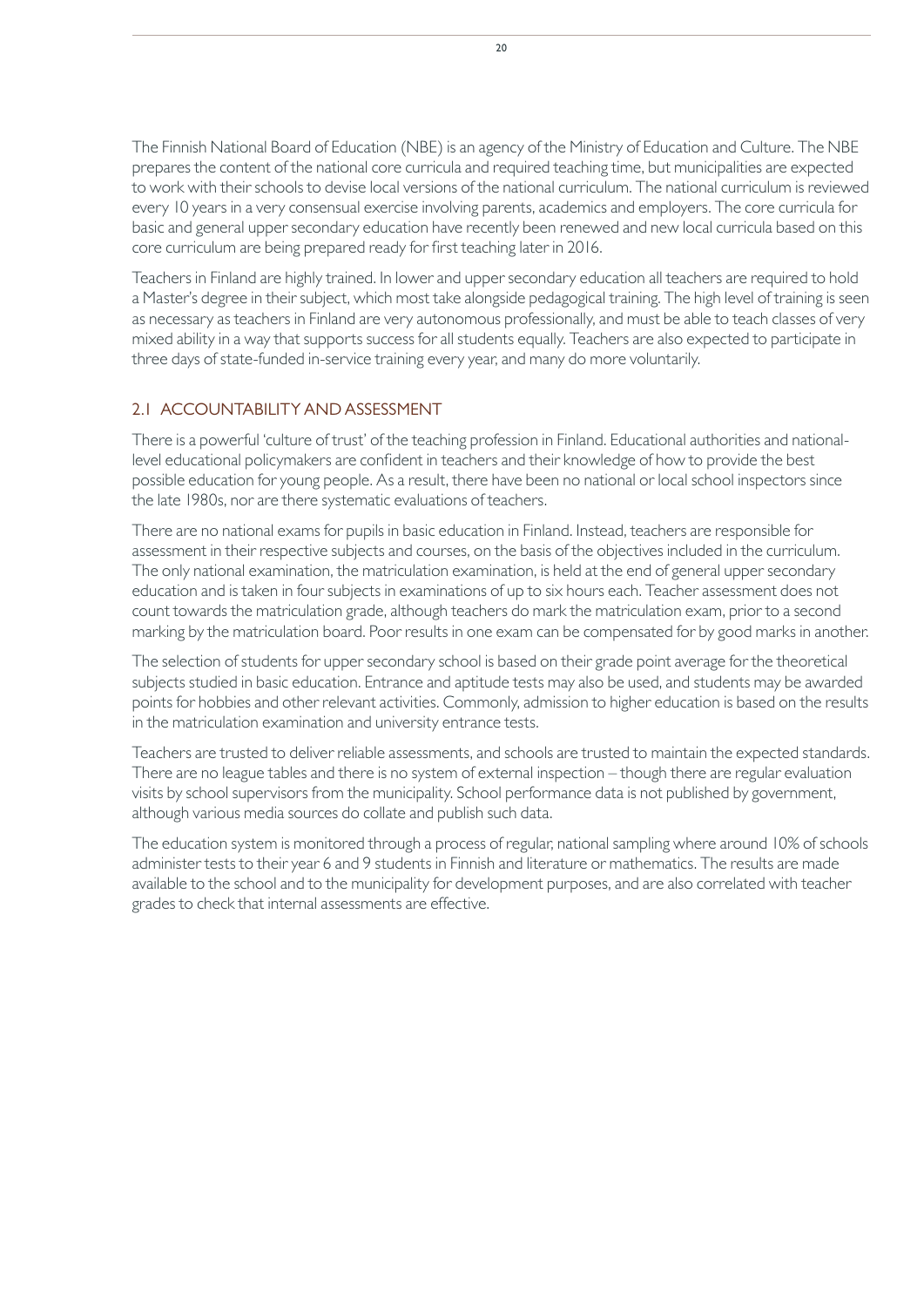# 3 SCIENCE EDUCATION IN FINLAND

# 3.1 STEM

The government has prioritised STEM over the past 20 years through a major investment in LUMA, a national project to improve skills in mathematics and natural sciences. LUMA Centre Finland was established 8 November 2013, as the umbrella organization for LUMA Centres in Finnish Universities, to strengthen and promote their collaboration on national and international level. The LUMA Centre Finland network is directed and coordinated from the University of Helsinki. The LUMA Centre at the University of Helsinki includes seven so-called resource centres: BioPoP (biology), Geopiste (geoscience), F2k (physics), Kemma (chemistry), Linkki (computer science), LumO (pedagogy) and Summamutikka (mathematics). Activities include:

- − Science clubs, camps, events, webzines and other activities for children and youth.
- − Pre-service and in-service training for teachers, and interactive online web portals including videos and other materials as well as science classes and laboratories that support teachers in their work.
- − Research on the teaching of mathematics and natural sciences and on the effectiveness of LUMA's own activities, and the development of them based on the research results.
- − Collaboration with decision-makers and media, and especially with other active partners in the field.

# 3.2 SCIENCE IN THE SCHOOL CURRICULUM

The national curriculum in Finland is revised every 10 years, in a very consensual exercise involving parents, academics, employers and text book publishers. The Finnish National Board of Education (NBE) determines the core curriculum and the lesson hours associated with different aspects, but it is for municipalities and schools to make their own version and the potential for variation is significant. As part of this process of local curriculum development, teachers are encouraged to analyse key education questions, such as:

- − What will education mean in the future and how can education prepare young people to the future?
- − What types of competences will be needed in everyday and working-life situations?
- − What kind of learning environments and practices or teaching methods would best produce the desired education and learning?

In August 2016 a new curriculum comes into force in Finnish schools. Some key changes are:

- − A focus on seven generic competences and 21st century competences.
- − At least one cross-curricular project each year.
- − More collaborative classroom practices and project work.
- − More teacher autonomy but also 'more responsibility for teachers'.
- − An emphasis on the role of technology in teaching and learning.
- − Emphasis on formative assessment for learning.

Despite some interpretation that these reforms meant the end to subjects in the Finnish curriculum, the Head of Curriculum Development at the Finnish National Board of Education has said: "Traditional school subjects will live on, though with less distinct borderlines and with more collaboration in practice between them". All students will continue to study some science all the way through, from basic education to the end of upper secondary. Science is taught as separate subjects – physics, chemistry and biology – and by specialist teachers who hold a major and a minor specialism. However, unlike England, biology is traditionally more closely associated with geography than with physics and chemistry.

Courses are generally taught to small groups of about 20 pupils over 6-week periods in lessons of at least 45 minutes (commonly 75 minutes). The Finnish curriculum is therefore comprised of many intense, short courses – some compulsory, some optional – over which teachers have significant autonomy in terms of content, pedagogy and assessment.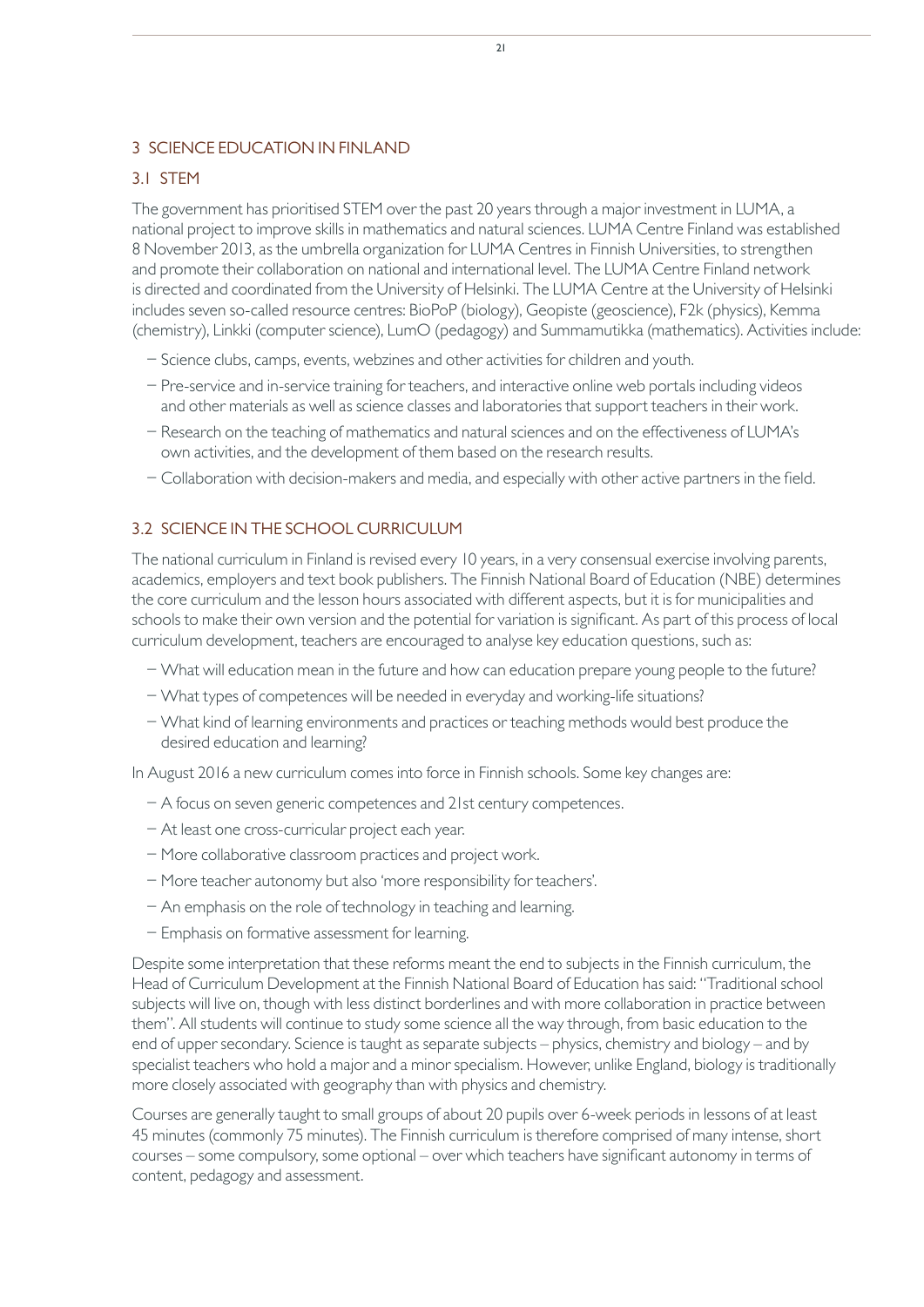## 3.3 SCIENCE TEACHERS

Teachers in Finland are highly trained. In general education, all teachers are required to have a Master's degree and specialise in a major and minor subject. Biology and geography are frequently associated in this way, though a maths specialism generally gives the teacher more employment opportunities, as maths teachers are always in demand. In vocational education teachers should have a Master's degree or Bachelor's degree. The high level of training is seen as necessary, as teachers in Finland are very autonomous professionally.

Teacher training can be either concurrent, with pedagogical training integrated into the Master's programme (85% of students take this route), or consecutive, with the pedagogical training completed over one year after the initial degree. The consecutive model also serves those who decide on a teaching career later. This means that secondary school teacher training effectively takes five years. There are no national exams or standards involved in becoming a teacher.

However, according to the general national- and university-level strategies, teacher education should be based on scientific research and professional practices in the field and provide students with the knowledge and skills needed to operate independently as an academic professional and developer in their field. Specifically, teacher education programmes should include a high level of scientific knowledge and knowledge about general and science-specific pedagogies, as well as an understanding about the role a school plays in society and the skills teachers need to collaborate with other teachers and others in their wider communities. They must also develop skills in communication, ICT, academic research, curriculum planning and professional development.

Teachers can train at one of eight universities throughout Finland and every student teacher participates in teaching practice at a university teacher training school. In these schools, pupils may have up to half their lessons taught by a trainee teacher. In-school teaching practice constitutes around 25% of a teacher's traineeship. The teacher training schools belong to the universities' faculties of education but aim to retain strong links to the faculties of science as well. Teacher training is very competitive and universities are able to select from the top 25% of the cohort.

# 3.4 SCIENCE BEYOND THE SCHOOL CURRICULUM

The government has prioritised STEM over the past 20 years through a major investment in LUMA, a national project to improve skills in mathematics and natural sciences. It was suggested that this has been successful in terms of recruiting students to science and engineering courses at university, though perhaps less so for mathematics and physics. LUMA Centre Finland was established 8 November 2013 as the umbrella organisation for LUMA Centres in Finnish Universities to strengthen and promote their collaboration on national and international level. The LUMA Centre Finland network is directed and coordinated from the University of Helsinki.

## 4 RELEVANT FINDINGS

# 4.1 TYPES OF PRACTICAL SCIENCE

In the schools we visited, practical activities were relatively short (20–30 minutes) and straightforward. Most lessons were 75 minutes long, giving time for a short introduction to the ideas and the activity and for plenty of discussion afterwards. The discussion period was sometimes compromised, however, by the time taken by students and teacher to clear up after the practical.

Class size varied from 10 to 23, but was 15 on average among the grade 7–10 classes that we visited. Practical work was conducted in groups or in pairs and there was almost always more than one teacher, or trainee, in the classroom. In one class at Viikki school, additional support was provided in a grade 8 physics lesson by a special needs teacher who was primarily focused on two students in the room and helped them to keep pace with their partner in a practical activity on velocity.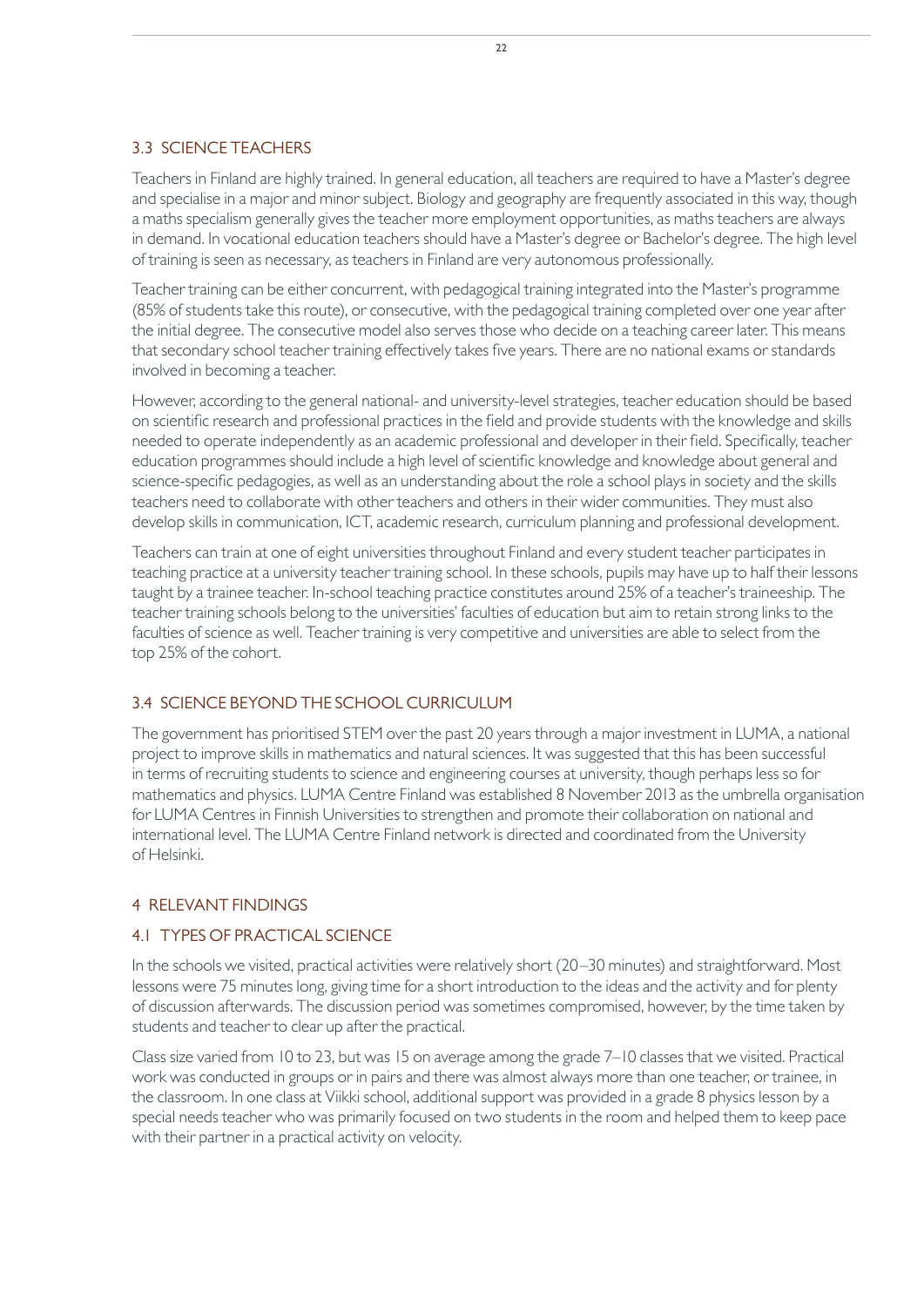The student:teacher ratio was crucial in enabling a significant amount of interaction during the practical. This was important, as sometimes relatively little introduction was given and students would embark on the activity with a limited understanding of why they were doing it. Groups involving more able students would work this out during the course of the activity, talking to each other and referring to the worksheets they were given. Struggling groups were quickly spotted by circulating teachers and prompted through discussion to consider the ideas behind the practical, and identify any misconceptions. This rarely seemed to cause students concern – one grade 9 biology student at Nöykkiö School cheerfully told us: "We learn best by doing, even when we make mistakes. And we always make mistakes". Teachers are exceptionally focused on the pupils in their class and on their individual needs during the lesson.

At Nöykkiö School, the Principal is trialling the separation of male and female students for grade 9 chemistry (and sport). We visited when the two groups were doing a practical to identify the presence of starch using iodine. The groups were of equal size but of differing energy levels, so timetabling the lesson concurrently in adjoining laboratories meant the three teachers involved could move between labs and be deployed where the need was greatest.

While we were told that group work was often a necessity as schools did not have sufficient equipment for pairs or individual working, a physics teacher told us that Nöykkiö School attempts to keep group size small in physics and chemistry to enable better student engagement with practicals. This didn't seem to be such a priority for biology in any of the schools we visited, where class sizes were bigger and practicals were less experimental. A biology teacher (and PhD geneticist) at Helsinki Normal Lyceum told us that even if she had the equipment in school for students to undertake real gene sequencing, she would prefer her method of using paper models as it enabled more time for discussing the concepts involved. Instead, she takes her grade 9 students to the LUMA Centre at the University of Helsinki to undertake gel electrophoresis using modern kit.

# 4.2 HOW FREQUENTLY?

In both Viikki and Helsinki Normal Lyceum, we were told that physics and chemistry teachers aimed at 100% of their lessons involving a practical. This may have been made easier due to their role as teacher training schools and hence with a plentiful supply of trainees to assist during practicals. But it was clear that the teachers believed in the absolute integration of practical work into science teaching and learning – in the schools we visited, hands-on meant minds-on. However, the proportion of practical lessons was estimated to drop to about 50% in biology, and generally decreased as students neared their matriculation exam at the end of upper secondary schooling.

Despite science lessons being predominantly practical, the simplicity of the activities meant that specialist laboratory space was not always necessary. In fact, labs appeared to be occupied between 45% and 65% of the time, and were often only half-full.

# 4.3 ATTITUDES TO PRACTICAL SCIENCE

We found the teachers we spoke to uniformly supportive of practical work as a method of engaging the minds of their students. This was particularly true of physics and chemistry teachers who routinely used practicals to give a 'real life' aspect to abstract or difficult concepts, and who found that practicals kept their students motivated to learn by engaging through a hands-on activity. There was a sense from teachers that complex investigations and/or equipment presented a barrier to this process and could inhibit the engagement.

A physics/chemistry teacher at Viikki School told us that her ideal practical would: "Be straightforward in terms of student understanding; use simple kit; be equally doable by all students independently; but also give results which had meaning and could be discussed within a group of students".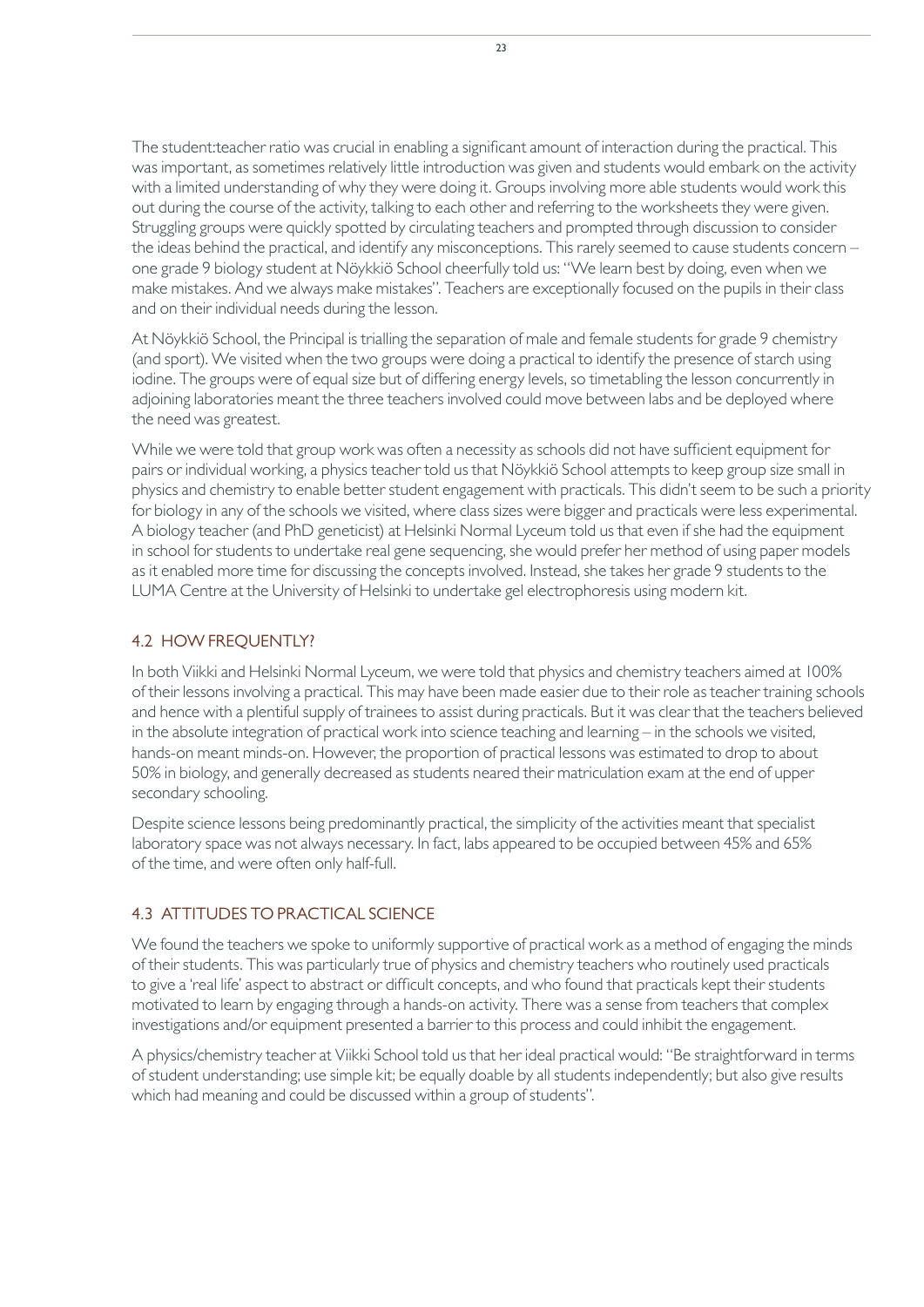We asked the teachers we met why they chose to do so much practical work, and we were told it was in part due to the success of introducing more practical work in primary science. It was not clear whether increasing practical at secondary level had similar positive impacts. However teachers had a great deal of freedom about their choice of curriculum and pedagogy, were given a lot of trust by the authorities and their Principal, and only felt accountable to students and parents. Teachers could use their professional judgement to decide whether a particular approach was working, and adjust it wherever necessary. Therefore it's reasonable to assume that what we observed was successful, at least in terms of that particular school.

It was clear in all the schools we visited that the attitudes and motivations of biology teachers were different to physics and chemistry. This was in part because of a longstanding tradition whereby a significant number of biology teachers also specialise in geography (whereas chemistry teachers will often have physics as their other specialism). It was perhaps unsurprising then that we were told that fieldwork was quite common, particularly in Nöykkiö School, which is surrounded by forest, and where all grade 8 students undertake small studies in local ecology through 3 x 3 hour field trips over the course of a year.

# 4.4 FACILITIES AND FUNDING

In all the schools we visited, the laboratories were generally spacious (and rarely more than two thirds full) but were fairly basic when compared to counterparts in England. Gas, electricity and water were mostly available only at the side of the laboratory, and often with sufficient access for group work but not paired or individual practicals. Instead of using a central gas supply, Nöykkiö School used camping gas Bunsen Burners in their chemistry laboratories. At another school, we were told that students watched YouTube videos of bacterial growth because it was not possible for them to create bacterial plates in their own labs.

Similar to the joint specialisms of the teachers, the physics and chemistry department was separate from the biology and geography department in the schools we visited, and the laboratories in each department tended to serve both subjects rather than be specific to one science. Not only did this keep biology teachers at one remove from their physics and chemistry colleagues, it also presented some logistical issues if biology teachers wanted to use chemistry consumables or equipment in their laboratories.

We saw quite limited amounts of equipment – less than a class set of microscopes in one school – and broken equipment which the teachers did not have the time or skill to fix (with one fume cupboard being used as storage). Prep rooms were of variable size and tidiness, but much of the equipment was kept in the laboratories where students would take responsibility for collecting it, cleaning it and tidying it away.

In the schools we visited, IT was in common and effective usage, though often limited to quite basic applications such as visualisers to cover the theoretical part of science lessons. At Nöykkiö School, we also observed a grade 9 biology lesson where students filmed their dissection of a heart on an iPad, then edited their film with subtitles and music and uploaded it to the schools' learning platform (WILMA) before the end of the lesson. We were told that WILMA is used by students to keep all their work in one place, by parents to monitor their children's progress, and by teachers to assess their students' achievements.

# 4.5 TECHNICAL SUPPORT

None of the schools we visited employed science technicians and we were told that this was the situation throughout Finland. But in acknowledgement of the significant time that science teachers spend preparing for practicals and clearing up after them, they all receive an additional payment (which translates as a 'demonstration extra') on top of their normal salary. This is regulated through a national agreement, and works out at 20% of a physics/chemistry teacher salary and 5% for a biology teacher. This payment recognises the number of hours that a science teacher might otherwise spend on non-teaching activities such as preparing experiments, and the constraints placed on science teachers who might otherwise have more freedom about how many hours they want to teach in a week (upwards from a minimum of around 20 per week).

In addition to the 'demonstration extra', most schools pay extra to one or two science teachers for taking responsibility to order chemicals and equipment, organise the equipment storage and so on. The amount of this payment varies from school to school. In Viikki School, they pay about 16 hours per year to one physics teacher, and the same to one chemistry teacher.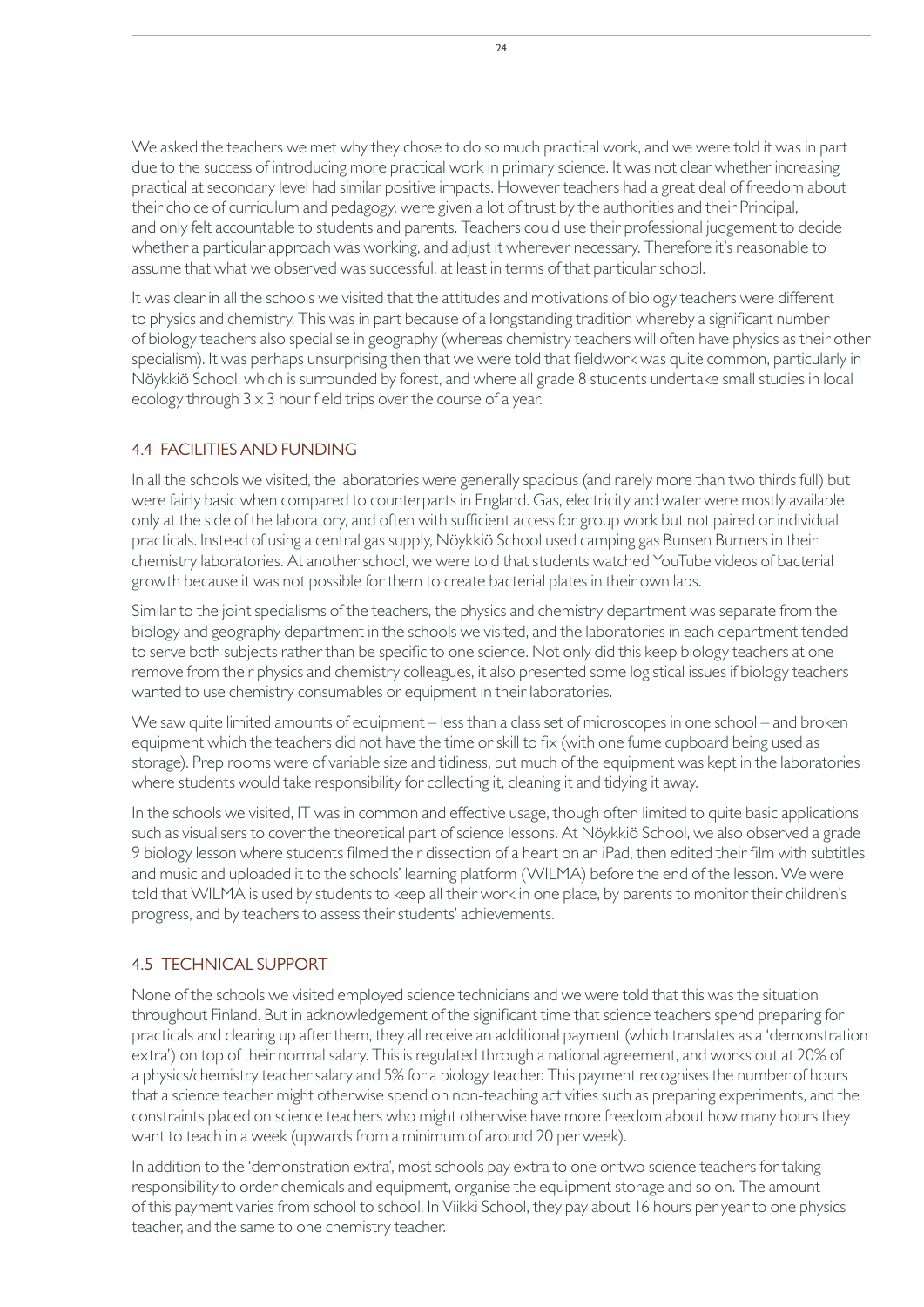## 4.6 PROJECT WORK

The schools we visited did quite varying amounts of project work as part of their science courses, though the teachers were aware that the new national curriculum required the introduction of interdisciplinary projects across the school. Helsinki Normal Lyceum did relatively little project work, similar to Viikki Teacher Training School where teachers were considering a new problem-based learning approach in science inspired by work undertaken by Michigan State University in the USA.

At Nöykkiö School, teachers focused project work on students selected for entry into grade 7 on the basis of their interest and aptitude in STEM, and were entitled to take a special STEM course, which was largely delivered in English. We received presentations from a group of such students who the year before had researched a variety of topics, from how plant growth changes with the direction of light, to the factors affecting climate change, to shifts in local forest ecology. They told us they liked practical work because it was intrinsically interesting, made concepts easier to remember, gave them the chance to "do something different than read a book, and enabled them to "make something happen".

It was very rare for students to undertake independent investigations, and it was relatively uncommon for them to be asked to plan their own experiments.

# 4.7 ASSESSMENT OF PRACTICAL SCIENCE

We heard very little from either teachers or students about the impacts of external assessment on practical science. For the teachers we spoke to, practical work was a means to achieve a stronger engagement with, and therefore understanding of, scientific knowledge. Therefore, the results would be evident in the choices students made to continue with science post-16, and in the results of their matriculation exam at 18.

Assessment in laboratories was mostly formative, and students were encouraged to self-assess where appropriate. For one physics/maths teacher, the best learning comes when his students take complete responsibility for their own assessment to the point of awarding themselves their own final course grade. This process involves continual reflection about what they understand, with his role being to guide them in ways to gain the knowledge and skills they self-identify as lacking.

However, teachers were expected to grade courses (and this expectation is likely to increase with the new curriculum), and these grades are important in determining which upper secondary school a 16 year old might enter. At Nöykkiö School, a physics/chemistry teacher designs simple summative tests for his courses, tweaking them each year to ensure variation between year groups. He told us he preferred not to assess directly through practical work because of the likelihood of unexpected incidents, but the tests he creates are based on the practicals the students have recently undertaken, giving him confidence that they can draw on the experience when sitting the test. He and his colleagues also use Fronter (a commercially available digital teaching and learning platform) to construct simple online tests, which the students seem to enjoy taking, and can even construct themselves.

At Helsinki Normal Lyceum, one physics/chemistry teacher gives all her grade 9 students a written report assessing how 'active' they had been in their practical work, and how well they had participated in discussions around experiments. She encourages her students to grade themselves as well, and if it differs from the grade she gave them she is open to negotiation, though this rarely happens.

# 4.8 TEACHERS' TRAINING AND CPD

The teachers we spoke to were passionate about the subjects that they taught, and confident about the way they taught them. We had heard much about the high status of Finnish teachers, and we asked teachers at Nöykkiö School where they felt that status came from. Their experience was not that the status was externally given to them – they are not paid significantly more than other professions – but that their judgement was not externally questioned either. There were not criticised or held to account by anyone other than students and parents, who they felt had a right to question their approaches, and who could be engaged in discussion if there were disagreements.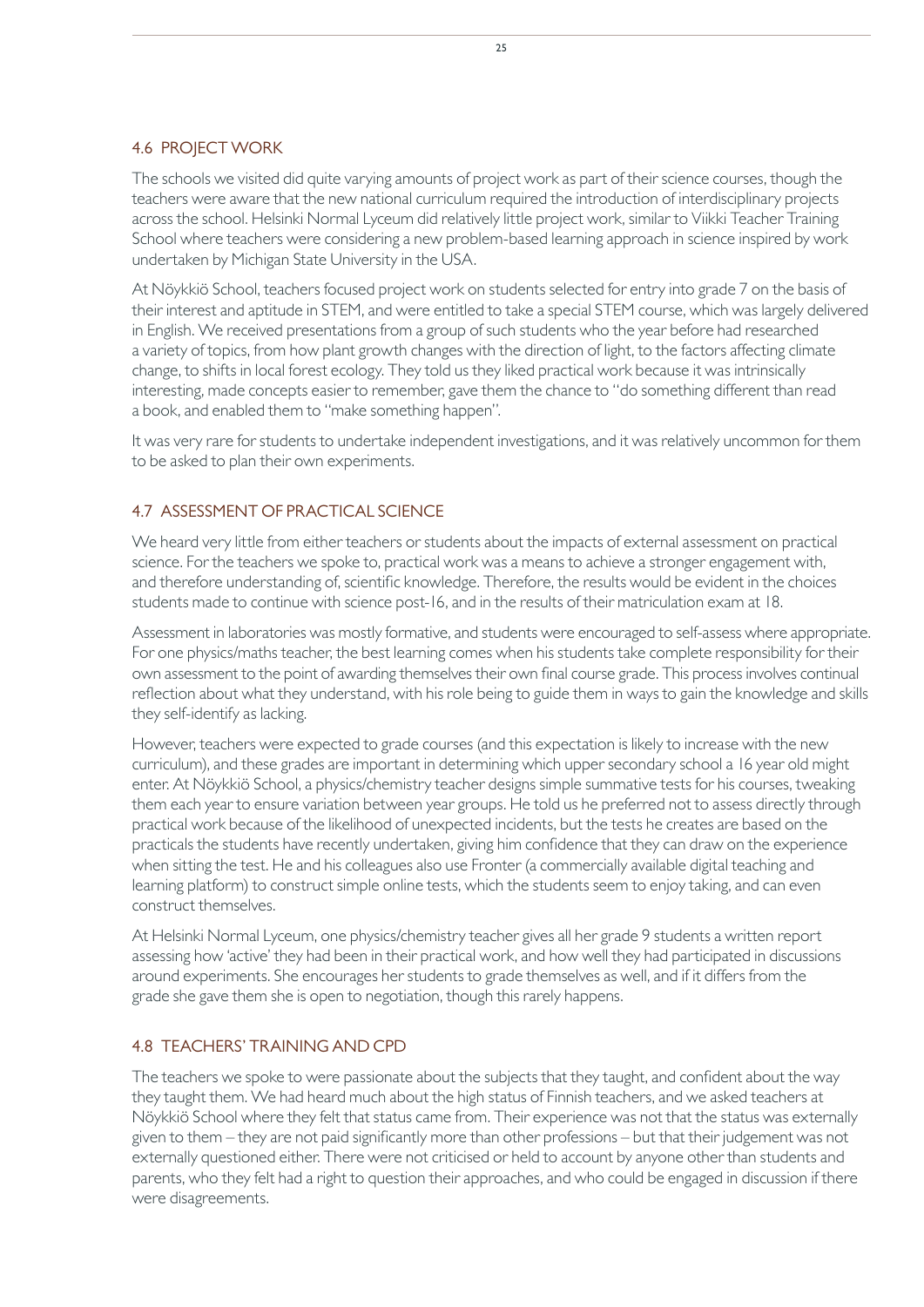Being given so much autonomy relies on high quality training and development. As well as the length and integration of teacher training with Masters level science courses, what we observed in the schools we visited was the extent to which trainees were engaged in feedback discussion during their teaching practice. We heard it was common for trainees to have up to 10 'observers' sit in the back of a classroom and afterwards offer constructive comment on their lesson. More commonly, a trainee has the chance to reflect on their practice with an experienced teacher/mentor and three or four other science teacher trainees who sit in on their lessons. This culture of openness, as well as a willingness to engage with criticism and learn from others, felt very integral to the process of professional formation, and clearly enabled trainees to learn swiftly what they might do differently or better next time.

The LUMA (abbreviated from "luonnontieteet", the Finnish word for natural sciences, and "mathematics") programme – initially led by the Finnish Government but transferred to the University of Helsinki in 2003 – is credited with catalysing a positive change in primary teachers' attitudes to science and maths, but also with strengthening the professional development of secondary STEM teachers in terms of practical work. Combining research and development in teacher education, informal learning, and curriculum enrichment, the programme now has 13 regional centres based in universities around Finland, with the University of Helsinki taking a coordinating role. We were told by Professor Maika Aksela, Director of this network, about the importance of linking initial and continuing teacher education, of connecting informal and formal learning experiences in science for young people, and of close partnerships between science and education departments at Finnish universities.

At the University of Helsinki, for example, chemistry, physics and mathematics teacher training now starts in the students' second year where they can take a number of education courses within their science departments as an integrated part of their degree. Generous funding from the Finnish Government enables the LUMA network to develop and disseminate new models for teaching the sciences, maths and technology, and to offer 'real science' experiences for young people as part of professional development for teachers.

We heard very little directly from the science teachers we spoke to about formal CPD. It appeared that municipalities were responsible for co-ordinating and commissioning professional development, but the importance of this for science teachers was unclear.

## 5 EMERGING LESSONS FOR ENGLAND

The high quality of practical science in Finnish schools is related to the high level of training of teachers, because good specialist knowledge brings confidence in practical scientific situations. The level to which Finland's science teachers are trained is partly a result of close integration between science and education departments in universities over the course of a 5-year training programme. While England is unlikely to extend its period of teacher training, there is no reason why greater recognition and co-operation between science and education departments cannot start during undergraduate degrees and extend into PGCE, effectively lengthening the period of initial teacher formation. This might be something to consider trying out in a pilot.

Universities in Finland work in close partnership with schools designated as Teacher Training Schools. One particular advantage this gives is the opportunity for groups of trainees to learn together and form a very effective community of developing practice, observing each other's lessons, sharing ideas and giving constructive feedback. For the school, the benefit of having so many adults available to assist in science lessons could outweigh the disadvantages of investing in training teachers who may go on to teach elsewhere. Changes to teacher training in England have in many cases driven an unhelpful wedge between universities and schools which adopting the Finnish model could redress, as well as creating better trained teachers.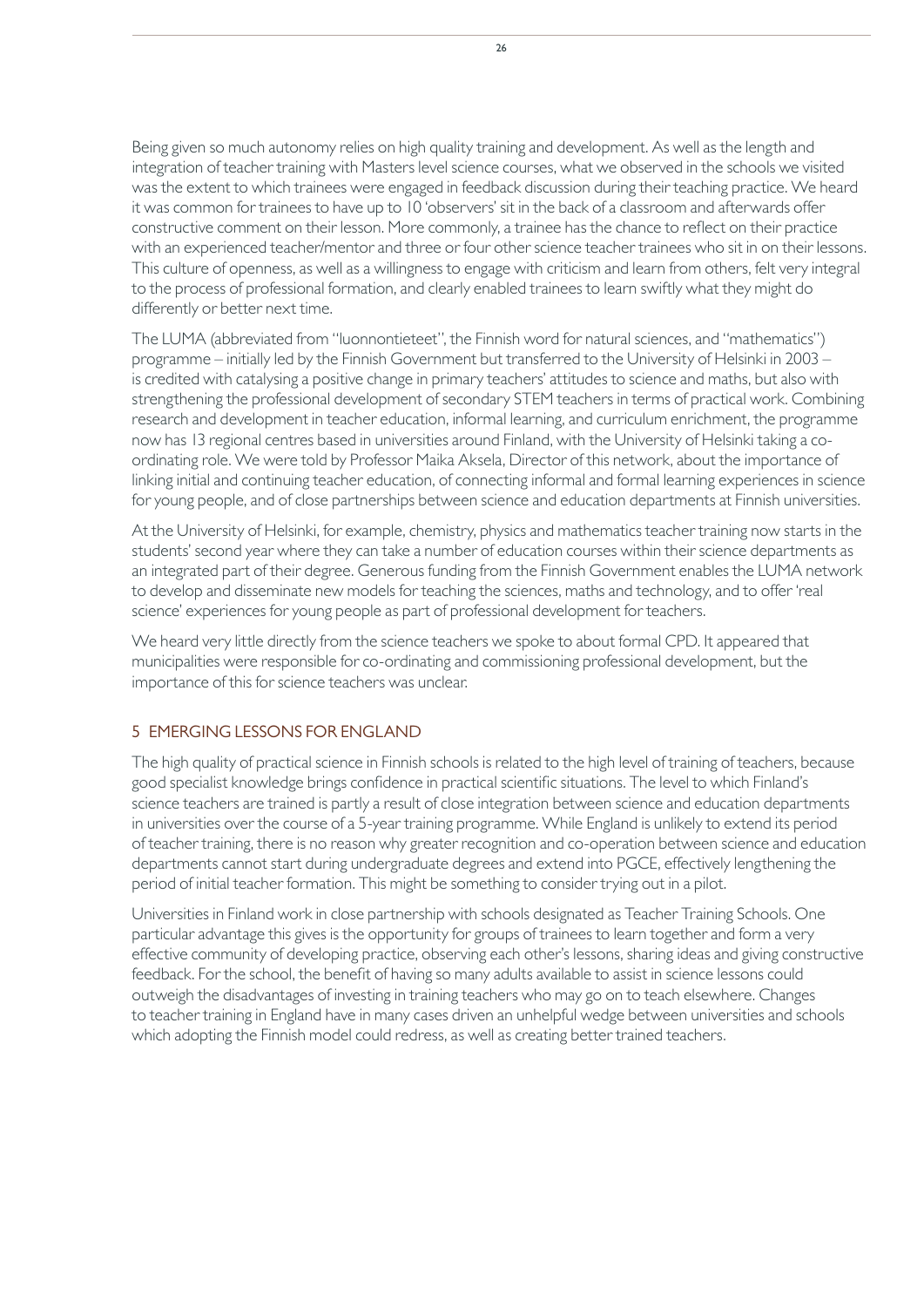Finnish schools show that less can be more when it comes to practicals – use of short, simple (20–30 minute) practicals appeared successful in enabling students to understand concepts, and the high frequency of practicals meant that they were confident in their laboratories and adept in technical skills. Several teachers told us they try to do some practical work in every lesson, whether they were experienced or new teachers. One teacher said: "I can't imagine a lesson in which I did not do practical work of some kind". In order for this to be effective, lessons needed to be long enough to enable plenty of discussion afterwards, and relied on small classes often with more than one teacher to circulate among students as they worked through their practical with relatively little scaffolding from worksheets. Teachers are intensely focused on their students and their needs. With more timetabling freedoms there is the potential for more schools in England try out new ways of structuring their science courses, particularly at Key Stage 3, to accommodate this sort of approach.

For older, post-16 science students, exposure to more complicated equipment and the opportunity to undertake investigations could be gained outside the school by visiting a LUMA Centre. This had the advantage of delivering activities that are supposed to give the student the chance to behave like a 'real scientist' in a real science environment. We can see that universities and science centres in England could do more to explicitly offer these experiences to schools, though as we didn't visit any truly rural schools in Finland we weren't clear if the opportunities were equally available to those who lived some distance from a LUMA Centre.

The financial costs of not having science technicians were high; with science teachers paid at least 20% more on top of their normal salary. It would be worth Finland considering the savings they might make in their salary budget if they adopted the UK model of employing science technicians in schools. There were time costs too, with teachers using lesson time to help students clear up. One benefit was how habitually students collected equipment, cleaned it and tidied it away before the end of the lesson. This kind of responsible and efficient behaviour in the science lab is something that universities and employers in England have said they would like to see more of among school leavers.

The attitude to health and safety during practical lessons was mature and proportionate (generally). This may be a result of the pervasive culture of personal responsibility among Finnish teachers and students. But our impression was that schools in Finland may choose for students to conduct riskier practicals in a local university or science centre where there were facilities and staff to manage that risk. There are persistent claims that many schools in England, despite the presence of technicians and availability of advisory services, are placing unnecessary constraints on practical work due to concerns about risk. Exploring these claims and, where legitimate, the reasons behind them might inform strategies to develop proportionate approaches to risk management in practical science.

It was hard to know if the predominance of group work in practical science in Finland was a deliberate pedagogic choice or a result of limited equipment caused by modest budgets. Either way, it was an approach which worked well in mixed ability classes, and we saw plenty of examples of students helping each other work out what they were doing, and explain it to each other. This not only maximised learning: it was an important part of collaborative working in science and it may be that the removal of assessed coursework in science GCSEs and A levels provides an opportunity for schools in England to use group work more frequently and constructively.

As in other countries we have visited, there was less practical work going on in biology than in physics and chemistry. This is clearly indicated in the differences between the additional payments due to practical work made to physics and chemistry teachers (20%) compared to biology teachers (5%). One reason may be a strong tradition of dividing physics and chemistry from biology and geography, whether in teacher training or in the arrangement of departments in laboratories in schools. Some in England have suggested that biology has more in common with geography than physics, and Finland presents some warning about what could happen if this association was followed through into teacher training and/or curriculum development.

The absence of any external assessment before 18, or any external inspection of schools, clearly frees science teachers in Finland to teach and assess in a way they feel gets the best results for their students, whether or not that is measurable in terms of the matriculation exam. While teachers in England might feel that such a model is unthinkable among our policymakers, it is inevitable that many teachers themselves find it difficult to imagine 'success' in other terms because they have been both student and teacher in a system with very strict accountability measures. Encouraging teachers early and throughout their career to think deeply about what success means for them, in their classrooms and their laboratories, and to share this with colleagues, may seem like an obvious step but we think it may be one too infrequently taken.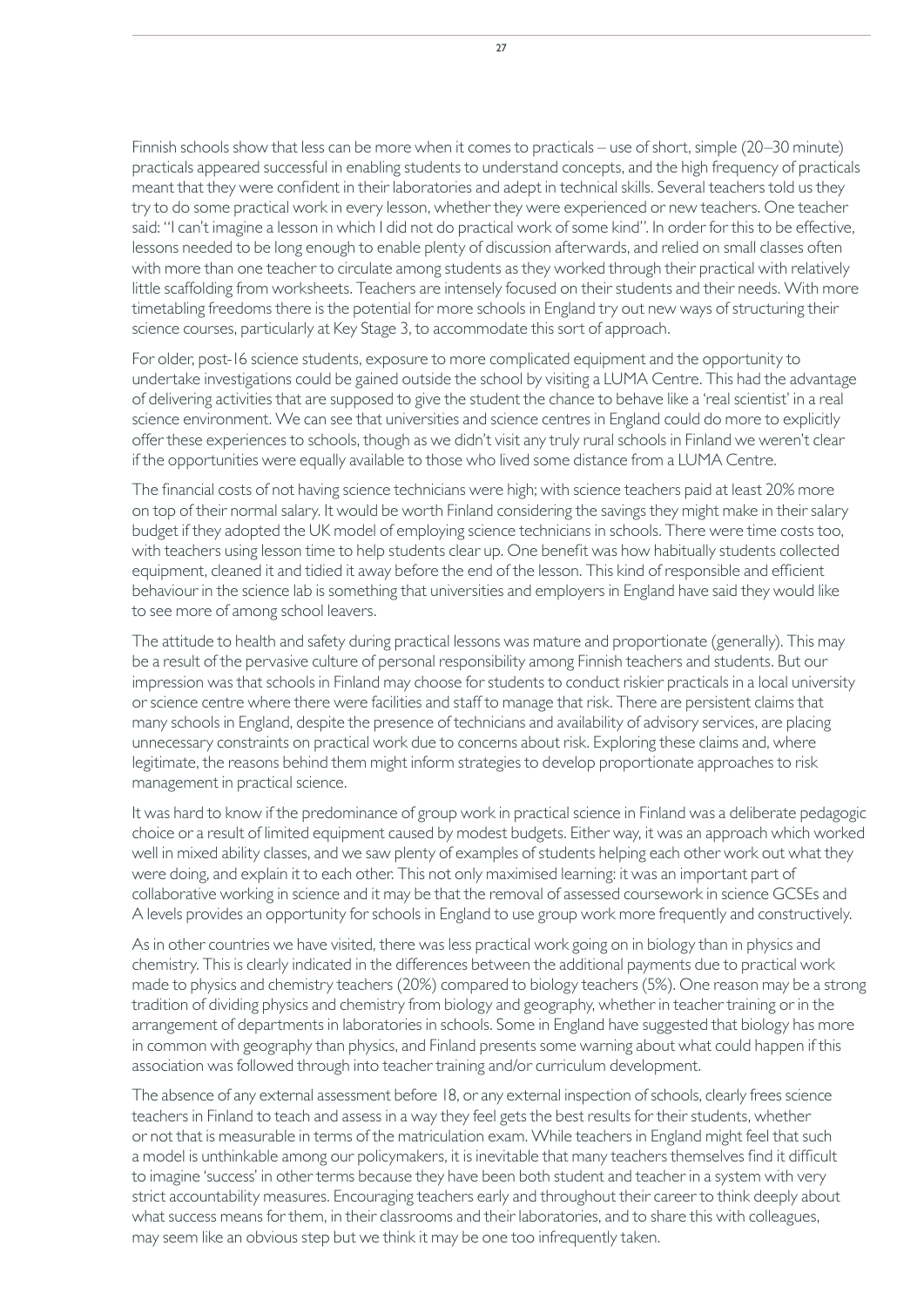The new national curriculum in Finland will require schools to introduce a cross-curricular project for each year group. Yet the lack of prescription from the Finnish National Board of Education about the nature of such a project has left some teachers feeling a bit mystified about what they are supposed to be doing. However, the fact that everyone is aware the curriculum won't be changed again for 10 years means there is plenty of time for teachers to develop strategies to deliver these projects, and to improve them over time. Politicians in England might consider that a longer reform cycle might allow for a less prescriptive curriculum.

Teachers in Finland do work long hours and are not highly paid, but the professional status they gain through their training and are accorded through the lack of external scrutiny means they choose to be committed to tasks they believe in, rather than feel obliged to do something they don't necessarily agree with. This autonomy means science teachers can make decisions about what they teach, and how they teach it, and under the new curriculum it is planned for levels of teacher autonomy to increase. Both Finland and England intend that their very different approaches to accountability are about ensuring higher quality teaching and learning. Further work looking at the relationships between science teacher autonomy, effectiveness, and accountability in these and other countries might suggest a new, more constructive model for implementation in England.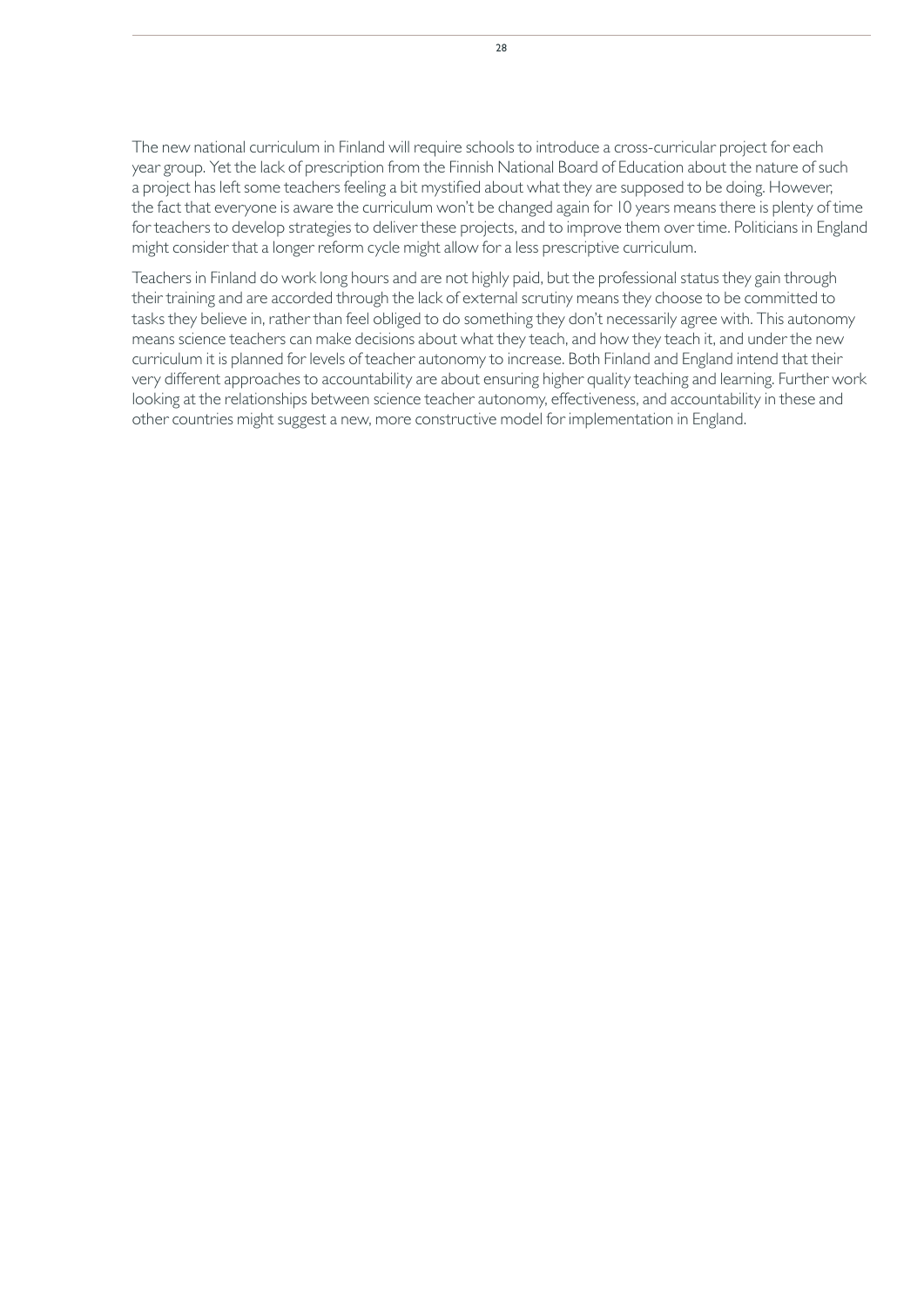# ANNFX 1: SOURCES OF EVIDENCE

### A. DESK RESEARCH.

Main sources (accessed April 2016) www.en.wikipedia.org/wiki/Finland www.webgate.ec.europa.eu/fpfis/mwikis/eurydice/index.php/Finland:Overview www.data.oecd.org/finland.htm www.oecdbetterlifeindex.org/countries/finland/ www.localfinland.fi/en/statistics/Pages/default.aspx www.oecd.org/eco/surveys/Overview\_Finland\_2014.pdf www.oph.fi/download/175020\_education\_in\_Finland.pdf www.stat.fi/til/kjarj/2015/kjarj\_2015\_2016-02-11\_tie\_001\_en.html www.pasisahlberg.com/wp-content/uploads/2013/01/OECD-Finland-Lessons-for-Japan-2012.pdf www.keepeek.com/Digital-Asset-Management/oecd/education/education-at-a-glance-2015/ european-union\_eag-2015-54-en#page1 www.oph.fi/english/education\_system www.oph.fi/download/151294\_ops2016\_curriculum\_reform\_in\_finland.pdf www.oph.fi/download/144754\_Education\_training\_and\_demand\_for\_labour\_in\_Finland\_by\_2025\_2.pdf www.minedu.fi/OPM/Verkkouutiset/2015/03/curricula.html?lang=en www.oph.fi/english/current\_issues/101/0/what\_is\_going\_on\_in\_finland\_curriculum\_reform\_2016 www.minedu.fi/export/sites/default/OPM/Julkaisut/2006/liitteet/eng\_opm15.pdf www.oph.fi/download/148966\_Quality\_assurance\_in\_general\_education.pdf www.enorssi.fi/ftts/about-us-1 www.webgate.ec.europa.eu/fpfis/mwikis/eurydice/index.php/Finland:Teaching\_and\_Learning\_in\_General\_Upper\_ Secondary\_Education

www.minedu.fi/OPM/Tiedotteet/2013/12/pisa.html?lang=en

## B. HALF DAY VISITS TO SECONDARY SCHOOLS ON 20 APRIL, 21 APRIL AND 22 APRIL 2016.

#### Viikki Teacher Training School, Kevätkatu 2, 00790 Helsinki, Finland

Viikki School is part of the University of Helsinki and is one of the oldest Finnish schools, dating back to 1869. In 2003 the school moved into a new building, offering a modern environment for high quality, innovative teacher training as well as schooling for elementary pupils through to upper secondary students. The school has about 400 pre-school pupils, 500 7–19 year old students, 100 teachers, and at any time be hosting up to 250 teacher trainees. Post-16 entry is very competitive – only 15 out of 100 grade 9 students continue into upper secondary education here.

We observed and spoke to teachers, trainee teachers and students in a grade 8 physics class, and a grade 9 physics class. We also met with the Vice-Principal, school counsellor, and a physics/chemistry teacher.

School contact: Vice-Principal Marja Martikainen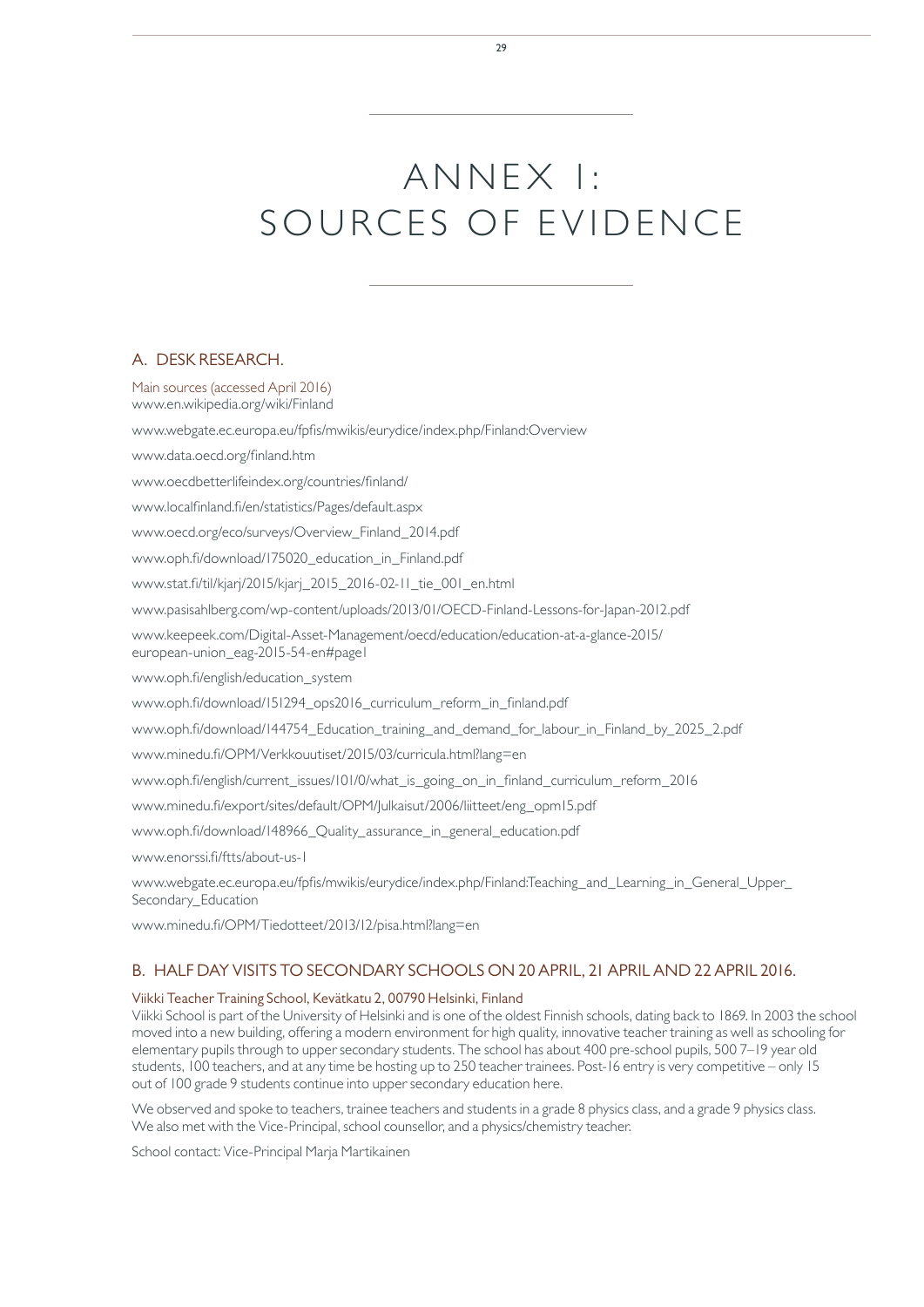#### Helsinki Normal Lyceum, Ratakatu 6, 00120 Helsinki, Finland

Helsinki Normal Lyceum is part of the University of Helsinki and provides comprehensive education for 12–16 year olds (currently 290 pupils) and upper secondary education (245 pupils). Established in 1867, it is considered one of the most prestigious schools in Finland. Pupils come from the surrounding area, but 25% are selected on the basis of test for Latin.

We observed and spoke to teachers and students in a grade 10 physics class, a grade 8 chemistry class, a grade 8 physics class, a grade 8 biology class and a grade 7 biology class. We also met with a physics/chemistry teacher and a biology teacher.

#### Nöykkiö School, Espoo, Finland

Nöykkiö School is a middle school for 450 grade 7–9 students in the Espoo region, bordering on Helsinki. While students come from the local area, the school also recruits around 24 students via an aptitude test into a special project-based STEM course taught in English. A group of these students, now in grade 8, gave presentations to us in English about the projects they had conducted the year before, and discussed with us their feelings about practical work.

We observed and spoke to teachers and students in a grade 8 biology class, a grade 9 chemistry class (split into two separate groups by gender), and a grade 9 biology class. We also met with a physics teacher and a biology/geography teacher.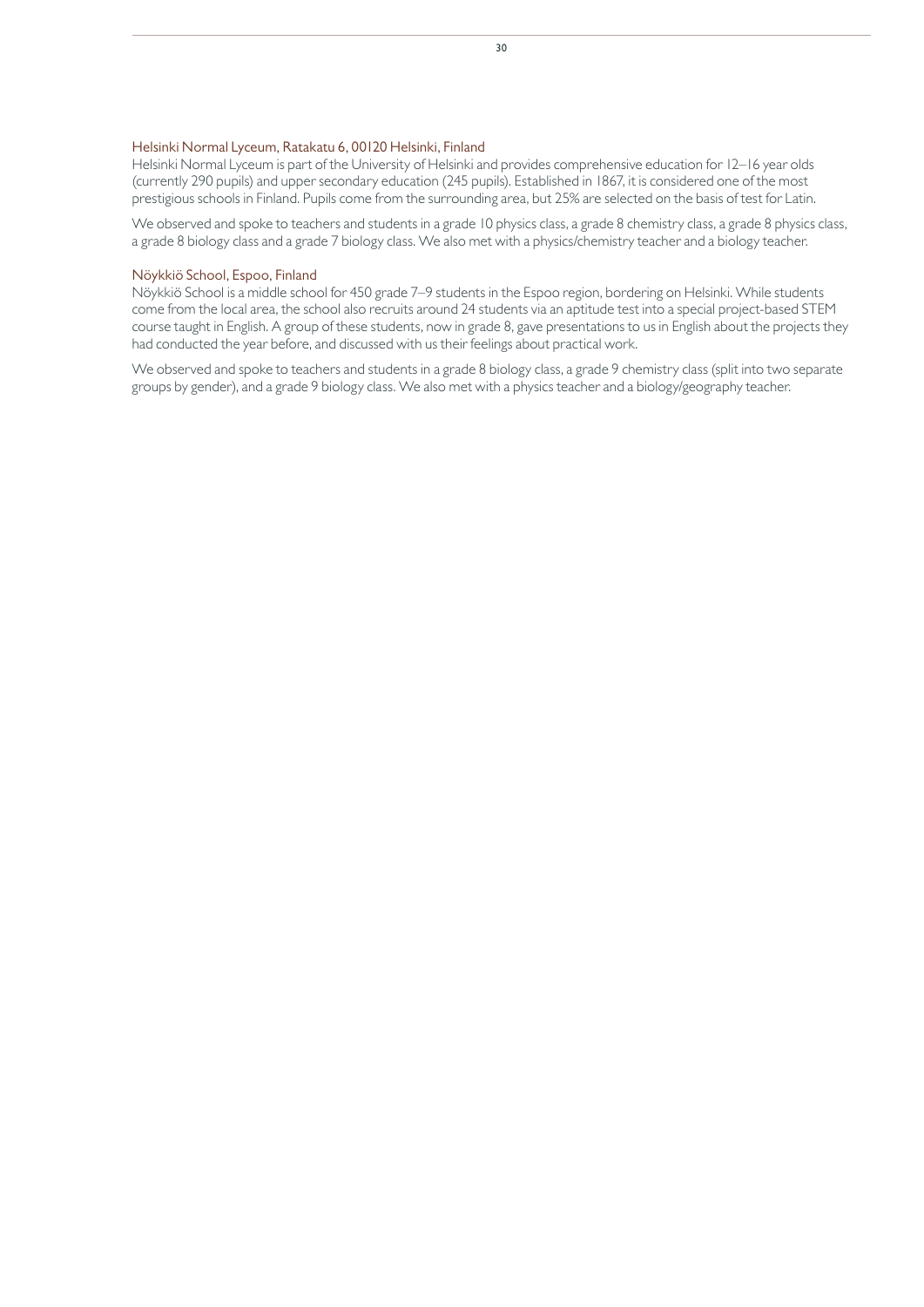# ANNFX 2: EDUCATION IN FINLAND -A BRIEFING NOTE

## ABOUT FINLAND

Finland's population of 5.5 million is scattered across a country of lakes and forests, with a population density of 18 people per square kilometre, making it one of the most sparsely populated in the European Union. The fundamental administrative divisions of the country in are the 313 (as of 2016) municipalities; relatively small authorities which together provide a large share of public services, including education, health care and social services. Spending has increased steadily in recent years, financed by municipal income tax, state subsidies, and other revenue, and some municipalities are struggling to align service provision with national standards.

Compared with the UK, the population is relatively homogeneous in terms of language and ethnic background, though immigration rates are increasing. Finland has one of the world's most extensive welfare systems, and performs well in many measures of well-being relative to most other countries in the OECD's Better Life Index, ranking at the top in education and skills, and above average in environmental quality, subjective well-being, personal security, social connections, civic engagement, housing and work-life balance. The challenge now is to maintain these standards in the face of a weakening economy.

#### THE FINNISH EDUCATION SYSTEM

Finland is recognised as a major international leader in education, consistently ranked in the top tier of countries in Programme for International Student Assessment (PISA) and the Trends in International Mathematics and Science Study. This has drawn significant attention from other countries hoping to learn from Finland's success (though it bears noting that its performance in PISA is not due to high achievers being exceptionally high, but because of the small gap between the low and the high achievers). Key aspects of the Finnish system include:

- − Freedom to teach without the constraints of standardised curricula and the pressure of standardised testing.
- − Teachers educated at least to Master's level including educational theory with time each week dedicated to professional development.
- − Self-evaluation by education providers coupled with regular national tests in Finnish and literature or mathematics in Years 6 and 9 in a sample of c. 10% of schools.

The education system in Finland comprises: pre-primary (six year olds); basic education (7–16 year olds); and then two pathways which are inter-linked – vocational pathways leading to a polytechnic degree, and general upper secondary education leading to a university degree, a master's degree then doctoral study. Basic education is compulsory after which pupils have the choice to:

- − Move into upper-secondary/high school (51% in 2013).
- − Move to vocational schools (40%).
- − Pursue other studies (3%).
- − Do not continue immediately (9%).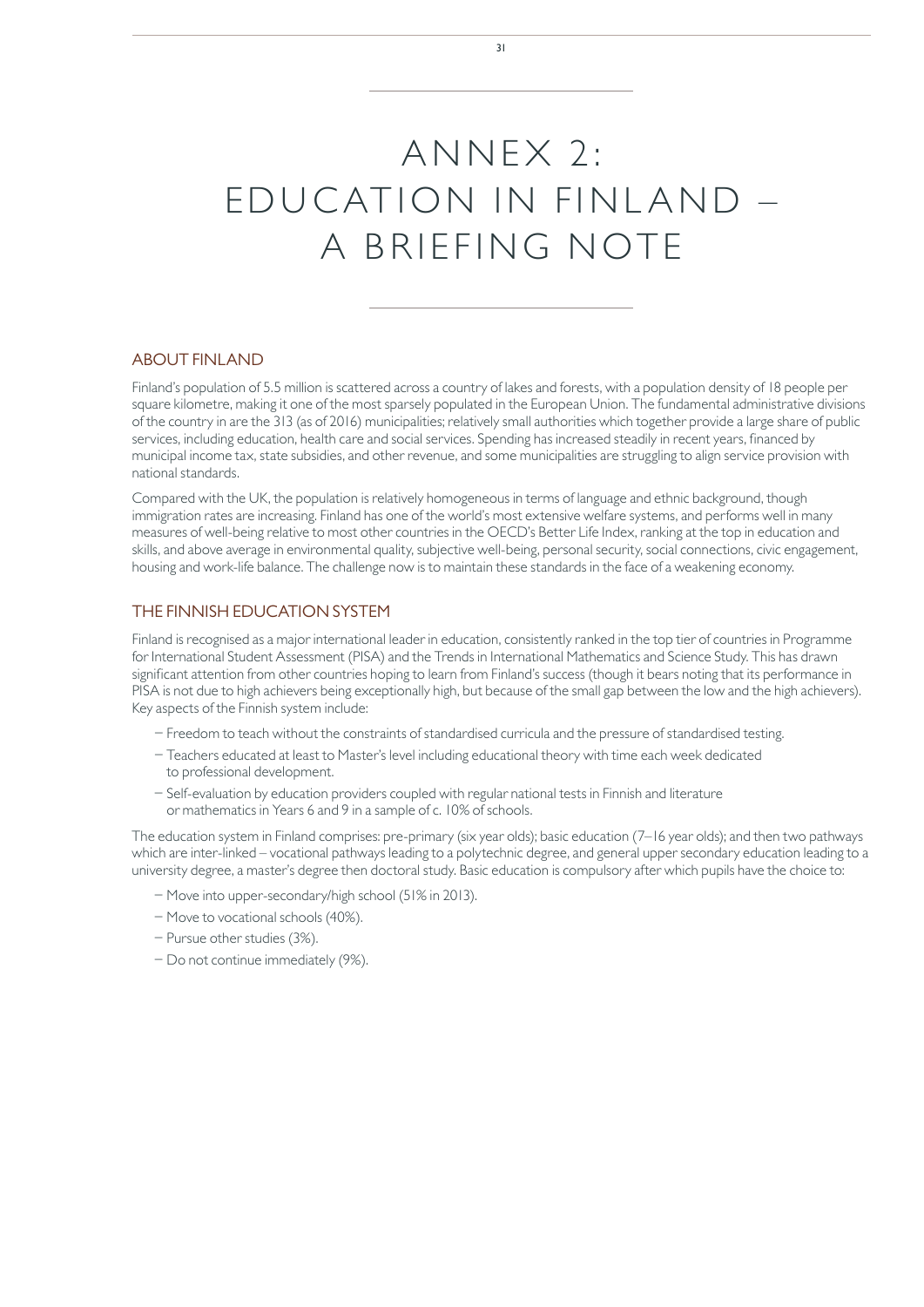In Finland there is a strong belief in the impact that quality of education<sup>1</sup> has on the employability of young people and long-term unemployment.<sup>2</sup> Hence developments in basic, upper secondary and vocational education, and courses at universities and applied universities are aimed at improving the competitiveness of the economy and employment rate. Examples of the success of the policy include:

- − In 2015, 92% of students continued in upper secondary or vocational education.
- − The Early School Leaving (ESL) rate students in Finland was 9% in 2015<sup>3</sup> and is below the Europe 2020 target 10%<sup>4</sup> (18–24 years old).
- − 46% of 30–34 years old have completed a university-level qualification.<sup>5</sup> This is higher than the EU 2020 target (40%).

Attainment rates in upper secondary and tertiary education are higher than the OECD average, with one of the highest enrolment rates in upper secondary vocational education and training (VET) in OECD countries. School dropout is lower in Finland than in other EU countries, and is higher among people with an immigrant background. Adults (16-65 year olds) in Finland scored among the top skilled across participating countries in the Survey of Adult Skills, with younger adults (16-24 year olds) scoring higher than all adults in Finland and young adults in other countries. In the context of the economic downturn, unemployment remains below OECD average.

The Finnish Government envisages that at least 42% of 30–34 year olds will hold a higher education degree and that more than 90% of 20-24 year olds will hold a post-compulsory qualification by 2020.

Upper-secondary and vocational studies are flexibly organised and timetabled through the municipality to allow pupils to optimise their subject choices and, if they want, they can combine upper-secondary (often known as high school), with vocational learning. In order to make this possible, the schools organise their training provision in standard six-week modules. The general age to take upper secondary studies is from 16–19 years. However, many students are older, especially in vocational education.

Education is free at all levels up to and including university, including free school meals (which most pupils take up), free pupil welfare services, and free transport to and from school in basic education for those pupils who need it. Special needs education is provided within mainstream schools – there are no separate special schools. There is a tradition of participation in adult education and extensive provision for it.

Schools are owned by the local municipality and funded by central government and are small by English standards: in 2015, 17% of comprehensive schools had under 50 pupils and 9% had over 500 pupils. Parents may choose their child's school, but they generally go for the one that is closest – although there are some schools that offer a specialism in, for example, sport, and where there would be some kind of selection process.

<sup>&</sup>lt;sup>1</sup> Berger, N. & Fisher, P. A well-educated workforce is key to state prosperity (2013). Economic Analysis and Research Network (EARN). Washington: Economic Policy Institute www.epi.org/publication/states-education-productivity-growth-foundations

<sup>2</sup> Statistics Finland (2013). High level of education protects against unemployment. Source: Employment Statistics, Statistics Finland www.stat.fi/til/tyokay/2012/02/tyokay\_2012\_02\_2013-06-05\_tie\_001\_en.html

<sup>3</sup> Alueelliset koulutustilastot www.ec.europa.eu/eurostat/statistics-explained/index.php/Education\_statistics\_at\_regional\_level/fi Early leavers from education and training of 18–24 year students www.appsso.eurostat.ec.europa.eu/nui/show.do

<sup>4</sup> Cederberg M,. & Hartsmar N. *Some Aspects of Early School Leaving in Sweden, Denmark, Norway and Finland* (2013) European Journal of Education, 48(3).

<sup>5</sup> Eurostat (2016) Europe 2020 education indicators in 2015 www.appsso.eurostat.ec.europa.eu/nui/submitViewTableAction.do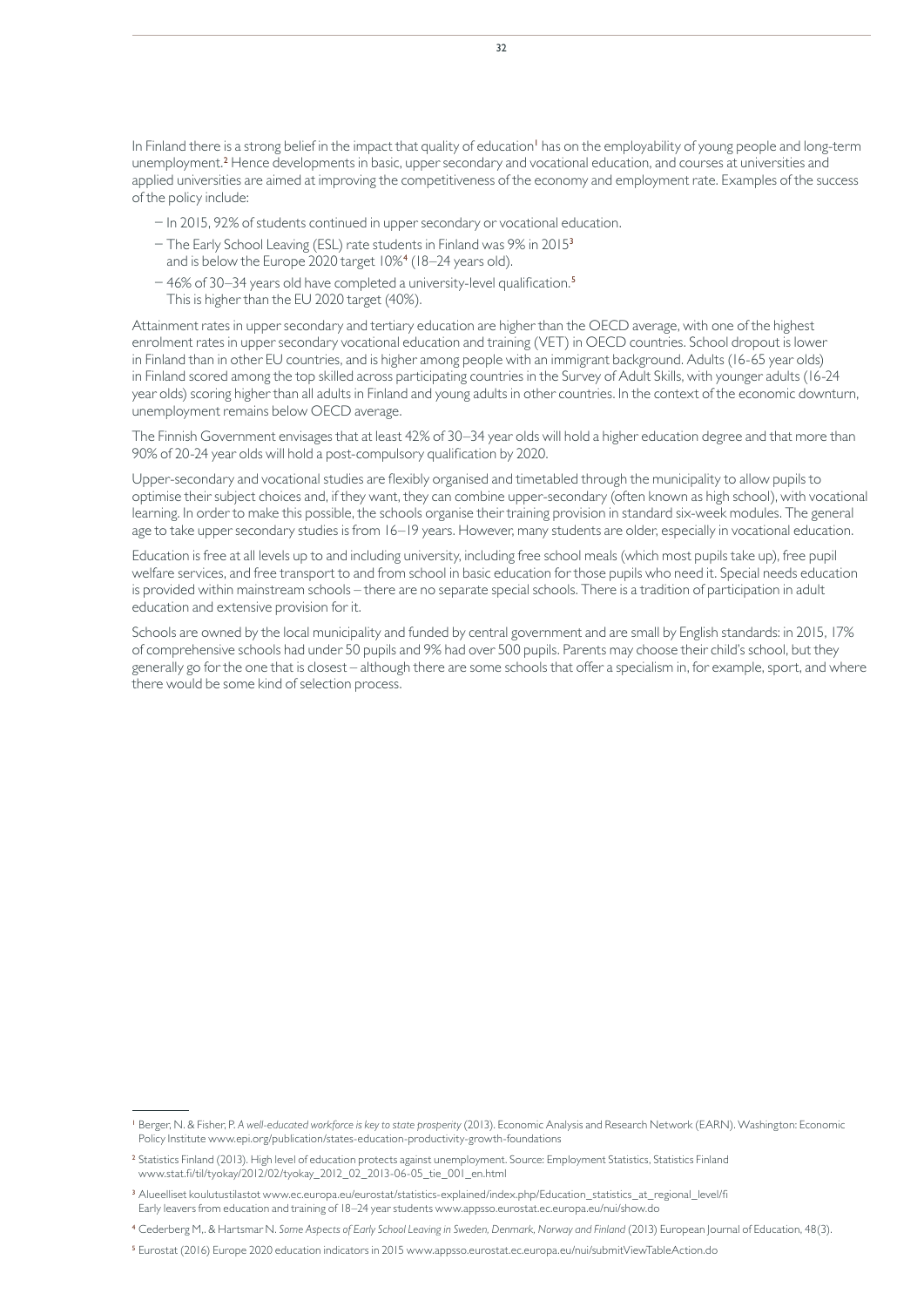



33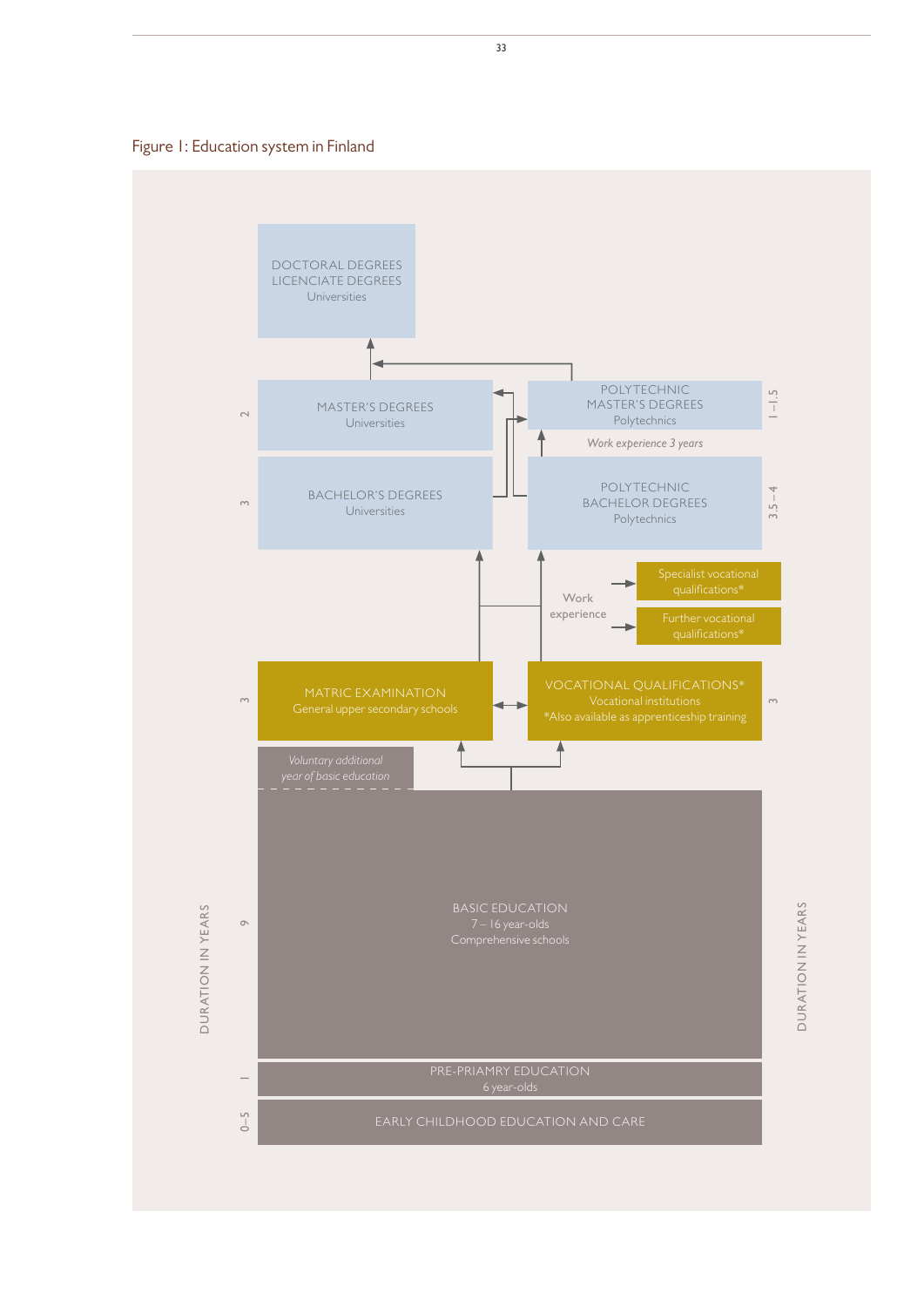### CURRICULUM AND ASSESSMENT

There are no national tests for pupils in basic education in Finland. Instead, teachers are responsible for assessment in their respective subjects on the basis of the objectives included in the curriculum. The only national examination, the matriculation examination, is held at the end of general upper secondary education. The selection of students for upper secondary school is based on their grade point average for the theoretical subjects in the basic education certificate. Entrance and aptitude tests may also be used, and students may be awarded points for hobbies and other relevant activities. Commonly, admission to higher education is based on the results in the matriculation examination and entrance tests.

The Finnish National Board of Education (NBE) is an agency of the Ministry of Education and Culture. The NBE prepares the content of the national core curricula and is in charge of the national joint application system for upper-secondary level education. The national core curriculum lays down curriculum content and required teaching time, but municipalities are expected to work with their schools to tailor its delivery, and teachers have considerable autonomy. The core curricula for basic and general upper secondary have recently been renewed and new local curricula that are based on this core curriculum should be prepared by the beginning of school year 2016–2017.

The new national level curricula emphasise learning of: competences such as ways of thinking, working, tools for working, contexts and attitude; employability; new pedagogy, new learning environments; and digitalisation of education. There are also new guidelines for inclusion and counselling in order to prevent early school leaving, drop out of young people from the society and unemployment.

The national core curriculum and the distribution of lesson hours for subjects are determined by the Finnish National Board of Education. It includes the objectives and core contents of different subjects, as well as the principles of pupil assessment, special-needs education, pupil welfare and educational guidance. The principles of a good learning environment, working approaches, and the concept of learning are also addressed in the core curriculum.

Recently, the government have also produced a separate curriculum aimed at immigrants and foreign language speakers in order to provide them with the linguistic and other capabilities required for the transfer to general upper secondary education.

The education providers, usually the local education authorities and the schools themselves, draw up their own curricula for pre-primary and basic education within the framework of the national core curriculum. These curricula may be prepared for individual municipalities or institutions or include both sections.

Apart from the matriculation examinations, assessment is done entirely by teachers. The NBE also produces national anticipation data on demand for labour and educational needs in support of decision-making. In addition, the Board supports regional anticipation efforts carried out under the supervision of regional councils. It obtains statistics and produces tools required for anticipation as well as estimates of labour demand and educational needs for regional councils in co-operation with regional councils, the Ministry of Employment and the Economy and the Government Institute for Economic Research (VATT).

Teachers are trusted to deliver reliable assessments, and schools are trusted to maintain the expected standards. There are no league tables and no system of external inspection – though there are regular evaluation visits by school supervisors from the municipality. School performance data is not published by the government although various media sources do collate and publish such data. To support teachers in the assessment, the core curriculum provides the criteria for good performance for assessment at the end of grade six and the final assessment in grade nine.

Upper-secondary pupils have to take a minimum of 75 courses over two to four years, which must include English, mathematics and mother tongue (Finnish or Swedish). Each course comprises three 75-minute lessons per week for six or seven weeks. At the end of their time in the school, pupils receive a diploma which sets out what they have studied; they also have to take matriculation exams which are the only external school exams in Finland.

Vocational studies are carried out in specialised vocational schools and can take three to four years, leading to specialist vocational qualifications. Vocational education and training is popular in Finland; more than 40% of the relevant age group starts vocational upper secondary studies immediately after basic education. The biggest fields are technology, communications and transport and social services, health and sports.

The Finnish National Board of Education decides on the national qualification requirement for each vocational qualification, determining the composition of studies and objectives, core contents and assessment criteria for study modules. It also includes provisions on student assessment, student counselling, on-the-job learning, special education and training, educational arrangements for immigrants and apprenticeship training. The content of local curricula is defined in the national qualification requirement as well. These requirements are drawn up in co-operation with employers' organisations, trade unions, the Trade Union of Education and student unions. National Education and Training Committees, local tripartite bodies as well as other representatives of working life take part in the curriculum work as advisers and consultants.

Higher education is provided by universities and polytechnics (also known as universities of applied sciences). Universities emphasise scientific research and instruction, whereas polytechnics adopt a more practical approach. Higher education institutions are very autonomous in organising their instruction and academic year.

There is restricted entry to all fields of study. The applicant volumes outweigh the number of places available. Therefore universities and polytechnics use different kinds of student selection criteria. Most commonly these include success in matriculation examination and entrance tests.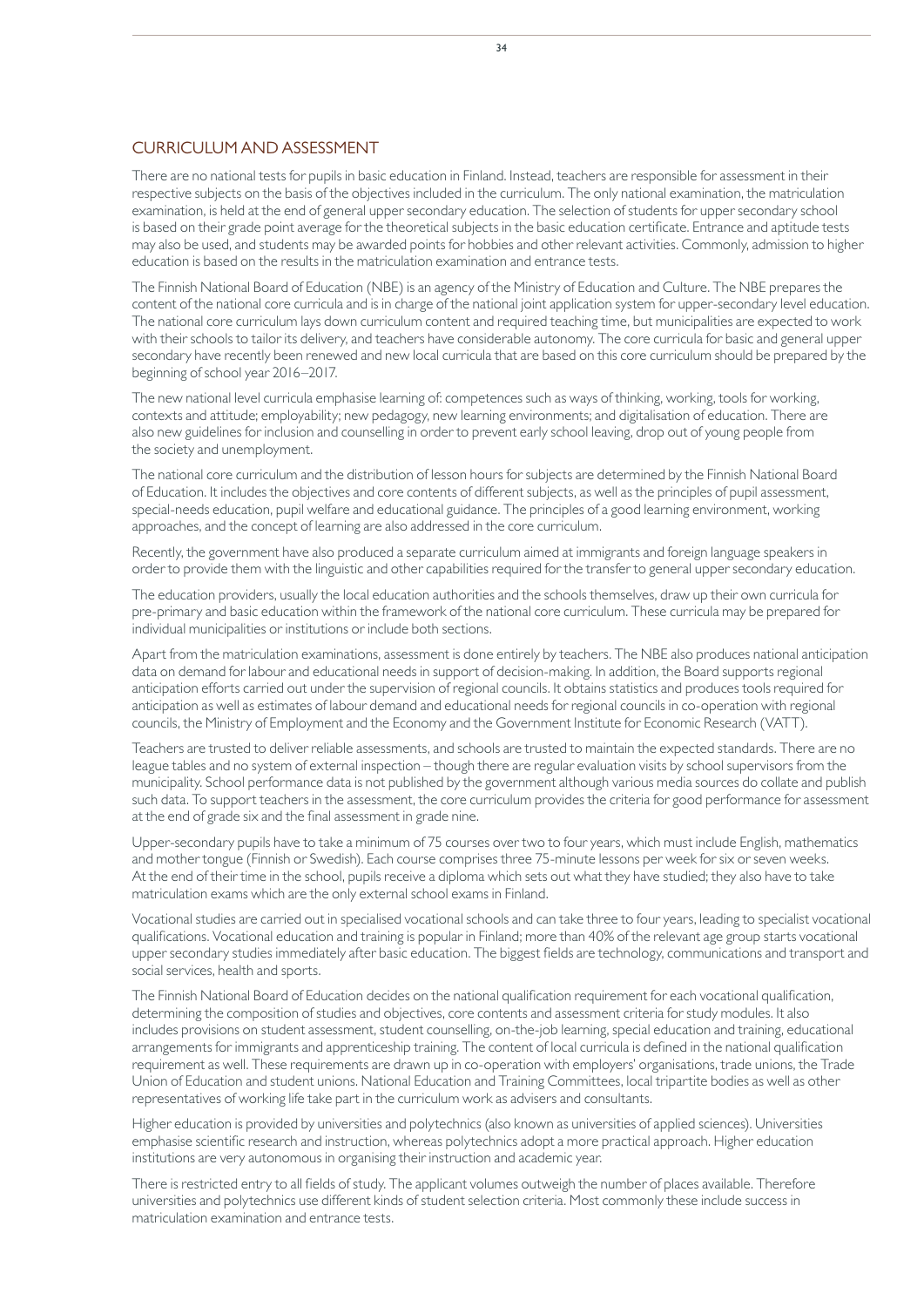## TEACHER TRAINING

Teachers in Finland are highly trained. In general education all teachers are required to have a Master's degree. In vocational education teachers should have a Master's degree or Bachelor's degree. The high level of training is seen as necessary as teachers in Finland are very autonomous professionally.

Specifically, according to the *Teacher Education Development Programme* (2002),<sup>6</sup> the teacher education programmes should help students to acquire, among other things, the following:

- High-level content/subject matter knowledge, pedagogical knowledge, pedagogical content knowledge, contextual knowledge and knowledge about nature of knowledge.
- Social skills, such as communication skills and skills to cooperate with other teachers and skills to use ICT.
- Moral knowledge and skills, such as the social and moral codes of the teaching profession.
- Knowledge about the school as an institute and its connections to the society.
- Skill to cooperate with other teachers and skills for the school–community (local contexts and stakeholders)– parents partnership.
- Academic skills, such as research skills.
- Skills needed in developing local curricula, the planning of teaching and organising the assessment of teaching and learning.
- Skills needed in developing one's own teaching and the teaching profession.

When these national-level aims are compared to the description of teacher professionalism,<sup>7</sup> several similarities can be recognised. The versatile knowledge base – including subject matter knowledge, pedagogical knowledge, pedagogical content knowledge and contextual knowledge; competence for networking and operating in partnerships and, moreover, competence for life-long-learning – are an essential part of Finnish teachers' competence.

Primary teachers are educated in five-year master level programmes (300 cp.).<sup>8</sup> The programme consists of studies in the major (140 cp) chosen out of education or educational psychology. The first minor is multi-disciplinary studies (60 cp.) – studies of the pedagogical content knowledge of school subjects at primary level. The students also choose another minor subject (60 cp.) and other optional studies, like communication and language studies (40 cp.).

Teacher training can be either concurrent, with pedagogical training integrated into the Master's programme, or consecutive, with the pedagogical training completed after the initial degree. The latter is the case for example in vocational teacher education. The consecutive model also serves those who decide on a teaching career later.

The Finnish National Board of Education (FNBE) is responsible for national-level implementation of educational programmes and strategies (eg ICT strategies) and for financing ICT tools and long-term in-service training programmes for teachers. For example, in year 2016 FNBE opened a call for projects emphasising the development of innovative learning environments in basic and upper secondary education and training of teachers in these environments.

At most levels of education, teachers are required to participate in in-service training every year. The state funds in-service training programmes, primarily in areas important for implementing education policy and reforms. Education providers can also apply for funding to improve the professional competence of their teaching personnel. The Osaava Programme (2010–16) is a national fixed-term programme for continuing professional development (CPD) aiming to ensure systematic CPD of staff in schools. The programme supports education providers to systematically and continually develop the skills and knowledge of their staff according to locally identified needs. Participants in Osaava and other government-funded CPD increased from 30,000 in 2009 to almost 70,000 in 2013.

Contrary to pre-service teacher education, the in-service education or professional development of teachers is the responsibility of the municipalities/cities in Finland. Therefore, municipalities have organised short in-service courses and professional development projects (PDPs) for teachers. Special centres for in-service training have been established in many municipalities to co-ordinate local development efforts and in-service training. Some projects have substantially benefited from local and national networking,<sup>910</sup> and teachers' pedagogical associations also organise in-service training for teachers. For example, the Finnish Association of Teachers of Mathematics, Physics and Chemistry has annually organised in-service days for science teachers.

<sup>6</sup>Teacher Education Development Programme. (2002). Helsinki: Ministry of Education, Department for Education and Research Policy.

<sup>7</sup> Teacher professionalism is a complex concept, and it has been defined in several ways. In addition, several other terms, such as effective, competent, expert, quality, ideal or respective teacher, are used to describe a professional teacher (Cruickshank & Haefele, 2001; Stronge & Hindman, 2003). Teacher professionalism also refers only to the status of teachers. It depends on school level factors and cultural and education policy factors in addition to individual characteristics of a teacher, like teacher's knowledge base, teaching philosophy and interaction and collaboration skills (Müller, Norrie, Hernández, & Goodson, 2010).

<sup>&</sup>lt;sup>8</sup> One credit point (cp) equals approximately 27 work hours, including lectures, small-group work and self-directed learning.

<sup>9</sup> Lavonen, J., Juuti, K., Aksela, M., & Meisalo, V. *A professional development project for improving the use of information and communication technologies in science teaching* (2006). *Technology, Pedagogy and Education, 15*(2), 159–174.

<sup>10</sup> *Koulu Kaikkialla* [Omni School] is a network emphasising out-of-school learning and use of technology in this learning www.kaikkialla.fi / *Luma Suomi* ohjelma [STEM education network] is facilitating the teaching and learning of STEM subjects all over Finland www.luma.fi/suomi/ eNorssi-verkoston [Network of teacher training schools] supports the use of technology in pre- and in-service training of teachers (www.enorssi.fi)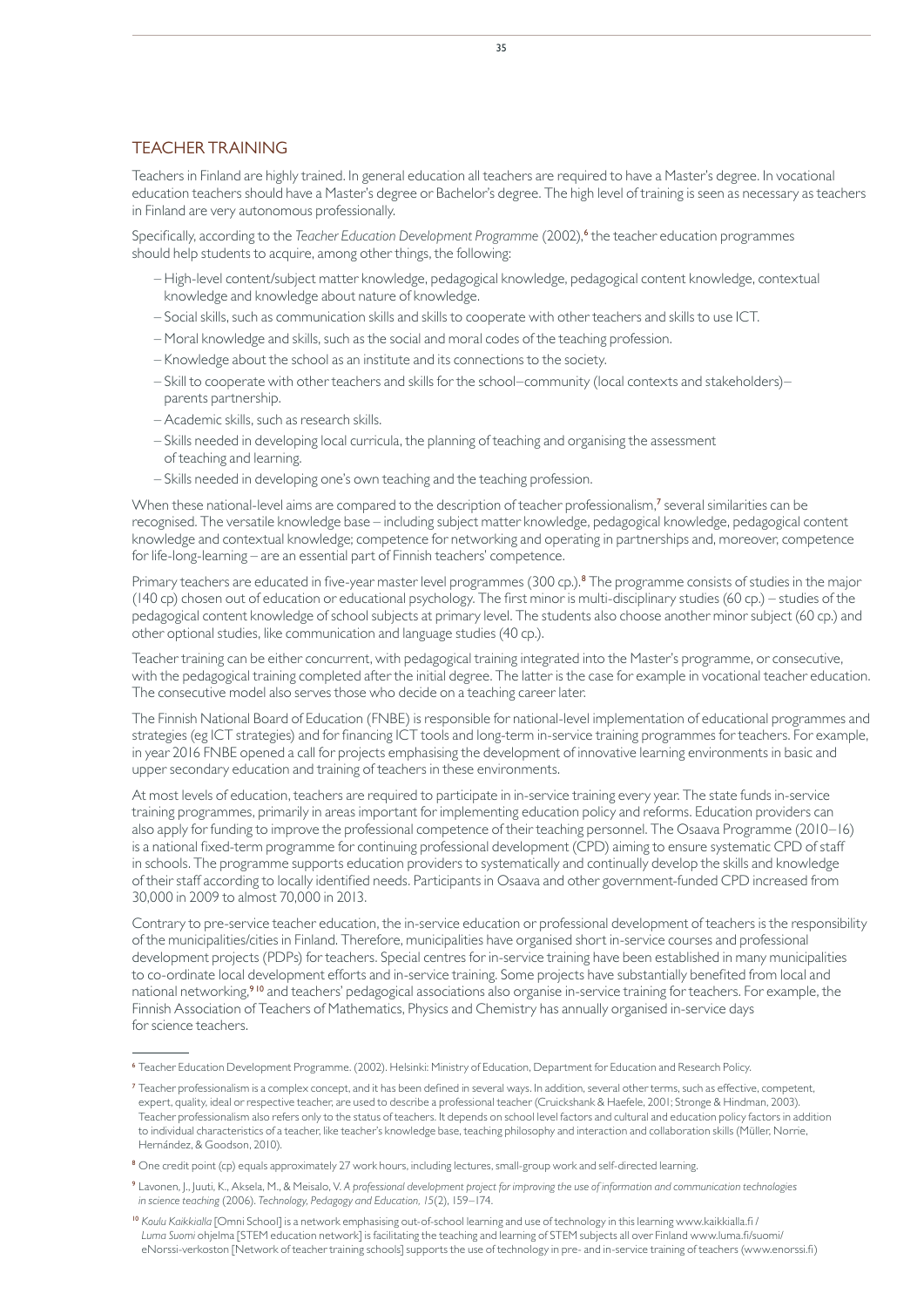However, there are challenges in Finnish in-service education. According to the TALIS survey, teachers are not so eager to engage in-service education as some other countries.

In February 2016, the Ministry of Education established the Finnish Teacher Education Forum aiming to foster the renewal of teacher education as a part of national reform program. The aims of the Teacher Education Forum are to prepare a development program for teachers' pre- and in-service education (life-long professional development), to support the implementation of the program and to create the conditions for the renewal of Finnish teacher education through development projects. The program should describe what kind of teacher education and continuous professional development of teachers are necessary to ensure that teachers are able to support students in the classroom to learn the competencies (knowledge, skill and attitude) needed today, tomorrow and in future. The forum will support teacher education institutes to create environments and courses where student teachers have possibility to become familiar with new pedagogy, learning environments and digitalisation of teaching and learning.

## SCIENCE EDUCATION IN FINLAND

Finland changes its National Core Curriculum (NCC) every ten years and in August 2016 a new curriculum comes into force in Finnish schools. Some key aims are to:

- − A focus on generic competences and work across rather than within school subjects.
- − Collaborative classroom practices and project work.
- − An emphasis on the role of technology in teaching and learning.

Despite some interpretation that these reforms meant the end to subjects in the Finnish curriculum, the Head of Curriculum Development at the Finnish Board of education said: "Traditional school subjects will live on, though with less distinct borderlines and with more collaboration in practice between them".

As a starting point in 2012, the government proposed that for Basic Education a pupil's minimum amount of lessons would be 222 in grades 1–9. Content in all subjects has been reduced, but more lesson hours would be given to Social studies, Physical education and Music & visual arts. In grades 1–6, 'integrated environmental studies' would include: biology, geography, physics, chemistry and health studies.

There would also be seven dimensions of broad-based competence:

- − Thinking and learning.
- − Cultural competence, interaction and expression.
- − Looking after oneself, managing daily activities, safety.
- − Multi-literacy.
- − ICT competence.
- − Competence required for working life and entrepreneurship.
- − Participation, empowerment and responsibility.

Collaborative classroom practices, where pupils may work with several teachers simultaneously during periods of phenomenonbased project studies, are to be more emphasised in the new curriculum. All schools have to design and provide at least one such study-period per school year for all students, focused on studying phenomena or topics that are of special interest for students. Students are expected to participate in the planning process of these studies. School subjects will provide their specific viewpoints, concepts and methods for the planning and implementation of these periods. On what topics and how these integrative study periods are realised, will be decided at local and school level.

The following table outlines the distribution of lesson hours in the current general upper secondary education for young people. The average scope of one course is 38 lessons. Consequently, in order to reach the number of lessons, the number of courses on the time allocation table should be multiplied by 38. The duration of a lesson must be at least 45 minutes. The number of compulsory courses varies between 47–51, depending on the choice between basic and advanced syllabus in mathematics. The entire syllabus in general upper secondary education for young people comprises 75 courses. In addition to the minimum courses defined by legislation, schools may offer school-specific specialisation courses and applied courses.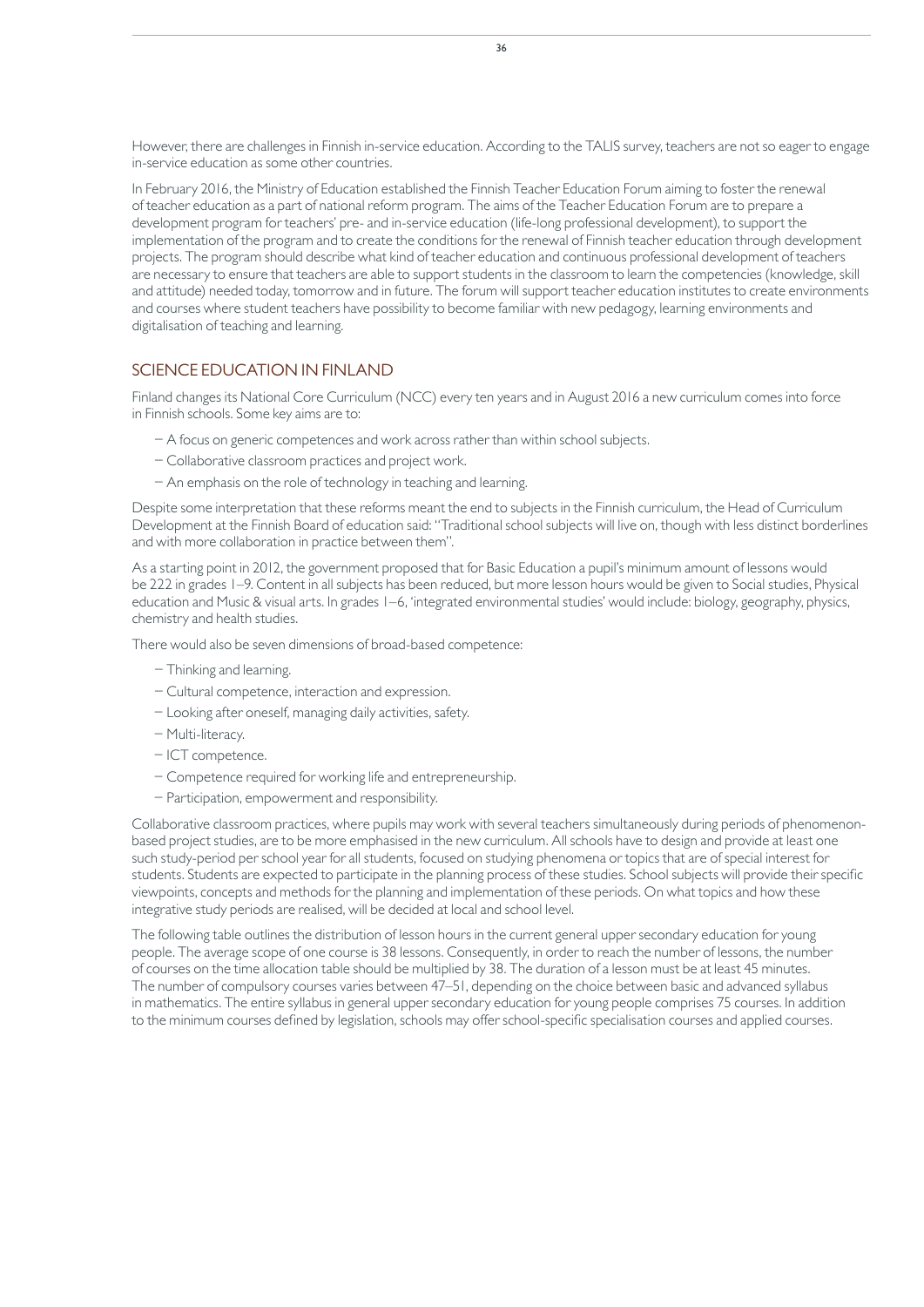| Subject or subject group                                      | Compulsory courses                    | Number of national courses offered<br>as specialisation courses |
|---------------------------------------------------------------|---------------------------------------|-----------------------------------------------------------------|
| Mother tongue and literature                                  | $\boldsymbol{6}$                      | $\mathcal{E}$                                                   |
| Languages                                                     |                                       |                                                                 |
| A-language, starting in grades 1-6 of<br>compulsory education | 6                                     | $\mathbf{2}$                                                    |
| B-language, starting in grades 7-9 of<br>compulsory education | 5                                     | $\overline{2}$                                                  |
| Other languages                                               |                                       | 16                                                              |
| Mathematics                                                   |                                       |                                                                 |
| basic syllabus                                                | 6                                     | $\mathbf{2}$                                                    |
| advanced syllabus                                             | $ 0\rangle$                           | 3                                                               |
| Environmental and natural sciences                            |                                       |                                                                 |
| Biology                                                       | $2\,$                                 | $\mathsf 3$                                                     |
| Geography                                                     | $\mathbf{2}$                          | $\overline{2}$                                                  |
| Physics                                                       |                                       | $\overline{7}$                                                  |
| Chemistry                                                     | $\perp$                               | $\overline{4}$                                                  |
| Religion or ethics                                            | 3                                     | $\overline{2}$                                                  |
| Philosophy                                                    | $\overline{\phantom{a}}$              | $\mathcal{E}$                                                   |
| Psychology                                                    | $\mathbf{I}$                          | $\overline{4}$                                                  |
| History                                                       | $\overline{4}$                        | $\mathbf{2}$                                                    |
| Social studies                                                | $\mathbf{2}$                          | $\mathbf{2}$                                                    |
| Arts and physical education                                   | 5                                     |                                                                 |
| Physical education                                            | $\mathbf{2}$                          | $\mathfrak{Z}$                                                  |
| Music                                                         | $I-2$                                 | $\mathsf 3$                                                     |
| Visual arts                                                   | $I-2$                                 | $\mathfrak{Z}$                                                  |
| Health education                                              | $\begin{array}{c} \hline \end{array}$ | $\mathbf{2}$                                                    |
| Educational and vocational guidance                           | $\mathsf{I}$                          | $\mathsf{I}$                                                    |
| Compulsory courses                                            | $47 - 51$                             |                                                                 |
| Minimum total of specialisation courses                       | $\mathsf{I}\,0$                       |                                                                 |
| Applied courses                                               |                                       |                                                                 |
| Minimum total number of courses                               | 75                                    |                                                                 |